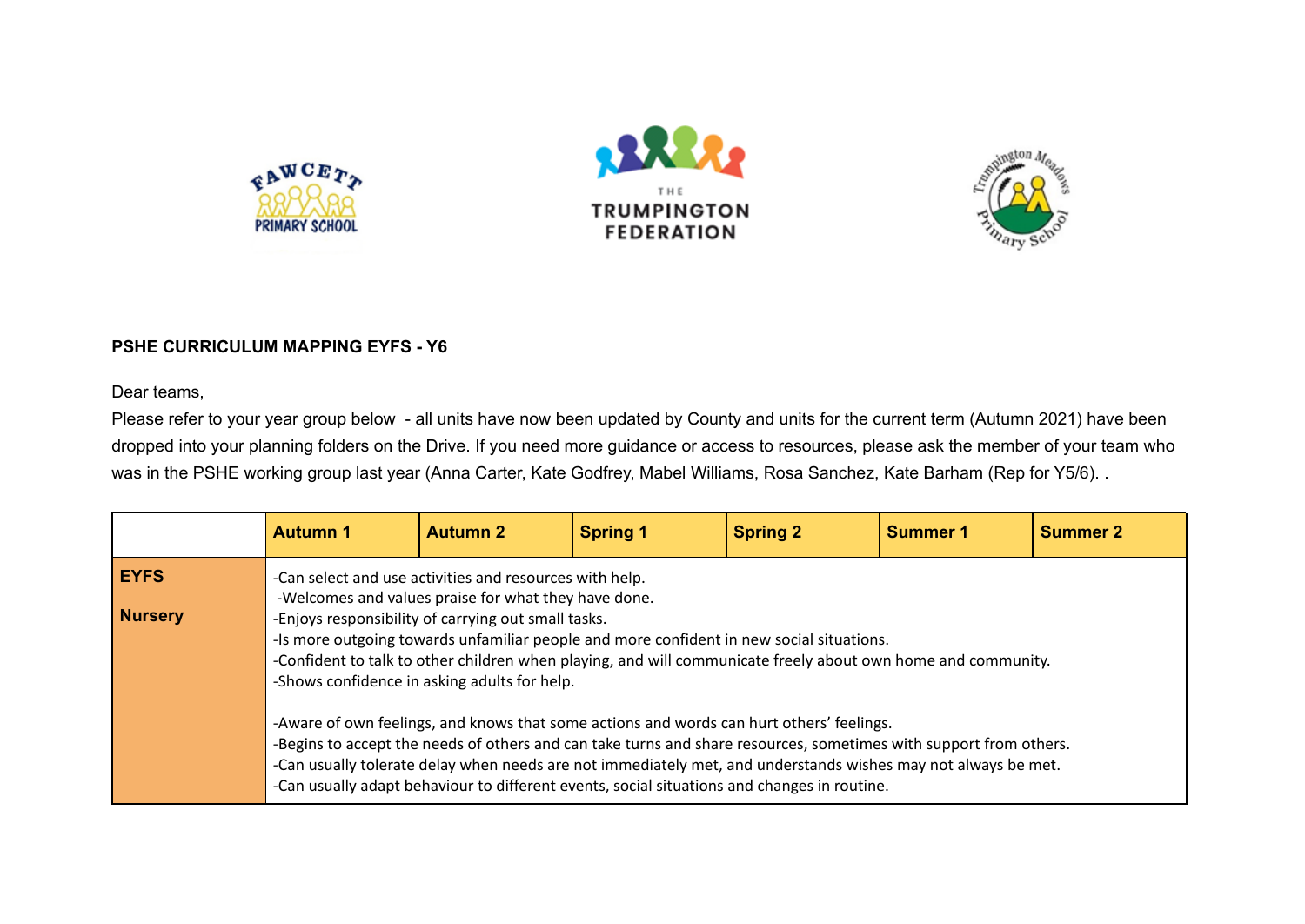|                                 | Can play in a group, extending and elaborating play ideas, e.g. building up a role-play activity with other children.<br>- Initiates play, offering cues to peers to join them.<br>-Keeps play going by responding to what others are saying or doing.<br>-Demonstrates friendly behaviour, initiating conversations and forming good relationships with peers and familiar adults.                                                                                                                                                                                                                                                                                                                                                                                                                                                                                                  |                                                                                                                                                                                                                                                                                                                                                                                                                                                                                                                                                                                                                                                                                                                                                                                                                                                                                                                                                        |                                                                                                                                                                                                                                                                                                                                                                                                                                                                                                                                                                                                                                                                                                                                                                                                                |                                                                                                                                                                                                                                                                                                                                                                                                                                                                                                                                                                                                                                                                                                                                          |                                                                                                                                                                                                                                                                                                                                                                                                                                                                                                                                                                                                                                                                                                                                                                                                                                                                        |                                                                                                                                                                                                                                                                                                                                                                                                                                                                                                                                                                                                                                                                                                                                                           |  |  |
|---------------------------------|--------------------------------------------------------------------------------------------------------------------------------------------------------------------------------------------------------------------------------------------------------------------------------------------------------------------------------------------------------------------------------------------------------------------------------------------------------------------------------------------------------------------------------------------------------------------------------------------------------------------------------------------------------------------------------------------------------------------------------------------------------------------------------------------------------------------------------------------------------------------------------------|--------------------------------------------------------------------------------------------------------------------------------------------------------------------------------------------------------------------------------------------------------------------------------------------------------------------------------------------------------------------------------------------------------------------------------------------------------------------------------------------------------------------------------------------------------------------------------------------------------------------------------------------------------------------------------------------------------------------------------------------------------------------------------------------------------------------------------------------------------------------------------------------------------------------------------------------------------|----------------------------------------------------------------------------------------------------------------------------------------------------------------------------------------------------------------------------------------------------------------------------------------------------------------------------------------------------------------------------------------------------------------------------------------------------------------------------------------------------------------------------------------------------------------------------------------------------------------------------------------------------------------------------------------------------------------------------------------------------------------------------------------------------------------|------------------------------------------------------------------------------------------------------------------------------------------------------------------------------------------------------------------------------------------------------------------------------------------------------------------------------------------------------------------------------------------------------------------------------------------------------------------------------------------------------------------------------------------------------------------------------------------------------------------------------------------------------------------------------------------------------------------------------------------|------------------------------------------------------------------------------------------------------------------------------------------------------------------------------------------------------------------------------------------------------------------------------------------------------------------------------------------------------------------------------------------------------------------------------------------------------------------------------------------------------------------------------------------------------------------------------------------------------------------------------------------------------------------------------------------------------------------------------------------------------------------------------------------------------------------------------------------------------------------------|-----------------------------------------------------------------------------------------------------------------------------------------------------------------------------------------------------------------------------------------------------------------------------------------------------------------------------------------------------------------------------------------------------------------------------------------------------------------------------------------------------------------------------------------------------------------------------------------------------------------------------------------------------------------------------------------------------------------------------------------------------------|--|--|
| <b>EYFS</b><br><b>Reception</b> | <b>Beginning and</b><br><b>Belonging</b><br><b>Learning Expectations</b><br>This unit will provide<br>opportunities for children to<br>develop their skills,<br>knowledge, understanding<br>and attitudes within the<br>following areas of learning<br>and development and related<br><b>Early Learning Goals:</b><br><b>The Prime Areas</b><br>Personal, social and<br>emotional<br>development<br>Self-confidence<br>and<br>self-awareness:<br>children are confident to<br>try new activities, and say<br>why they like some<br>activities more than<br>others. They are<br>confident to speak in a<br>familiar group, will talk<br>about their ideas, and will<br>choose the resources they<br>need for their chosen<br>activities. They say when<br>they do or don't need help.<br><b>Managing feelings and</b><br><b>behaviour:</b> children talk<br>about how they and others | <b>Family and Friends</b><br><b>Learning Expectations</b><br>This unit will provide<br>opportunities for children to<br>develop their skills,<br>knowledge, understanding<br>and attitudes within the<br>following areas of learning<br>and development and related<br><b>Early Learning Goals:</b><br><b>The Prime Areas</b><br>Personal, social and<br>emotional<br>development<br>Self-confidence and<br>self-awareness:<br>children are confident to try<br>new activities, and say why<br>they like some activities<br>more than others. They are<br>confident to speak in a<br>familiar group, will talk<br>about their ideas, and will<br>choose the resources they<br>need for their chosen<br>activities. They say when<br>they do or don't need help.<br><b>Managing feelings and</b><br>behaviour: children talk<br>about how they and others<br>show feelings, talk about their<br>own and other's behaviour,<br>and its consequences, and | <b>Identities &amp;</b><br><b>Diversity</b><br><b>Learning Expectations</b><br>This unit will provide<br>opportunities for children<br>to develop their skills,<br>knowledge, understanding<br>and attitudes within the<br>following areas of learning<br>and development and<br>related Early Learning<br>Goals:<br><b>The Prime Areas</b><br>Personal, Social and<br><b>Emotional</b><br><b>Development</b><br><b>Managing feelings and</b><br>behaviour: children talk<br>about how<br>they and<br>others show feelings, talk<br>about their own and<br>others' behaviour, and its<br>consequences, and know<br>that some behaviour is<br>unacceptable. They work<br>as part of a group or<br>class, and understand<br>and follow the rules. They<br>adjust their behaviour to<br>different situations, and | My Body & Growing<br>Up<br><b>Learning Expectations</b><br>This unit will provide<br>opportunities for children<br>to develop their skills,<br>knowledge, understanding<br>and attitudes within the<br>following areas of learning<br>and development and<br>related Early Learning<br>Goals:<br>The Prime Areas<br><b>Physical Development</b><br>Health and self-care:<br>the<br>children<br>know<br>for<br>importance<br>good<br>health,<br>of<br>physical<br>exercise, and a healthy<br>diet, and talk about ways<br>to keep healthy and safe.<br>They manage their own<br>basic hygiene<br>and<br>personal<br>needs<br>successfully,<br>including<br>dressing and going to the<br>toilet independently.<br><b>Communication and</b> | Keeping Safe incl<br><b>Drug Educ</b><br><b>Learning Expectations</b><br>This unit will provide<br>opportunities for children to<br>develop<br>their<br>skills,<br>knowledge,<br>understanding<br>and attitudes within the<br>following areas of learning<br>and development and related<br><b>Early Learning Goals:</b><br><b>The Prime Areas</b><br><b>Physical Development</b><br>Health and self-care:<br>children know the importance<br>for good health of physical<br>exercise, and a healthy diet,<br>and talk about ways to keep<br>healthy<br>and safe. They<br>manage their own basic<br>hygiene and personal needs<br>successfully,<br>including<br>dressing and going to the<br>toilet independently.<br>Personal, Social and<br><b>Emotional</b><br><b>Development</b><br>Self confidence and<br>self-awareness: children<br>are confident to try<br>new | <b>Healthy Lifestyles</b><br><b>Learning Expectations</b><br>This unit will provide<br>opportunities for children<br>to develop their skills,<br>knowledge, understanding<br>and attitudes within the<br>following areas of learning<br>and development and<br>related Early Learning<br>Goals:<br><b>The Prime Areas</b><br><b>Physical Development</b><br>Health and self-care:<br>children<br>know<br>the<br>importance<br>for<br>good<br>health<br>οf<br>physical<br>exercise, and a healthy<br>diet, and talk about ways<br>to keep healthy and safe.<br>They manage their own<br>basic hygiene<br>and<br>personal<br>needs<br>successfully,<br>including<br>dressing and going to the<br>toilet independently.<br>Personal, Social and<br>emotional |  |  |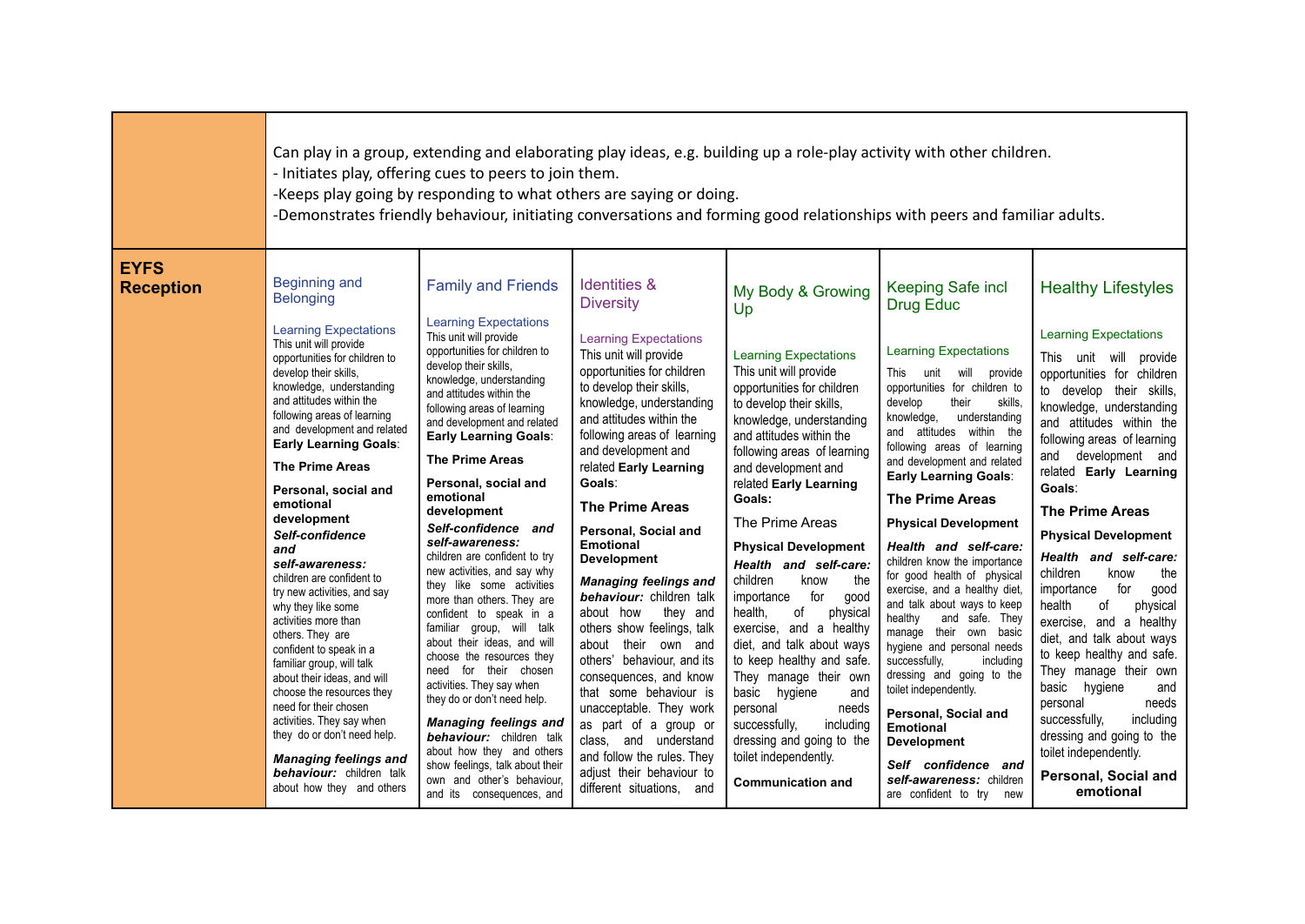| show feelings, talk about<br>their own<br>behaviour.<br>and<br>consequences, and know<br>that some behaviour is<br>unacceptable. They work as<br>part of a group or class, and<br>understand and follow the<br>rules. They adjust their<br>behaviour<br>to<br>situations, and take changes<br>of routine in their stride.<br><b>Making relationships:</b><br>children play co-operatively,<br>taking turns with others.<br>They take account of one<br>another's ideas about how to<br>organise their activity. They<br>show sensitivity to others'<br>needs and feelings, and form<br>positive relationships with<br>adults and other children.<br><b>Communication and</b><br>language<br><b>Listening and</b><br>attention: children listen<br>attentively in a range of<br>situations. They listen to<br>stories, accurately<br>anticipating key events and<br>respond to what they hear<br>with relevant comments.<br>questions or actions. They<br>give their attention to what<br>others say and respond<br>appropriately, while engaged<br>in another activity.<br><b>Understanding: children</b><br>follow instructions involving<br>several ideas or actions.<br>They answer 'how' and 'why'<br>questions<br>about<br>experiences and in response<br>to stories or events. | know that some behaviour is<br>unacceptable. They work as<br>and other's<br>its<br>part of a group or class, and<br>understand and follow the<br>rules. They adjust their<br>to<br>behaviour<br>different<br>situations, and take changes<br>of routine in their stride.<br><b>Making</b> relationships:<br>different<br>children play co-operatively,<br>taking turns with others. They<br>take account of one another's<br>ideas about how to organise<br>their<br>activity. They show<br>sensitivity to others' needs<br>and feelings, and form<br>positive relationships with<br>adults and other children.<br><b>Communication and</b><br>language<br><b>Listening and</b><br>attention: children listen<br>attentively in a range of<br>situations. They listen to<br>stories, accurately<br>anticipating key events and<br>respond to what they hear<br>with relevant comments.<br>questions or actions. They<br>give their attention to what<br>others say and respond<br>appropriately, while<br>engaged in another activity.<br><b>Understanding:</b> children<br>follow instructions involving<br>several ideas or<br>actions.<br>They answer 'how' and 'why'<br>questions<br>about<br>their<br>experiences and in response<br>to stories or events.<br>Speaking: children<br>their<br>express themselves<br>effectively, showing | take changes of routine in<br>their stride.<br><b>Communication and</b><br>language<br>Listening<br>and<br>attention: children listen<br>attentively in a range of<br>situations. They listen to<br>stories.<br>accurately<br>anticipating key events<br>and respond to what they<br>with<br>relevant<br>hear<br>comments, questions or<br>actions. They give their<br>attention to what others<br>say<br>and<br>respond<br>while<br>appropriately,<br>another<br>in<br>engaged<br>activity.<br><b>Understanding:</b><br>children follow instructions<br>involving several ideas or<br>actions. They<br>answer<br>'how' and 'why' questions<br>about their experiences<br>and in response to stories<br>or events.<br>children<br>Speaking:<br>themselves<br>express<br>effectively,<br>showing<br>awareness of listeners'<br>needs. They use past,<br>present and future forms<br>accurately when talking<br>about events that have<br>happened or<br>are to<br>happen in the future. They<br>develop<br>their<br>own<br>narratives<br>and | language<br><b>Listening</b><br>and<br>attention: children listen<br>attentively in a range of<br>situations. They listen to<br>stories,<br>accurately<br>anticipating key events<br>and respond to what they<br>with<br>hear<br>relevant<br>comments, questions or<br>actions. They give their<br>attention to what others<br>and<br>say<br>respond<br>appropriately,<br>while<br>engaged<br>in<br>another<br>activity.<br><b>Understanding: children</b><br>follow<br>instructions<br>involving several ideas or<br>actions. They answer<br>'how' and 'why' questions<br>about their experiences<br>and in response to stories<br>or events.<br>children<br>Speaking:<br>themselves<br>express<br>effectively.<br>showing<br>awareness of listeners'<br>needs. They use past,<br>present and future forms<br>accurately when talking<br>about events that have<br>happened or<br>are to<br>happen in the future. They<br>develop<br>their<br>own<br>narratives<br>and<br>explanations<br>by<br>connecting<br>ideas<br>or<br>events. | activities, and say why they<br>like some activities more than<br>others. They are confident to<br>speak in a familiar group, will<br>talk about their ideas, and will<br>choose the resources they<br>need for their chosen<br>activities. They say when<br>they do or don't need help.<br><b>Managing feelings and</b><br>behaviour: children talk<br>about how they and others<br>show feelings, talk about their<br>own and others' behaviour,<br>and its consequences, and<br>know that some behaviour is<br>unacceptable. They work as<br>part of a group or class, and<br>understand and follow the<br>rules. They adjust<br>their<br>behaviour<br>to different<br>situations, and take changes<br>of routine in their stride.<br><b>Communication and</b><br>language<br>Listening<br>and<br>attention: children listen<br>attentively in a range of<br>situations. They<br>listen to<br>stories.<br>accurately<br>anticipating key events and<br>respond to what they hear<br>with relevant comments,<br>questions or actions. They<br>give their attention to what<br>others say and respond<br>appropriately, while engaged<br>in another activity.<br><b>Understanding: children</b><br>follow instructions involving<br>several ideas or<br>actions.<br>They answer 'how' and 'why'<br>questions<br>about<br>their | development<br>Self-confidence<br>and<br>self-awareness: children<br>are confident to try new<br>activities, and say why<br>they like some activities<br>more than others. They<br>are confident to speak in a<br>familiar group, will talk<br>about their ideas, and will<br>choose the resources they<br>need for their chosen<br>activities. They say when<br>they do or don't need help.<br><b>Communication and</b><br>language<br>Listening<br>and<br>attention: children listen<br>attentively in a range of<br>situations. They listen to<br>stories.<br>accurately<br>anticipating key events<br>and respond to what they<br>relevant<br>hear<br>with<br>comments, questions or<br>actions. They give their<br>attention to what others<br>and<br>respond<br>say<br>appropriately.<br>while<br>engaged<br>in<br>another<br>activity.<br><b>Understanding: children</b><br>follow<br>instructions<br>involving several ideas or<br>actions.<br>They answer<br>'how' and 'why' questions<br>about their experiences<br>and in response to stories |
|--------------------------------------------------------------------------------------------------------------------------------------------------------------------------------------------------------------------------------------------------------------------------------------------------------------------------------------------------------------------------------------------------------------------------------------------------------------------------------------------------------------------------------------------------------------------------------------------------------------------------------------------------------------------------------------------------------------------------------------------------------------------------------------------------------------------------------------------------------------------------------------------------------------------------------------------------------------------------------------------------------------------------------------------------------------------------------------------------------------------------------------------------------------------------------------------------------------------------------------------------------------------------------------|----------------------------------------------------------------------------------------------------------------------------------------------------------------------------------------------------------------------------------------------------------------------------------------------------------------------------------------------------------------------------------------------------------------------------------------------------------------------------------------------------------------------------------------------------------------------------------------------------------------------------------------------------------------------------------------------------------------------------------------------------------------------------------------------------------------------------------------------------------------------------------------------------------------------------------------------------------------------------------------------------------------------------------------------------------------------------------------------------------------------------------------------------------------------------------------------------------------------------------------------------------------------------------------------------------------------------------------------|---------------------------------------------------------------------------------------------------------------------------------------------------------------------------------------------------------------------------------------------------------------------------------------------------------------------------------------------------------------------------------------------------------------------------------------------------------------------------------------------------------------------------------------------------------------------------------------------------------------------------------------------------------------------------------------------------------------------------------------------------------------------------------------------------------------------------------------------------------------------------------------------------------------------------------------------------------------------------------------------------------------------------------------------|---------------------------------------------------------------------------------------------------------------------------------------------------------------------------------------------------------------------------------------------------------------------------------------------------------------------------------------------------------------------------------------------------------------------------------------------------------------------------------------------------------------------------------------------------------------------------------------------------------------------------------------------------------------------------------------------------------------------------------------------------------------------------------------------------------------------------------------------------------------------------------------------------------------------------------------------------------------------------------------------------------------------------------------|---------------------------------------------------------------------------------------------------------------------------------------------------------------------------------------------------------------------------------------------------------------------------------------------------------------------------------------------------------------------------------------------------------------------------------------------------------------------------------------------------------------------------------------------------------------------------------------------------------------------------------------------------------------------------------------------------------------------------------------------------------------------------------------------------------------------------------------------------------------------------------------------------------------------------------------------------------------------------------------------------------------------------------------------------------------------------------------------------------------------------------------------------------------------------------------------------------------------------------------------------------------------------------------------------------------------------------|----------------------------------------------------------------------------------------------------------------------------------------------------------------------------------------------------------------------------------------------------------------------------------------------------------------------------------------------------------------------------------------------------------------------------------------------------------------------------------------------------------------------------------------------------------------------------------------------------------------------------------------------------------------------------------------------------------------------------------------------------------------------------------------------------------------------------------------------------------------------------------------------------------------------------------------------------------------------------------------------------------------------------------------------------------|
|--------------------------------------------------------------------------------------------------------------------------------------------------------------------------------------------------------------------------------------------------------------------------------------------------------------------------------------------------------------------------------------------------------------------------------------------------------------------------------------------------------------------------------------------------------------------------------------------------------------------------------------------------------------------------------------------------------------------------------------------------------------------------------------------------------------------------------------------------------------------------------------------------------------------------------------------------------------------------------------------------------------------------------------------------------------------------------------------------------------------------------------------------------------------------------------------------------------------------------------------------------------------------------------|----------------------------------------------------------------------------------------------------------------------------------------------------------------------------------------------------------------------------------------------------------------------------------------------------------------------------------------------------------------------------------------------------------------------------------------------------------------------------------------------------------------------------------------------------------------------------------------------------------------------------------------------------------------------------------------------------------------------------------------------------------------------------------------------------------------------------------------------------------------------------------------------------------------------------------------------------------------------------------------------------------------------------------------------------------------------------------------------------------------------------------------------------------------------------------------------------------------------------------------------------------------------------------------------------------------------------------------------|---------------------------------------------------------------------------------------------------------------------------------------------------------------------------------------------------------------------------------------------------------------------------------------------------------------------------------------------------------------------------------------------------------------------------------------------------------------------------------------------------------------------------------------------------------------------------------------------------------------------------------------------------------------------------------------------------------------------------------------------------------------------------------------------------------------------------------------------------------------------------------------------------------------------------------------------------------------------------------------------------------------------------------------------|---------------------------------------------------------------------------------------------------------------------------------------------------------------------------------------------------------------------------------------------------------------------------------------------------------------------------------------------------------------------------------------------------------------------------------------------------------------------------------------------------------------------------------------------------------------------------------------------------------------------------------------------------------------------------------------------------------------------------------------------------------------------------------------------------------------------------------------------------------------------------------------------------------------------------------------------------------------------------------------------------------------------------------------|---------------------------------------------------------------------------------------------------------------------------------------------------------------------------------------------------------------------------------------------------------------------------------------------------------------------------------------------------------------------------------------------------------------------------------------------------------------------------------------------------------------------------------------------------------------------------------------------------------------------------------------------------------------------------------------------------------------------------------------------------------------------------------------------------------------------------------------------------------------------------------------------------------------------------------------------------------------------------------------------------------------------------------------------------------------------------------------------------------------------------------------------------------------------------------------------------------------------------------------------------------------------------------------------------------------------------------|----------------------------------------------------------------------------------------------------------------------------------------------------------------------------------------------------------------------------------------------------------------------------------------------------------------------------------------------------------------------------------------------------------------------------------------------------------------------------------------------------------------------------------------------------------------------------------------------------------------------------------------------------------------------------------------------------------------------------------------------------------------------------------------------------------------------------------------------------------------------------------------------------------------------------------------------------------------------------------------------------------------------------------------------------------|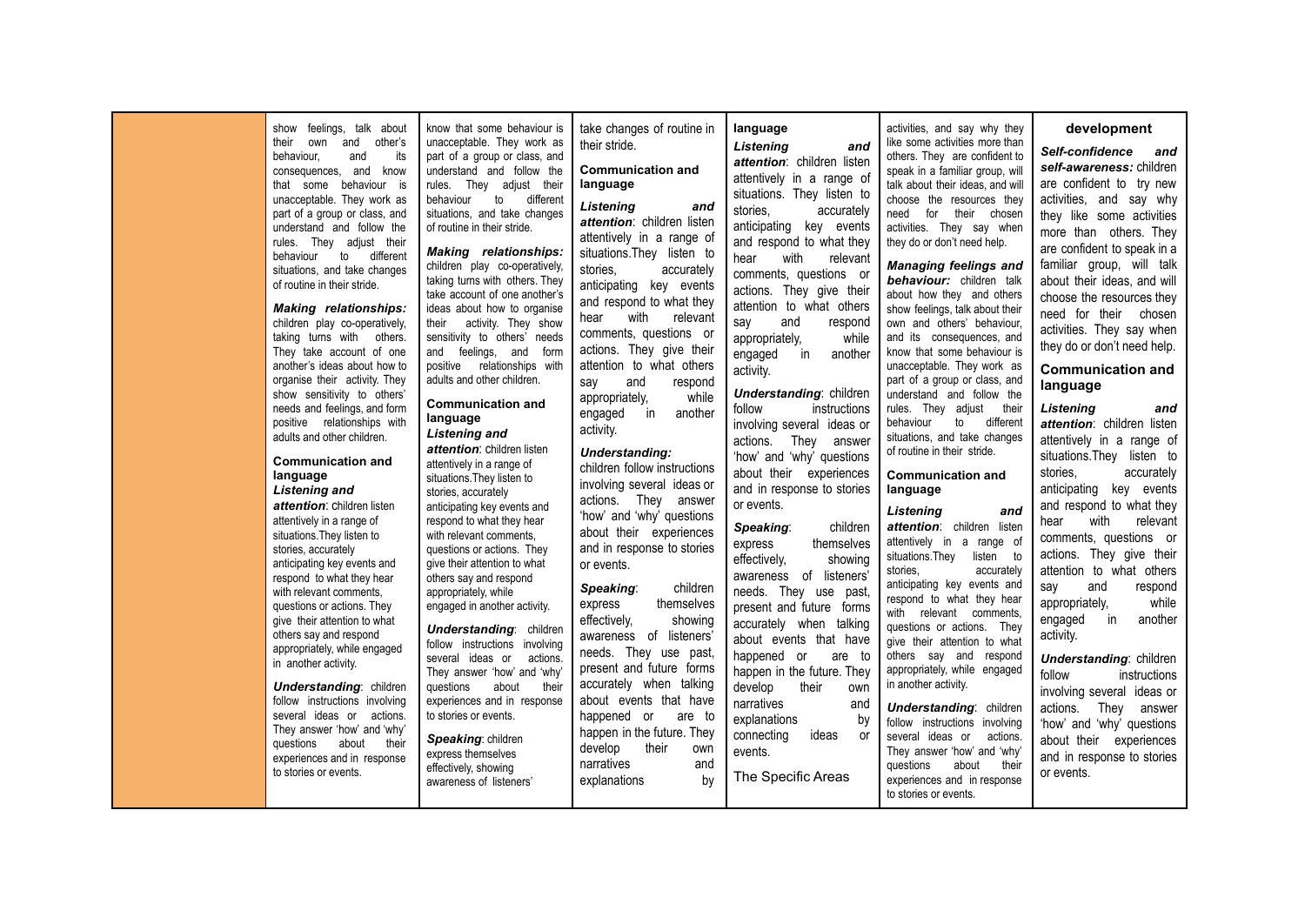| Speaking: children<br>express themselves<br>effectively, showing<br>awareness of listeners'<br>needs. They use past,<br>present and future forms<br>accurately when talking<br>about events that have<br>happened or are to happen<br>in the future. They develop<br>their own narratives and<br>explanations by connecting<br>ideas or events<br><b>The Specific Areas</b><br><b>Understanding the</b><br>world<br>People and<br>communities: children<br>talk about past and present<br>events in their own lives<br>and in the lives of family<br>members. They know that<br>other children don't always<br>enjoy the same things, and<br>are sensitive to this. They<br>know about similarities and<br>differences between<br>themselves and others.<br>and among families,<br>communities and traditions. | needs. They use past,<br>present and future forms<br>accurately when talking<br>about events that have<br>happened or are to happen in<br>the future. They develop<br>their own narratives and<br>explanations by connecting<br>ideas or events<br><b>The Specific Areas</b><br><b>Understanding the</b><br>world<br>People and<br>communities: children<br>talk about past and present<br>events in their own lives and<br>in the lives of family<br>members. They know that<br>other children don't always<br>enjoy the same things, and<br>are sensitive to this. They<br>know about similarities and<br>differences between<br>themselves and others, and<br>among families, communities<br>and traditions.<br><b>My Emotions</b><br><b>Learning Expectations</b><br>This unit will provide<br>opportunities for children to<br>develop their skills.<br>knowledge, understanding<br>and attitudes within the<br>following areas of learning<br>and development and related<br><b>Early Learning Goals:</b><br><b>The Prime Areas</b><br>Personal, Social and<br><b>Emotional</b><br><b>Development</b> | connecting<br>ideas<br>- or<br>events.<br><b>The Specific Areas</b><br><b>Understanding the</b><br>World<br>People<br>and<br>communities: children<br>talk about past and<br>present events in their<br>own lives and in the lives<br>of family members. They<br>know that other children<br>don't always enjoy the<br>same things, and are<br>sensitive to this. They<br>know about similarities<br>and differences between<br>themselves and others,<br>and<br>among<br>families.<br>communities<br>and<br>traditions.<br>Me and My World<br><b>Learning Expectations</b><br>This unit will provide<br>opportunities for children to<br>develop their skills,<br>knowledge, understanding<br>and attitudes within the<br>following areas of learning<br>and development and related<br><b>Early Learning Goals:</b><br><b>The Prime Areas</b><br>Personal, Social and<br><b>Emotional</b><br><b>Development</b> | <b>Understanding The</b><br>World<br>People<br>and<br>communities: children<br>about past and<br>talk<br>present events in their<br>own lives and in the lives<br>of family members. They<br>know that other children<br>don't always enjoy the<br>same things, and<br>are<br>sensitive to this. They<br>know about similarities<br>and differences between<br>themselves and others,<br>and<br>among<br>families,<br>communities<br>and<br>traditions. | Speaking: children express<br>themselves<br>effectively,<br>showing<br>awareness of<br>listeners' needs. They use<br>past, present and future forms<br>accurately when<br>talking<br>about events that have<br>happened or are to happen in<br>the future. They develop their<br>narratives<br>and<br>own<br>explanations by connecting<br>ideas or events. | children<br>Speaking:<br>themselves<br>express<br>effectively,<br>showing<br>awareness of listeners'<br>needs. They use past,<br>present and future forms<br>accurately when talking<br>about events that have<br>happened or<br>are to<br>happen in the future. They<br>develop<br>their<br>narratives<br>explanations<br>connecting<br>ideas<br>events. |
|----------------------------------------------------------------------------------------------------------------------------------------------------------------------------------------------------------------------------------------------------------------------------------------------------------------------------------------------------------------------------------------------------------------------------------------------------------------------------------------------------------------------------------------------------------------------------------------------------------------------------------------------------------------------------------------------------------------------------------------------------------------------------------------------------------------|-------------------------------------------------------------------------------------------------------------------------------------------------------------------------------------------------------------------------------------------------------------------------------------------------------------------------------------------------------------------------------------------------------------------------------------------------------------------------------------------------------------------------------------------------------------------------------------------------------------------------------------------------------------------------------------------------------------------------------------------------------------------------------------------------------------------------------------------------------------------------------------------------------------------------------------------------------------------------------------------------------------------------------------------------------------------------------------------------------------|-------------------------------------------------------------------------------------------------------------------------------------------------------------------------------------------------------------------------------------------------------------------------------------------------------------------------------------------------------------------------------------------------------------------------------------------------------------------------------------------------------------------------------------------------------------------------------------------------------------------------------------------------------------------------------------------------------------------------------------------------------------------------------------------------------------------------------------------------------------------------------------------------------------------|---------------------------------------------------------------------------------------------------------------------------------------------------------------------------------------------------------------------------------------------------------------------------------------------------------------------------------------------------------------------------------------------------------------------------------------------------------|-------------------------------------------------------------------------------------------------------------------------------------------------------------------------------------------------------------------------------------------------------------------------------------------------------------------------------------------------------------|-----------------------------------------------------------------------------------------------------------------------------------------------------------------------------------------------------------------------------------------------------------------------------------------------------------------------------------------------------------|
|                                                                                                                                                                                                                                                                                                                                                                                                                                                                                                                                                                                                                                                                                                                                                                                                                |                                                                                                                                                                                                                                                                                                                                                                                                                                                                                                                                                                                                                                                                                                                                                                                                                                                                                                                                                                                                                                                                                                             | Self confidence and                                                                                                                                                                                                                                                                                                                                                                                                                                                                                                                                                                                                                                                                                                                                                                                                                                                                                               |                                                                                                                                                                                                                                                                                                                                                                                                                                                         |                                                                                                                                                                                                                                                                                                                                                             |                                                                                                                                                                                                                                                                                                                                                           |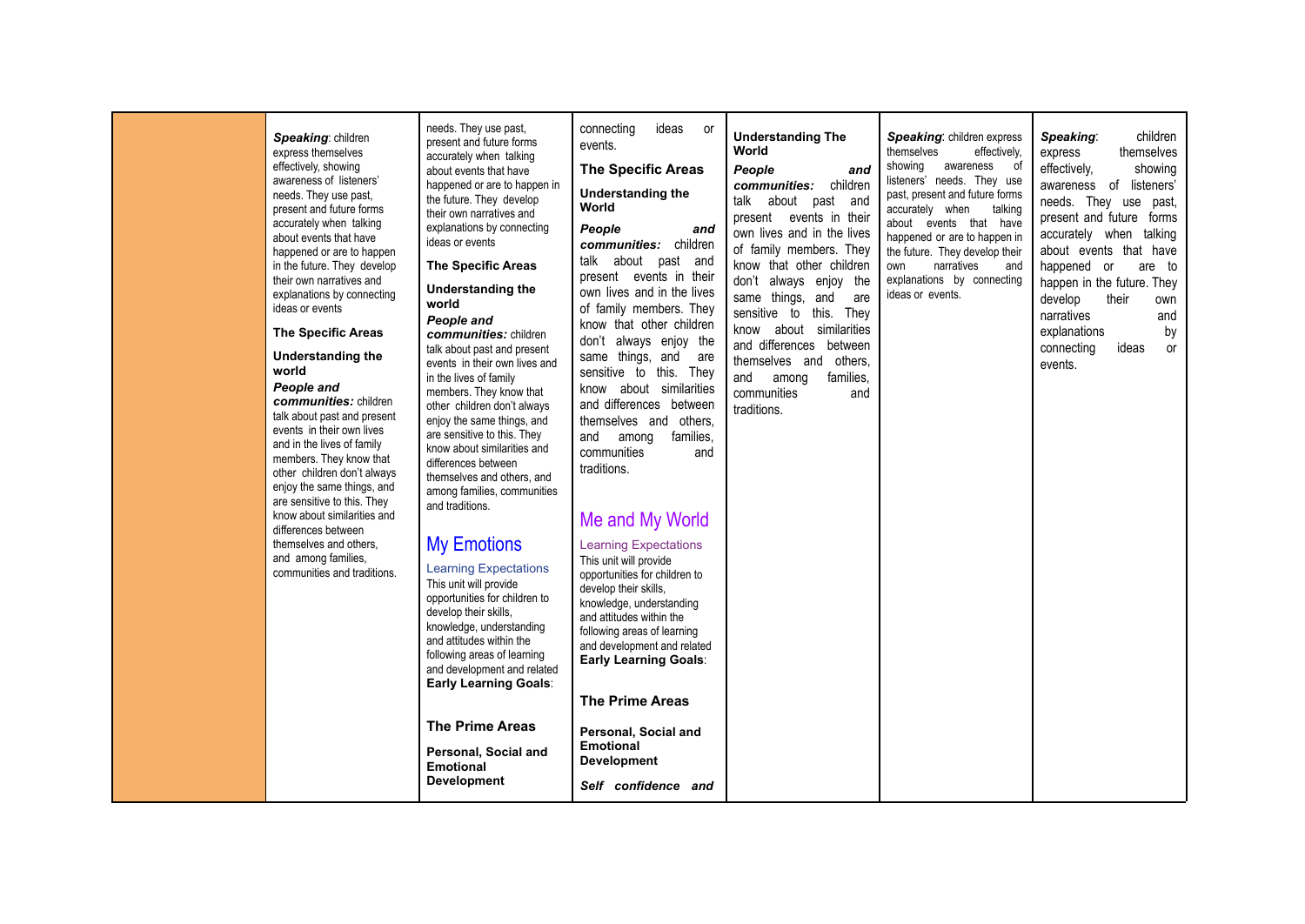|  | <b>Managing feelings</b><br>and behaviour: children<br>talk about how they and<br>others show feelings, talk<br>about their own and others'<br>behaviour, and<br>consequences, and know<br>that some behaviour is<br>unacceptable. They work as<br>part of a group or class, and<br>understand and follow the<br>rules. They adjust their<br>behaviour to different<br>situations, and take changes<br>of routine in their stride.<br><b>Making relationships:</b> | self-awareness: children<br>are confident to try new<br>activities, and say why they<br>like some activities more than<br>others. They are confident to<br>speak in a familiar group, will<br>talk about their ideas, and will<br>choose the resources they<br>need for their chosen<br>activities. They say when<br>they do or don't need help.<br><b>Communication and</b><br>language<br>Listening<br>and<br>attention: children listen<br>attentively in a range of<br>situations. They listen to |  |  |
|--|--------------------------------------------------------------------------------------------------------------------------------------------------------------------------------------------------------------------------------------------------------------------------------------------------------------------------------------------------------------------------------------------------------------------------------------------------------------------|-------------------------------------------------------------------------------------------------------------------------------------------------------------------------------------------------------------------------------------------------------------------------------------------------------------------------------------------------------------------------------------------------------------------------------------------------------------------------------------------------------|--|--|
|  | children play co-operatively,<br>taking turns with others.<br>They take account of one<br>another's ideas about how                                                                                                                                                                                                                                                                                                                                                | stories.<br>accurately<br>anticipating key events and<br>respond to what they hear<br>with relevant comments,                                                                                                                                                                                                                                                                                                                                                                                         |  |  |
|  | to organise their activity.<br>They show sensitivity to<br>others' needs and feelings,<br>and form positive<br>relationships with adults and<br>other children.                                                                                                                                                                                                                                                                                                    | questions or actions. They<br>give their attention to what<br>others say and respond<br>appropriately, while engaged<br>in another activity.                                                                                                                                                                                                                                                                                                                                                          |  |  |
|  | <b>Communication and</b><br>language<br><b>Listening and</b><br>attention: children listen<br>attentively in a range of<br>situations. They listen to<br>stories, accurately                                                                                                                                                                                                                                                                                       | <b>Understanding: children</b><br>follow instructions involving<br>several ideas or actions.<br>They answer 'how' and 'why'<br>questions<br>about<br>their<br>experiences and in response<br>to stories or events.                                                                                                                                                                                                                                                                                    |  |  |
|  | anticipating key events<br>and respond to what they<br>hear with relevant<br>comments, questions or<br>actions. They give their<br>attention to what others<br>say and respond<br>appropriately, while<br>engaged in another                                                                                                                                                                                                                                       | Speaking: children<br>express themselves<br>effectively, showing<br>awareness of listeners'<br>needs. They use past,<br>present and future forms<br>accurately when talking<br>about events that have<br>happened or are to happen                                                                                                                                                                                                                                                                    |  |  |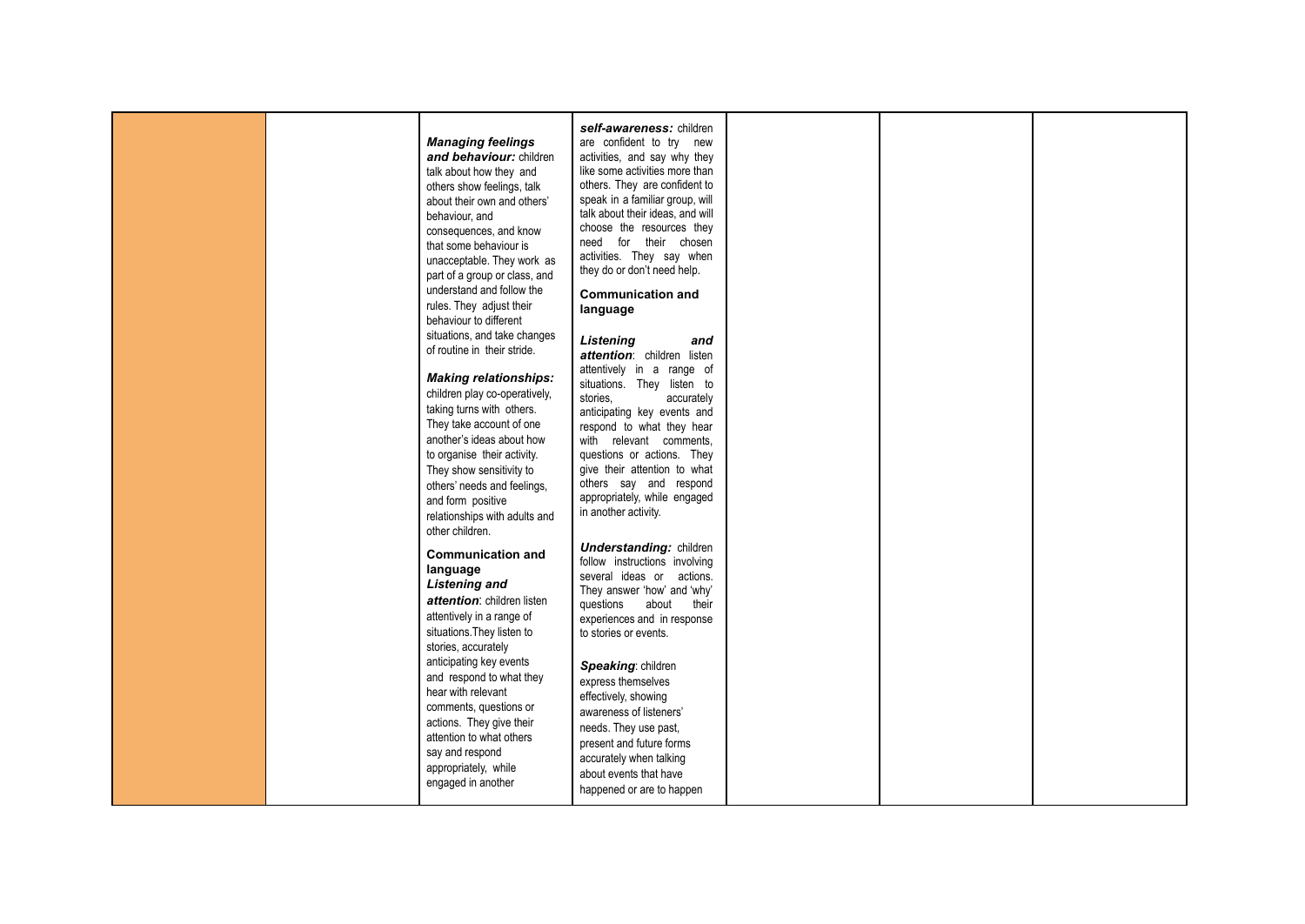|        |                      | activity.<br><b>Understanding:</b> children<br>follow instructions involving<br>several ideas or<br>actions.<br>They answer 'how' and 'why'<br>questions<br>about<br>their<br>experiences and in response<br>to stories or events.<br>Speaking: children<br>express themselves<br>effectively, showing<br>awareness of listeners'<br>needs. They use past,<br>present and future forms<br>accurately when talking<br>about events that have<br>happened or are to happen<br>in the future. They develop<br>their own narratives and<br>explanations by connecting<br>ideas or events | in the future. They develop<br>their own narratives and<br>explanations by connecting<br>ideas or events<br><b>The Specific Areas</b><br><b>Understanding the</b><br>World<br>The world: children know<br>similarities<br>about<br>and<br>differences in relation to<br>places, objects, materials<br>and living things. They talk<br>about the features of their<br>own immediate environment<br>and how environments might<br>vary from one another. They<br>make<br>observations<br>0f<br>and<br>plants and<br>animals<br>explain why some<br>things<br>occur,<br>and<br>talk<br>about<br>changes. |                    |                        |                    |
|--------|----------------------|--------------------------------------------------------------------------------------------------------------------------------------------------------------------------------------------------------------------------------------------------------------------------------------------------------------------------------------------------------------------------------------------------------------------------------------------------------------------------------------------------------------------------------------------------------------------------------------|-------------------------------------------------------------------------------------------------------------------------------------------------------------------------------------------------------------------------------------------------------------------------------------------------------------------------------------------------------------------------------------------------------------------------------------------------------------------------------------------------------------------------------------------------------------------------------------------------------|--------------------|------------------------|--------------------|
| Year 1 | <b>Beginning and</b> | <b>Family and</b>                                                                                                                                                                                                                                                                                                                                                                                                                                                                                                                                                                    | <b>Diversity and</b>                                                                                                                                                                                                                                                                                                                                                                                                                                                                                                                                                                                  | Sex and            | <b>Personal Safety</b> | <b>Managing</b>    |
|        | <b>Belonging</b>     | <b>Friends</b>                                                                                                                                                                                                                                                                                                                                                                                                                                                                                                                                                                       | <b>Communities</b>                                                                                                                                                                                                                                                                                                                                                                                                                                                                                                                                                                                    | relationships      | HSL9 PS12              | change             |
|        | MMR4 BB12            | MMR6 FF12                                                                                                                                                                                                                                                                                                                                                                                                                                                                                                                                                                            | Cit4 DC12                                                                                                                                                                                                                                                                                                                                                                                                                                                                                                                                                                                             | education          | At the end of this     | MMR8 MC12          |
|        | At the end of this   | At the end of this                                                                                                                                                                                                                                                                                                                                                                                                                                                                                                                                                                   | At the end of this                                                                                                                                                                                                                                                                                                                                                                                                                                                                                                                                                                                    | HSL6 SR1           | unit most pupils       | At the end of this |
|        | unit most pupils     | unit most pupils                                                                                                                                                                                                                                                                                                                                                                                                                                                                                                                                                                     | unit most pupils                                                                                                                                                                                                                                                                                                                                                                                                                                                                                                                                                                                      | At the end of this | will: • be able to     | unit most pupils   |
|        | will: • be able to   | will: • be able to                                                                                                                                                                                                                                                                                                                                                                                                                                                                                                                                                                   | will: • be able to                                                                                                                                                                                                                                                                                                                                                                                                                                                                                                                                                                                    | unit most pupils   | contribute to          | will: • be able to |
|        | take part in         | describe some of                                                                                                                                                                                                                                                                                                                                                                                                                                                                                                                                                                     | describe aspects                                                                                                                                                                                                                                                                                                                                                                                                                                                                                                                                                                                      | will: • be able to | discussions about      | talk about ways in |
|        | discussions about    | the qualities of                                                                                                                                                                                                                                                                                                                                                                                                                                                                                                                                                                     | of their identity,                                                                                                                                                                                                                                                                                                                                                                                                                                                                                                                                                                                    | recognise names    | personal safety        | which they have    |
|        | behaviour that       | friendship and to                                                                                                                                                                                                                                                                                                                                                                                                                                                                                                                                                                    | and recognise                                                                                                                                                                                                                                                                                                                                                                                                                                                                                                                                                                                         | for the main       | and take an            | changed since      |
|        | helps make the       | demonstrate skills                                                                                                                                                                                                                                                                                                                                                                                                                                                                                                                                                                   | some similarities                                                                                                                                                                                                                                                                                                                                                                                                                                                                                                                                                                                     | external parts of  | active part in         | they were babies   |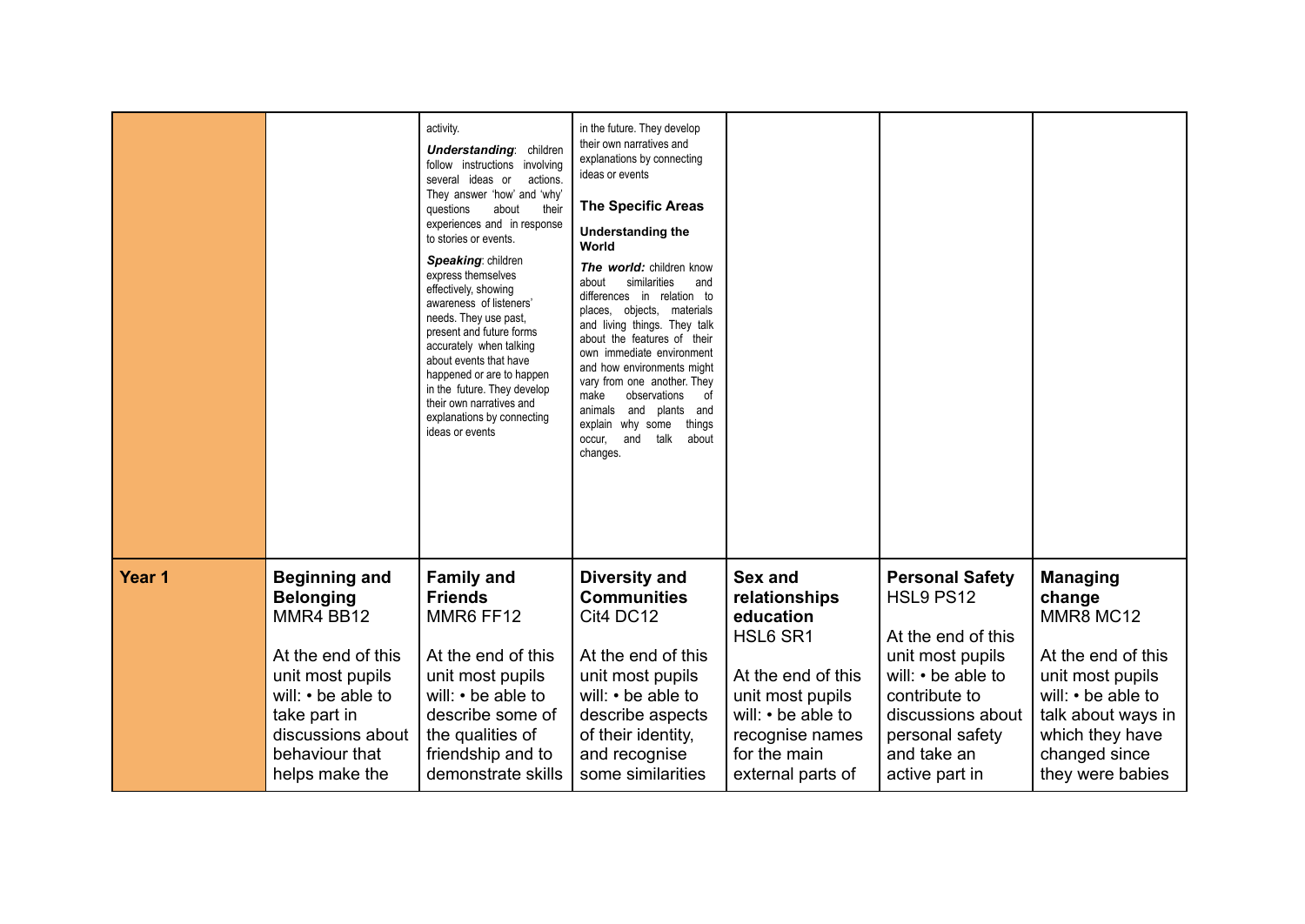| classroom a safe<br>and happy place<br>to learn. •<br>understand the | in making friends.<br>• have developed<br>some strategies<br>for coping when | and differences<br>between<br>themselves and<br>others. • know | the body. • be<br>able to name the<br>sexual parts<br>using colloquial | class activities. •<br>be able to identify<br>people at home,<br>at school and in | as well as<br>identifying recent<br>achievements •<br>know that change |
|----------------------------------------------------------------------|------------------------------------------------------------------------------|----------------------------------------------------------------|------------------------------------------------------------------------|-----------------------------------------------------------------------------------|------------------------------------------------------------------------|
| agreed ground                                                        | they have                                                                    | about some                                                     | and occasionally                                                       | other contexts of                                                                 | is a normal part of                                                    |
| rules. • be able to                                                  | friendship                                                                   | similarities and                                               | scientific words. •                                                    | their lives to                                                                    | life and that                                                          |
| name the other<br>children in their                                  | problems. •<br>understand that                                               | differences in<br>people's                                     | be able to<br>describe what                                            | include in their<br>Safety Circle and                                             | sometimes we<br>can plan for it and                                    |
| class and to take                                                    | friendships                                                                  | lifestyles,                                                    | their bodies can                                                       | who they can go                                                                   | sometimes we                                                           |
| part in                                                              | change. $\cdot$                                                              | including different                                            | do and                                                                 | to if they have a                                                                 | $can't \cdot identity$                                                 |
| relationship                                                         | recognise some                                                               | groups they and                                                | understand how                                                         | worry, or a 'no' or                                                               | changes that they                                                      |
| building activities.                                                 | similarities and                                                             | other people                                                   | amazing their                                                          | 'I'm not sure'                                                                    | or other children                                                      |
| • be able to                                                         | differences                                                                  | belong to. • be                                                | body is. • show                                                        | feeling. • be able                                                                | might experience                                                       |
| describe some                                                        | between them                                                                 | able to describe                                               | some                                                                   | to identify safer                                                                 | in their lives •                                                       |
| emotions that                                                        | and other                                                                    | places in their                                                | understanding                                                          | places to work                                                                    | name some                                                              |
| someone new to                                                       | children, and                                                                | community, how                                                 | that their body                                                        | and play and                                                                      | emotions they or                                                       |
| the school might                                                     | understand that                                                              | they and others                                                | belongs to them. •                                                     | know what to do if                                                                | others might feel                                                      |
| feel, and have                                                       | difference is                                                                | might use them,                                                | be able to                                                             | they get lost. • be                                                               | at particular times                                                    |
| some ideas of                                                        | positive. •                                                                  | and who is                                                     | describe some                                                          | able to identify                                                                  | of change •                                                            |
| ways to help                                                         | understand that                                                              | available to help                                              | basic personal                                                         | the difference                                                                    | suggest some                                                           |
| someone new to                                                       | there are different                                                          | them. $\cdot$                                                  | hygiene routines                                                       | between good                                                                      | strategies they                                                        |
| feel welcome. •                                                      | family patterns. •                                                           | understand how                                                 | and understand                                                         | and bad secrets                                                                   | might use to cope                                                      |
| be able to identify                                                  | be able to                                                                   | they can help                                                  | how these can                                                          | as well as 'yes'                                                                  | with times of                                                          |
| people in their                                                      | describe what is                                                             | look after the                                                 | prevent the                                                            | and 'no' touches,                                                                 | change, including                                                      |
| Safety Circle who                                                    | special about                                                                | school                                                         | spread of                                                              | understanding                                                                     | approaching                                                            |
| can help them if                                                     | their own family                                                             | environment, and                                               | disease. Some                                                          | that they are able                                                                | others for help •                                                      |
| they are worried                                                     | and its members,                                                             | make a                                                         | pupils will not                                                        | to say 'no' and tell                                                              | know that change                                                       |
| or need support,                                                     | and about other                                                              | contribution to                                                | have made so                                                           | someone on their                                                                  | can be positive                                                        |
| and know how to                                                      | people they know.                                                            | doing so. • know                                               | much progress                                                          | Safety Circle.                                                                    | and something to                                                       |
| ask for help. • be                                                   | • know who they                                                              | what animals and                                               | and will: • show a                                                     | Some pupils will                                                                  | look forward to                                                        |
| able to show                                                         | can talk to if they                                                          | plants need to                                                 | limited knowledge<br>of external body                                  | not have made so                                                                  | Some pupils will<br>not have made so                                   |
| some simple<br>strategies for                                        | need help and<br>how to ask for it.                                          | survive, and how<br>they can help                              | parts and may be                                                       | much progress<br>and will: • be                                                   | much progress                                                          |
| helping other                                                        | Some pupils will                                                             | look after them.                                               | uncertain about                                                        | able, with                                                                        | and will: • with                                                       |
|                                                                      |                                                                              |                                                                |                                                                        |                                                                                   |                                                                        |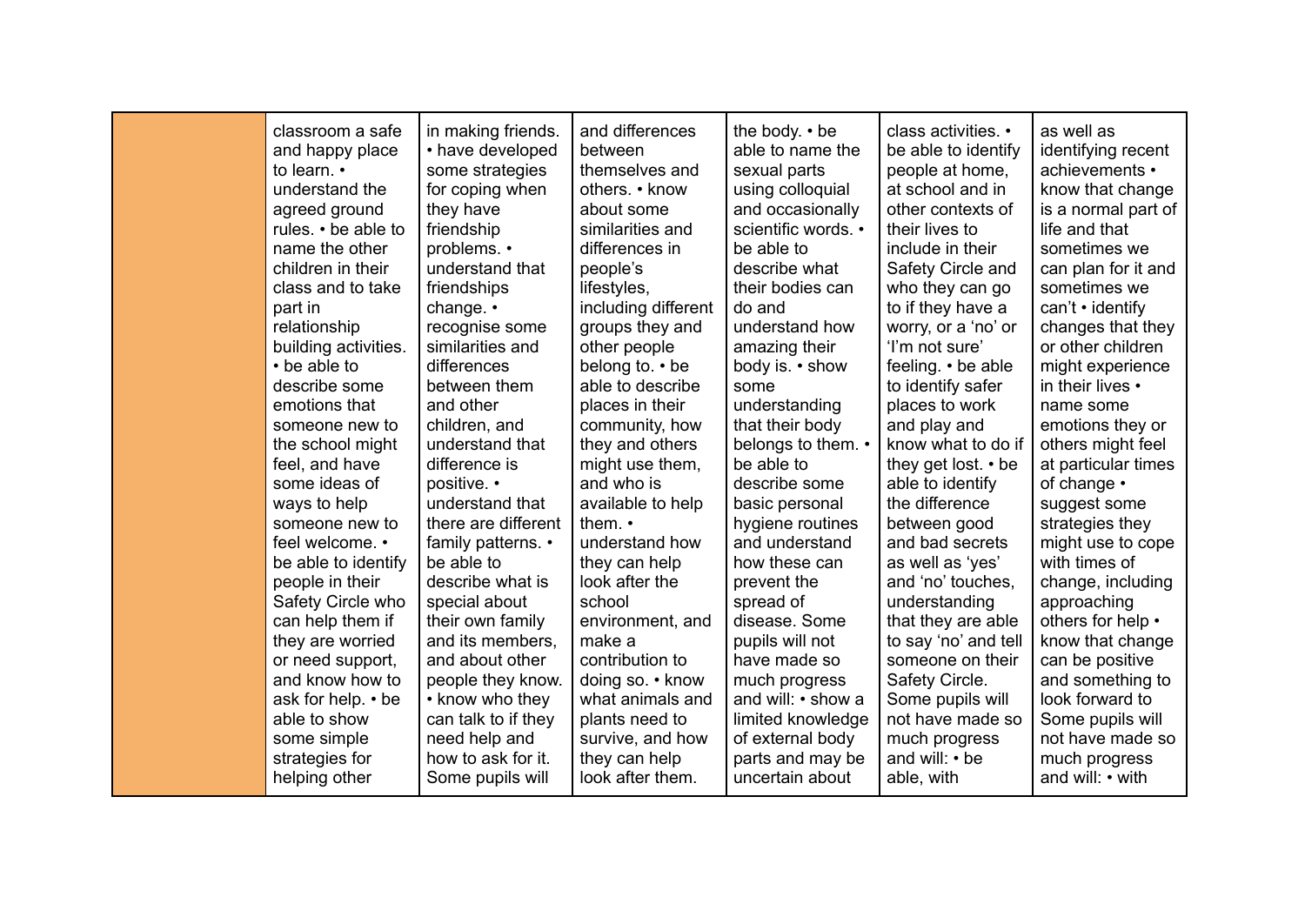| people who need      | not have made so    | Some pupils will      | naming sexual        | support, to          | support, be able    |
|----------------------|---------------------|-----------------------|----------------------|----------------------|---------------------|
| support. Some        | much progress       | not have made so      | parts. • show a      | include in their     | to identify         |
| pupils will not      | and will: • be able | much progress         | limited              | <b>Safety Circle</b> | changes in their    |
| have made so         | to describe what    | and will: • be able   | understanding of     | some people in       | own lives since     |
| much progress        | they would look     | to describe some      | what their bodies    | their lives who      | they were babies    |
| and will: • need     | for in a friend,    | aspects of their      | can do and will      | they have chosen     | • understand the    |
| support to           | and how to begin    | identity, and, with   | need prompting       | go to if they have   | difference          |
| contribute simple    | to make friends. •  | support, to           | to describe          | worry, or a 'no' or  | between changes     |
| ideas about          | need support to     | recognise simple      | familiar actions. •  | 'I'm not sure'       | we choose and       |
| behaviour that       | identify and        | similarities and      | need support in      | feeling. • be able,  | those we don't •    |
| helps to make the    | practise ways of    | differences           | understanding        | with support, to     | be able to          |
| classroom a safe     | coping with some    | between               | their responsibility | identify safer       | suggest an          |
| and happy place      | friendship          | themselves and        | for their body's     | places to work       | emotion they        |
| to learn. • need     | problems,           | others. • know        | actions. • be able   | and play and will    | might feel if a     |
| reminders to         | including changes   | some of the           | to answer simple     | have practised       | particular change   |
| understand the       | in friendships. •   | groups they           | questions about      | what to do if they   | happened to         |
| agreed ground        | recognise some      | belong to, in and     | basic hygiene        | get lost. • have a   | them $\cdot$ say    |
| rules. • be able to  | basic similarities  | out of school, and    | routines. Some       | basic                | something they      |
| name the other       | and differences     | understand that       | pupils will have     | understanding of     | could do to help    |
| children in their    | between them        | people have           | progressed           | the difference       | themselves cope     |
| class and to take    | and other           | different lifestyles. | further and will: •  | between good         | with a change •     |
| part in              | children. •         | • be able to          | have a secure        | and bad secrets      | identify an adult   |
| relationship         | understand that     | recognise             | understanding of     | as well as 'yes'     | who might help      |
| building activities. | people's families   | different places in   | the main external    | and 'no' touches.    | them at a time of   |
| • be able to         | are different. • be | their community,      | body parts. • be     | • have practised     | change Some         |
| describe how         | able to describe    | know what key         | able to name         | saying 'no' using    | pupils will have    |
| they feel if they    | some features       | places are for,       | sexual parts and     | different strengths  | progressed          |
| are new in a         | that make their     | and who some of       | will often use the   | of voice. Some       | further and will: • |
| situation, and       | family and its      | the people are        | scientific names. •  | pupils will have     | identify a range of |
| what might help      | members special     | who can help          | be able to           | progressed           | ways in which       |
| them to feel         | to them. • know     | them. • know how      | describe their       | further and will: •  | they have           |
| welcome. • need      | who they can talk   | they can help to      | body's               | be able to identify  | changed over        |
| support to identify  | to if they need     | look after the        | capabilities and     | people at home,      | time as well as     |
| people in their      | help and, with      | school                | will understand      | at school and in     | ways they might     |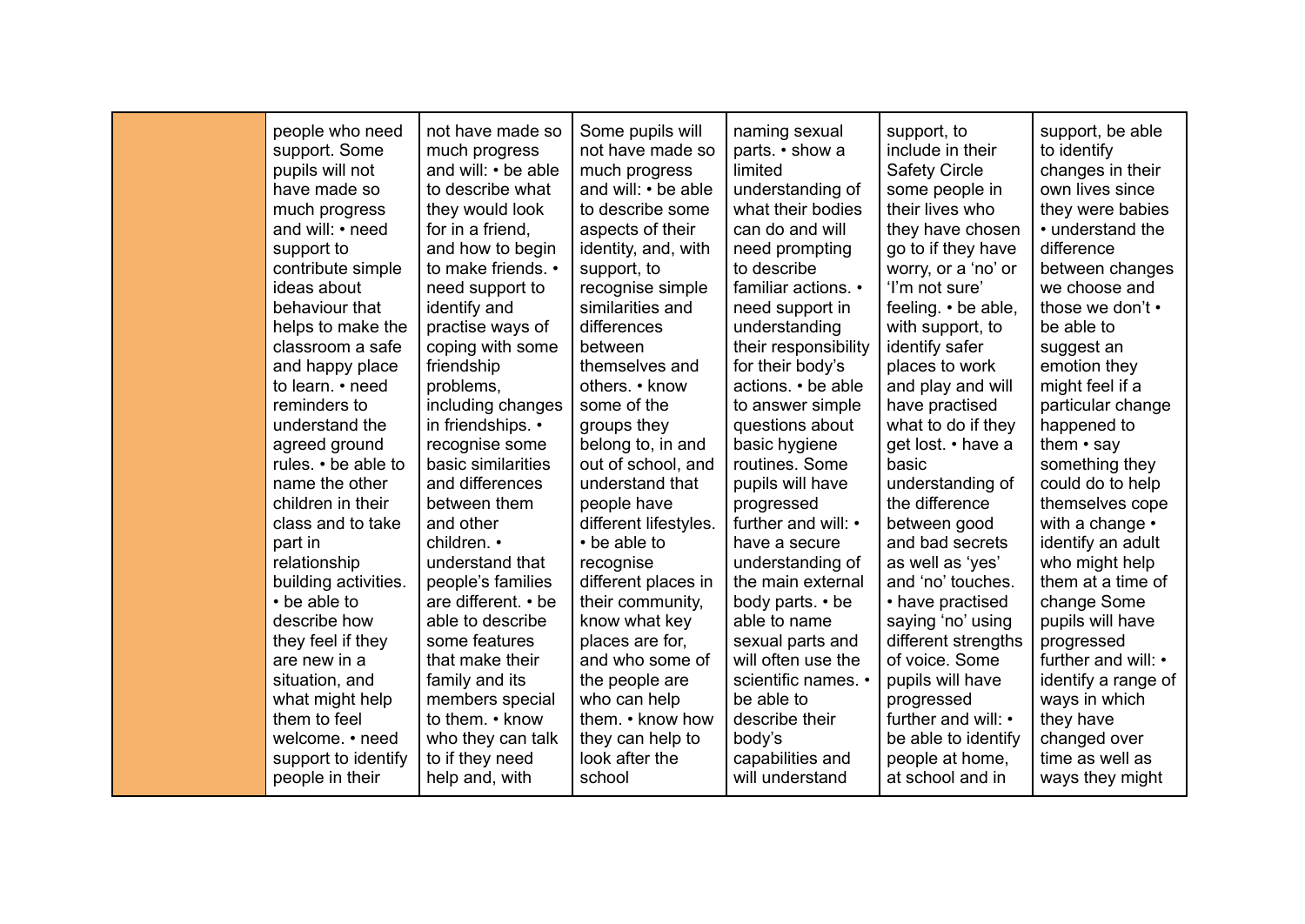| Safety Circle who<br>can help them if<br>they are worried<br>or need support,<br>and to practise<br>asking for help.<br>Some pupils will<br>have progressed<br>further and will: •<br>be able to take a<br>lead in<br>discussions about<br>how to make the<br>classroom a safe<br>and happy place<br>to learn. •<br>understand and<br>help others to<br>understand the<br>agreed ground<br>rules. • be able to<br>name the other<br>children in their<br>class, and to take<br>a lead in<br>relationship<br>building activities.<br>• be able to<br>describe<br>emotions<br>someone might<br>feel in a range of<br>new situations, | support, how to<br>ask for it. Some<br>pupils will have<br>progressed<br>further and will: •<br>be able to<br>describe more<br>qualities of<br>friendship. • be<br>able to<br>demonstrate skills<br>in making friends<br>and in helping<br>others to develop<br>friendships. •<br>recognise a range<br>of similarities and<br>differences<br>between<br>themselves and<br>others, and<br>demonstrate that<br>they value<br>diversity. •<br>understand and<br>be able to<br>describe a range<br>of family patterns<br>• be able to<br>describe what is<br>special about<br>their own family<br>and its members, | environment. •<br>understand some<br>basic needs of<br>animals and<br>plants, and, with<br>support, have<br>some ideas about<br>how they can<br>help look after<br>them. Some<br>pupils will have<br>progressed<br>further and will: •<br>be able to<br>describe a variety<br>of aspects of their<br>identity and<br>differences<br>between<br>themselves and<br>others. • know<br>about and be able<br>to describe<br>similarities and<br>differences in<br>people's<br>lifestyles,<br>including a range<br>of groups they<br>and others belong<br>to, both in and out<br>of school. • be<br>able to describe | about the different<br>capabilities of<br>others. • have a<br>secure<br>understanding of<br>their own<br>responsibility for<br>their physical<br>actions and will<br>be starting to<br>understand that<br>their body<br>belongs to them<br>and therefore<br>they have rights<br>over their body. •<br>have a clear idea<br>of private body<br>parts and want<br>more privacy now<br>they are older. •<br>be able to<br>describe the<br>personal hygiene<br>routines they<br>carry out and<br>some that are<br>less familiar. • be<br>able to describe<br>some common<br>illnesses and how<br>the spread of<br>these can be | other contexts of<br>their lives to<br>include in their<br>Safety Circle. •<br>have<br>demonstrated<br>how they would<br>tell someone if<br>they had a worry,<br>or a 'no' or 'l'm<br>not sure' feeling. •<br>be able to identify<br>and describe the<br>difference<br>between good<br>and bad secrets<br>as well as 'yes'<br>and 'no' touches.<br>• have<br>demonstrated<br>how they would<br>say 'no' and tell<br>someone on their<br>Safety Circle.<br><b>Drug Education</b><br>HSL8 DE12<br>At the end of this<br>unit most pupils<br>will: • have a<br>basic<br>understanding of | change in the<br>future $\cdot$ identify<br>changes they can<br>choose, those<br>which others<br>choose for them<br>and those which<br>just happen •<br>name several<br>emotions they or<br>others might feel<br>before, during<br>and after a<br>change $\cdot$ be able<br>to suggest a<br>range of<br>strategies for<br>coping with<br>change to others<br>• describe<br>positive and<br>negative aspects<br>of change. |
|------------------------------------------------------------------------------------------------------------------------------------------------------------------------------------------------------------------------------------------------------------------------------------------------------------------------------------------------------------------------------------------------------------------------------------------------------------------------------------------------------------------------------------------------------------------------------------------------------------------------------------|----------------------------------------------------------------------------------------------------------------------------------------------------------------------------------------------------------------------------------------------------------------------------------------------------------------------------------------------------------------------------------------------------------------------------------------------------------------------------------------------------------------------------------------------------------------------------------------------------------------|----------------------------------------------------------------------------------------------------------------------------------------------------------------------------------------------------------------------------------------------------------------------------------------------------------------------------------------------------------------------------------------------------------------------------------------------------------------------------------------------------------------------------------------------------------------------------------------------------------------|----------------------------------------------------------------------------------------------------------------------------------------------------------------------------------------------------------------------------------------------------------------------------------------------------------------------------------------------------------------------------------------------------------------------------------------------------------------------------------------------------------------------------------------------------------------------------------------------------------------------------|---------------------------------------------------------------------------------------------------------------------------------------------------------------------------------------------------------------------------------------------------------------------------------------------------------------------------------------------------------------------------------------------------------------------------------------------------------------------------------------------------------------------------------------------------------------------------------------|---------------------------------------------------------------------------------------------------------------------------------------------------------------------------------------------------------------------------------------------------------------------------------------------------------------------------------------------------------------------------------------------------------------------------|
| and be able to                                                                                                                                                                                                                                                                                                                                                                                                                                                                                                                                                                                                                     | and aspects of                                                                                                                                                                                                                                                                                                                                                                                                                                                                                                                                                                                                 | places in their                                                                                                                                                                                                                                                                                                                                                                                                                                                                                                                                                                                                | prevented.                                                                                                                                                                                                                                                                                                                                                                                                                                                                                                                                                                                                                 | how things can                                                                                                                                                                                                                                                                                                                                                                                                                                                                                                                                                                        |                                                                                                                                                                                                                                                                                                                                                                                                                           |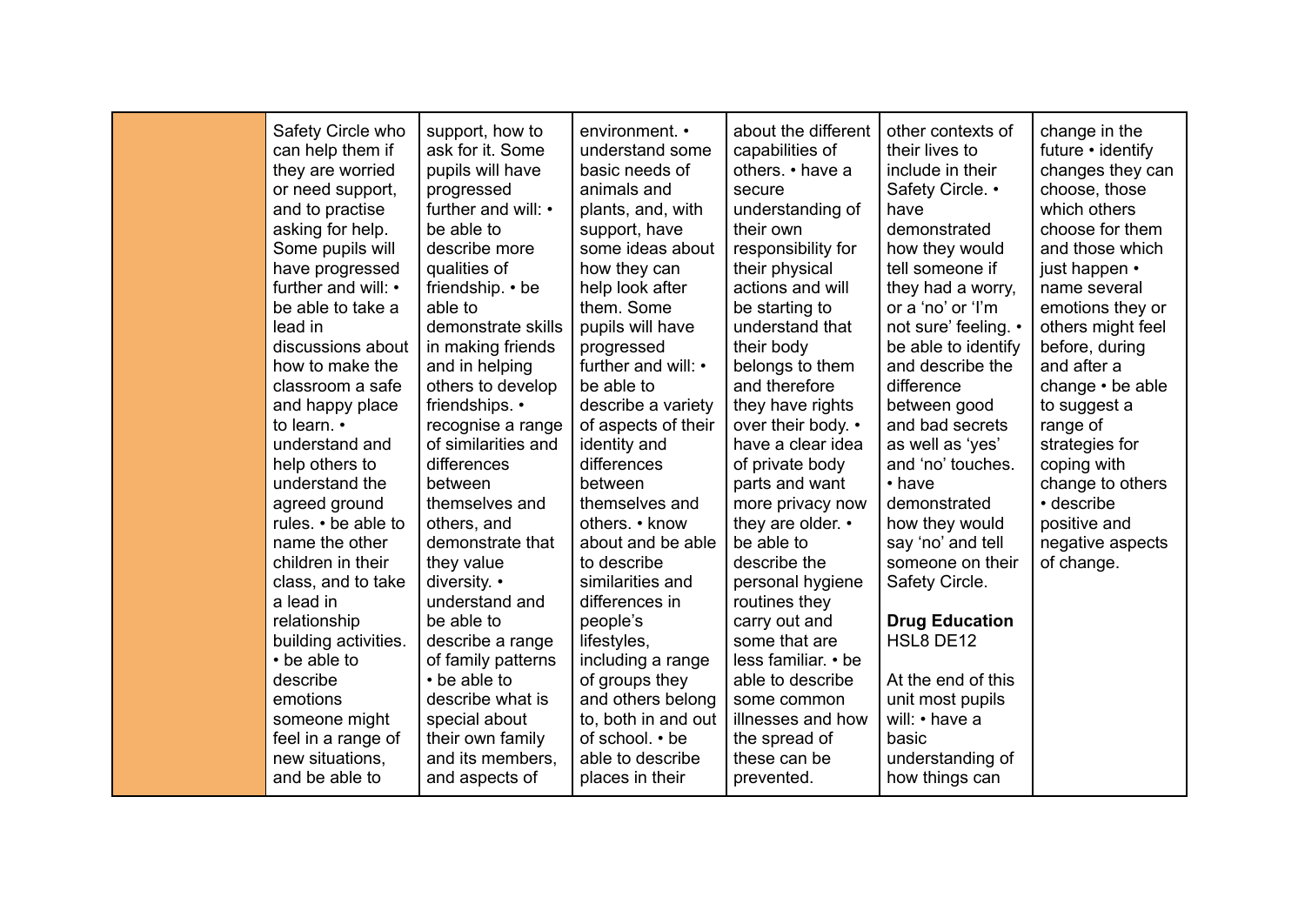| describe and        | their own            | community and     | get in the body       |  |
|---------------------|----------------------|-------------------|-----------------------|--|
| demonstrate how     | contribution to the  | their functions,  | and that some         |  |
| to make new         | family. • know       | the people who    | can be helpful        |  |
| people feel         | who they can talk    | work there and    | and some can be       |  |
| welcome. •          | to if they need      | their roles, and  | harmful. • be         |  |
| identify with       | help in different    | how these people  | aware of safety       |  |
| confidence          | contexts, and be     | can help them. •  | rules concerning      |  |
| people in their     | able to offer help   | understand what   | medicines and be      |  |
| Safety Circle and   | to others            | is needed to care | able to name          |  |
| understand the      |                      | for the school    | people who could      |  |
| criteria for        | <b>Anti Bullying</b> | environment.      | help them take        |  |
| including them,     | MMR7 AB12            | contribute ideas  | them safely. •        |  |
| and know and be     |                      | for how they can  | understand that       |  |
| able to             | At the end of this   | help, and carry   | there can be          |  |
| demonstrate how     | unit most pupils     | them out. • know  | alternatives to       |  |
| to ask for help. •  | will: • Understand   | what animals and  | medicine use to       |  |
| be able to show a   | that bullying is     | plants need to    | feel better. • be     |  |
| range of            | deliberately         | survive, and what | able to recognise     |  |
| strategies for      | hurtful behaviour    | they and others   | simple risks and      |  |
| helping other       | and be able to       | can do to look    | suggest ways of       |  |
| people in different | give examples of     | after them.       | managing given        |  |
| situations.         | the different forms  |                   | scenarios. Some       |  |
|                     | of bullying. • Be    |                   | pupils will not       |  |
|                     | starting to          |                   | have made so          |  |
|                     | understand that      |                   | much progress         |  |
|                     | sometimes            |                   | and will: • identify, |  |
|                     | people are bullied   |                   | with support, a       |  |
|                     | because they         |                   | range of              |  |
|                     | may be different     |                   | substances that       |  |
|                     | in some way from     |                   | go into the body. •   |  |
|                     | others. • Be able    |                   | be able to name       |  |
|                     | to describe how it   |                   | people at home        |  |
|                     | feels to be bullied  |                   | and school who        |  |
|                     | or see someone       |                   | could help them       |  |
|                     |                      |                   |                       |  |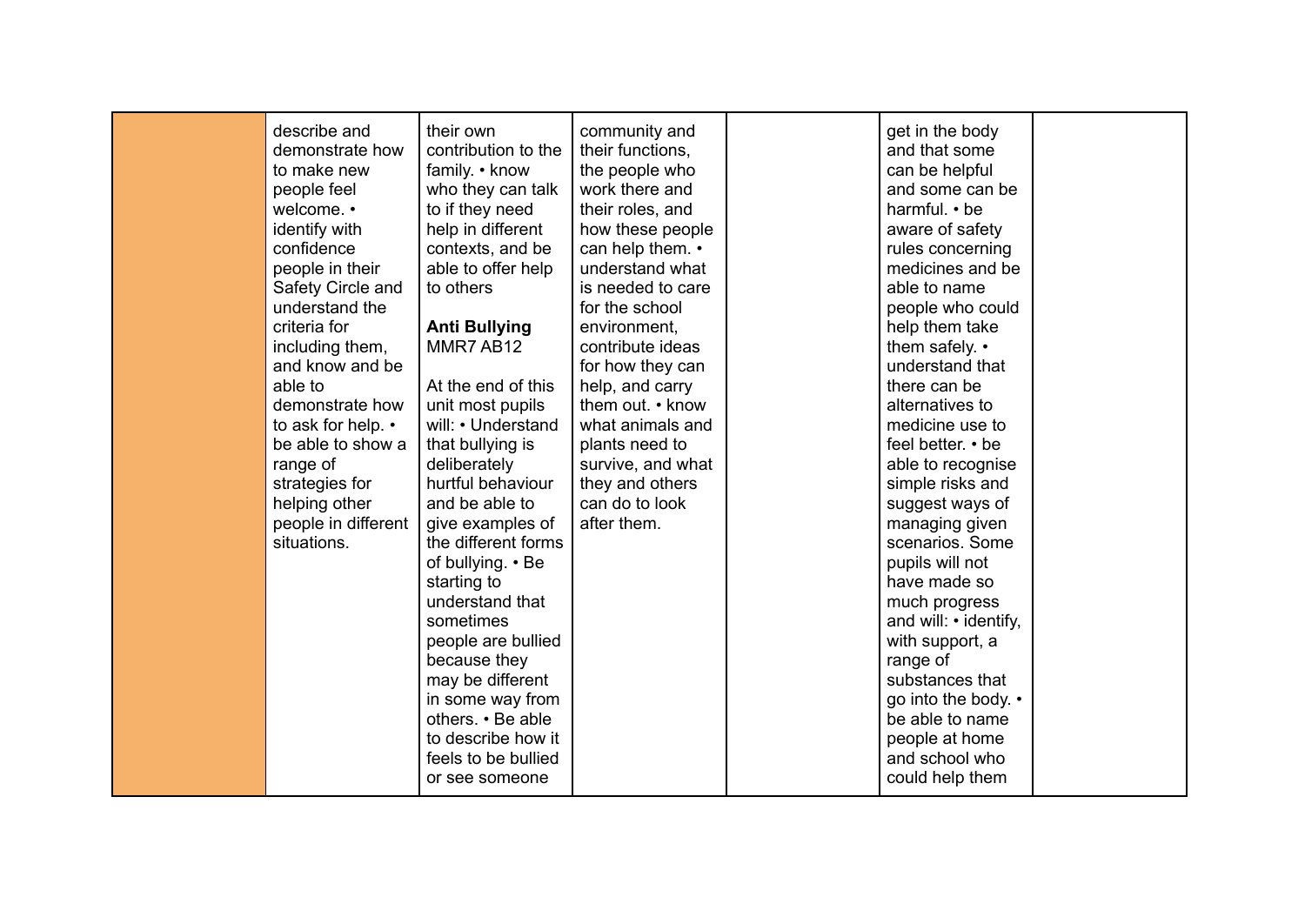|  | else being bullied. |  | with medicines       |  |
|--|---------------------|--|----------------------|--|
|  | • Be starting to    |  | but need further     |  |
|  | demonstrate         |  | work to recognise    |  |
|  | simple ways of      |  | why this is          |  |
|  | responding to       |  | necessary. • have    |  |
|  | bullying including  |  | just begun to        |  |
|  | the need to be      |  | understand           |  |
|  | assertive. • Be     |  | non-medical ways     |  |
|  | able to             |  | to feel better. • be |  |
|  | demonstrate how     |  | able to give         |  |
|  | to be kind to       |  | simple               |  |
|  | bullied children. • |  | suggestions to       |  |
|  | Be able to identify |  | characters           |  |
|  | places where        |  | requiring help, but  |  |
|  |                     |  |                      |  |
|  | bullying may        |  | will need support    |  |
|  | occur at school     |  | to identify the      |  |
|  | and be starting to  |  | risks. Some          |  |
|  | suggest simple      |  | pupils will have     |  |
|  | strategies to       |  | progressed           |  |
|  | make the school     |  | further and will: •  |  |
|  | a safer place       |  | be able to explain   |  |
|  | where bullying is   |  | how substances       |  |
|  | less likely to      |  | can get into the     |  |
|  | occur. Some         |  | blood through the    |  |
|  | pupils will not     |  | stomach, lungs       |  |
|  | have made so        |  | and skin. •          |  |
|  | much progress       |  | understand that      |  |
|  | and will: • Be      |  | all medicines are    |  |
|  | beginning to        |  | drugs, but that      |  |
|  | understand that     |  | not all drugs are    |  |
|  | bullying is         |  | medicines. • have    |  |
|  | deliberately        |  | clear safety         |  |
|  | hurtful behaviour   |  | messages             |  |
|  | and why bullying    |  | concerning           |  |
|  |                     |  |                      |  |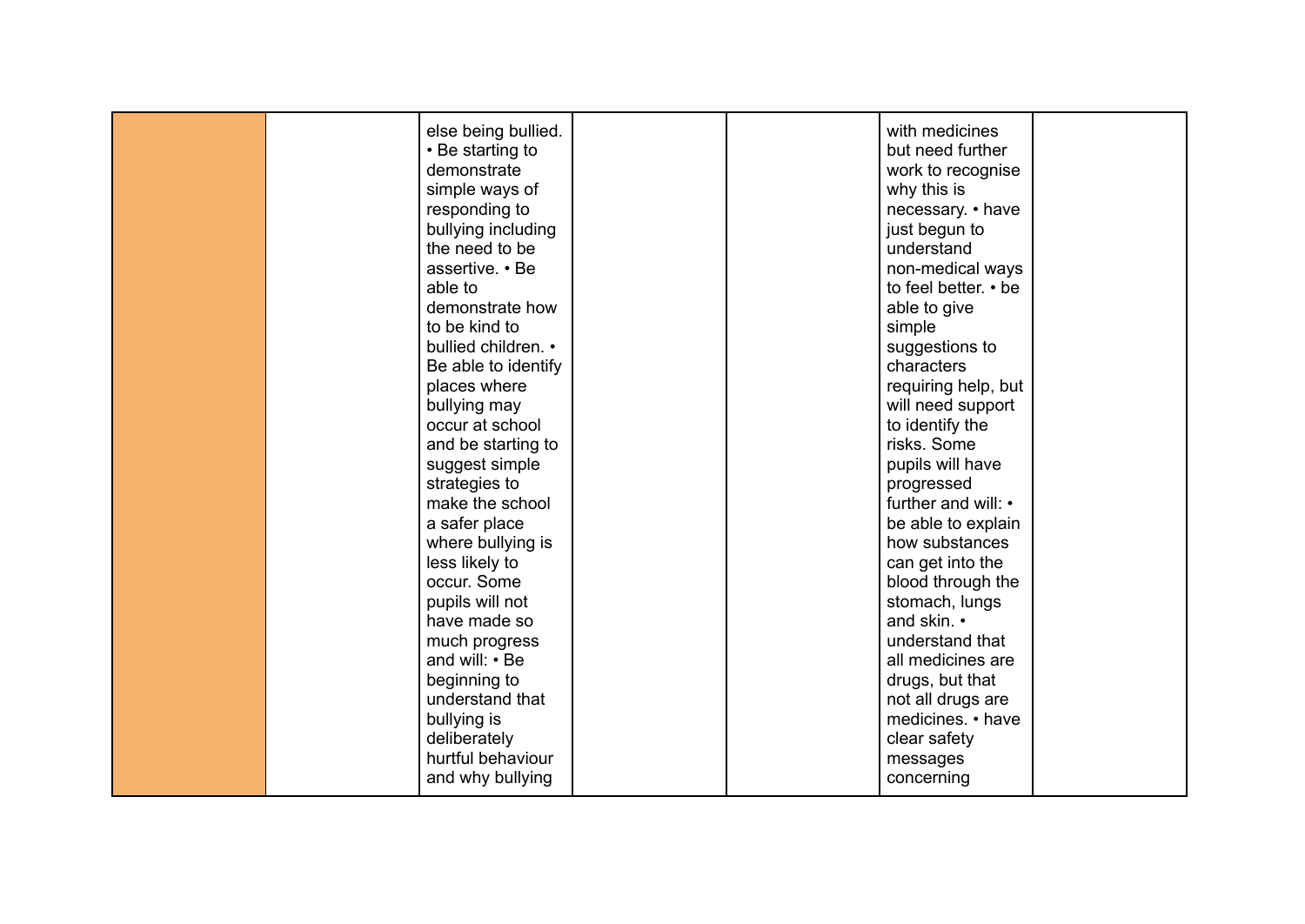|  | happens. • Need<br>support to be able<br>to describe how it<br>may feel to be |  | medicines and be<br>able to explain<br>the reasons. •<br>recognise a range |  |
|--|-------------------------------------------------------------------------------|--|----------------------------------------------------------------------------|--|
|  | bullied or see                                                                |  | of non-medical                                                             |  |
|  | someone else<br>being bullied. •                                              |  | strategies for<br>feeling better. • be                                     |  |
|  | Also need                                                                     |  | able to suggest                                                            |  |
|  | support to                                                                    |  | further scenarios                                                          |  |
|  | understand                                                                    |  | where there might                                                          |  |
|  | simple ways of                                                                |  | be an element of                                                           |  |
|  | responding to                                                                 |  | risk and describe                                                          |  |
|  | bullying and how                                                              |  | a number of ways                                                           |  |
|  | to be kind to                                                                 |  | of managing                                                                |  |
|  | bullied children. •                                                           |  | them.                                                                      |  |
|  | Be starting to                                                                |  |                                                                            |  |
|  | identify safe and<br>unsafe places                                            |  |                                                                            |  |
|  | where bullying                                                                |  |                                                                            |  |
|  | may occur at                                                                  |  |                                                                            |  |
|  | school. Some                                                                  |  |                                                                            |  |
|  | pupils will have                                                              |  |                                                                            |  |
|  | progressed                                                                    |  |                                                                            |  |
|  | further and will: •                                                           |  |                                                                            |  |
|  | Be able to give a                                                             |  |                                                                            |  |
|  | range of                                                                      |  |                                                                            |  |
|  | examples of                                                                   |  |                                                                            |  |
|  | different forms of                                                            |  |                                                                            |  |
|  | bullying including                                                            |  |                                                                            |  |
|  | simple forms of                                                               |  |                                                                            |  |
|  | cyberbullying. •<br>Understand that                                           |  |                                                                            |  |
|  | sometimes                                                                     |  |                                                                            |  |
|  | people are bullied                                                            |  |                                                                            |  |
|  |                                                                               |  |                                                                            |  |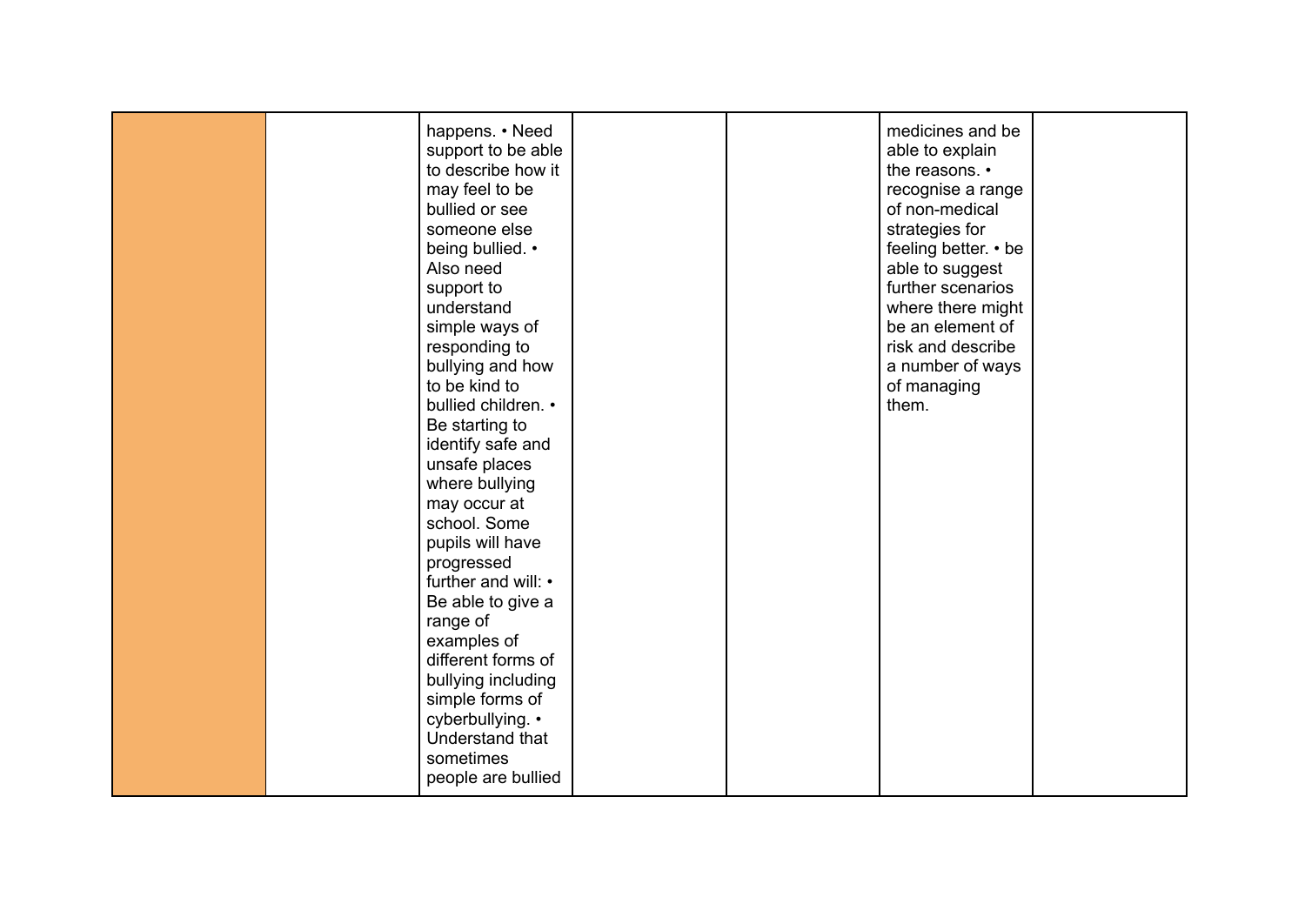|                   |                                                                                                                                                                                                                                                                                                                         | because of issues<br>relating to their<br>identity. • Be able<br>to describe the<br>feelings of those<br>involved in<br>bullying including<br>those who bully<br>others. • Be able<br>to confidently<br>describe and<br>demonstrate a<br>number of<br>assertiveness<br>techniques when<br>responding to<br>bullying and will<br>be starting to<br>show that they<br>can support<br>others |                                                                                                                                                                                                                                                                              |                                                                                                                                                                                                                                                                                                                           |                                                                                                                                                                                                                                                                                                     |                                                                                                                                                                                                                                                                                                                                                                              |
|-------------------|-------------------------------------------------------------------------------------------------------------------------------------------------------------------------------------------------------------------------------------------------------------------------------------------------------------------------|-------------------------------------------------------------------------------------------------------------------------------------------------------------------------------------------------------------------------------------------------------------------------------------------------------------------------------------------------------------------------------------------|------------------------------------------------------------------------------------------------------------------------------------------------------------------------------------------------------------------------------------------------------------------------------|---------------------------------------------------------------------------------------------------------------------------------------------------------------------------------------------------------------------------------------------------------------------------------------------------------------------------|-----------------------------------------------------------------------------------------------------------------------------------------------------------------------------------------------------------------------------------------------------------------------------------------------------|------------------------------------------------------------------------------------------------------------------------------------------------------------------------------------------------------------------------------------------------------------------------------------------------------------------------------------------------------------------------------|
| Year <sub>2</sub> | Right, Rules and<br>responsibilities<br>At the end of this unit<br>most pupils will:<br>-be able to name some<br>adults in school who<br>look after them and<br>describe their<br>responsibilities.<br>- be able to describe<br>some of the<br>responsibilities they<br>have in the classroom<br>and towards family and | My Emotions<br>At the end of this unit<br>most pupils will:<br>$-$ be able to<br>recognise feelings in<br>others.<br>- have developed<br>some strategies to<br>deal with their own<br>strong emotions,<br>including calming and<br>relaxing themselves.<br>-know that there is a link<br>between thoughts, feelings<br>and behaviour.                                                     | <b>Working Together</b><br>At the end of this unit<br>most pupils will:<br>-be able to name<br>some of their own<br>strengths and<br>skills.<br>• be able to identify<br>a new skill to<br>develop.<br>• understand and<br>practise listening skills,<br>take turns and make | Sex &<br>Relationship<br>At the end of this<br>unit most pupils will:<br>-be able to recognise<br>babies, children and<br>adults of different ages<br>and put them into age<br>order<br>- understand that human<br>babies grow inside their<br>mothers<br>-be able to describe the<br>main physical<br>developments which | <b>Managing Risks</b><br>At the end of this unit<br>most pupils will:<br>• be able to name a<br>risky situation and<br>suggest ways of<br>reducing risk.<br>• be able to name<br>some emotions<br>people might feel in<br>a risky situation.<br>• be able to say their full<br>name and address and | <b>Healthy Lifestyles</b><br>At the end of this unit<br>most pupils will:<br>-• be able to give<br>examples of how to be<br>healthy and to reflect on<br>their own lifestyles and<br>choices.<br>• be able to explain why<br>healthy eating and<br>physical activity are both<br>important.<br>• know the difference<br>between being active and<br>inactive and know how to |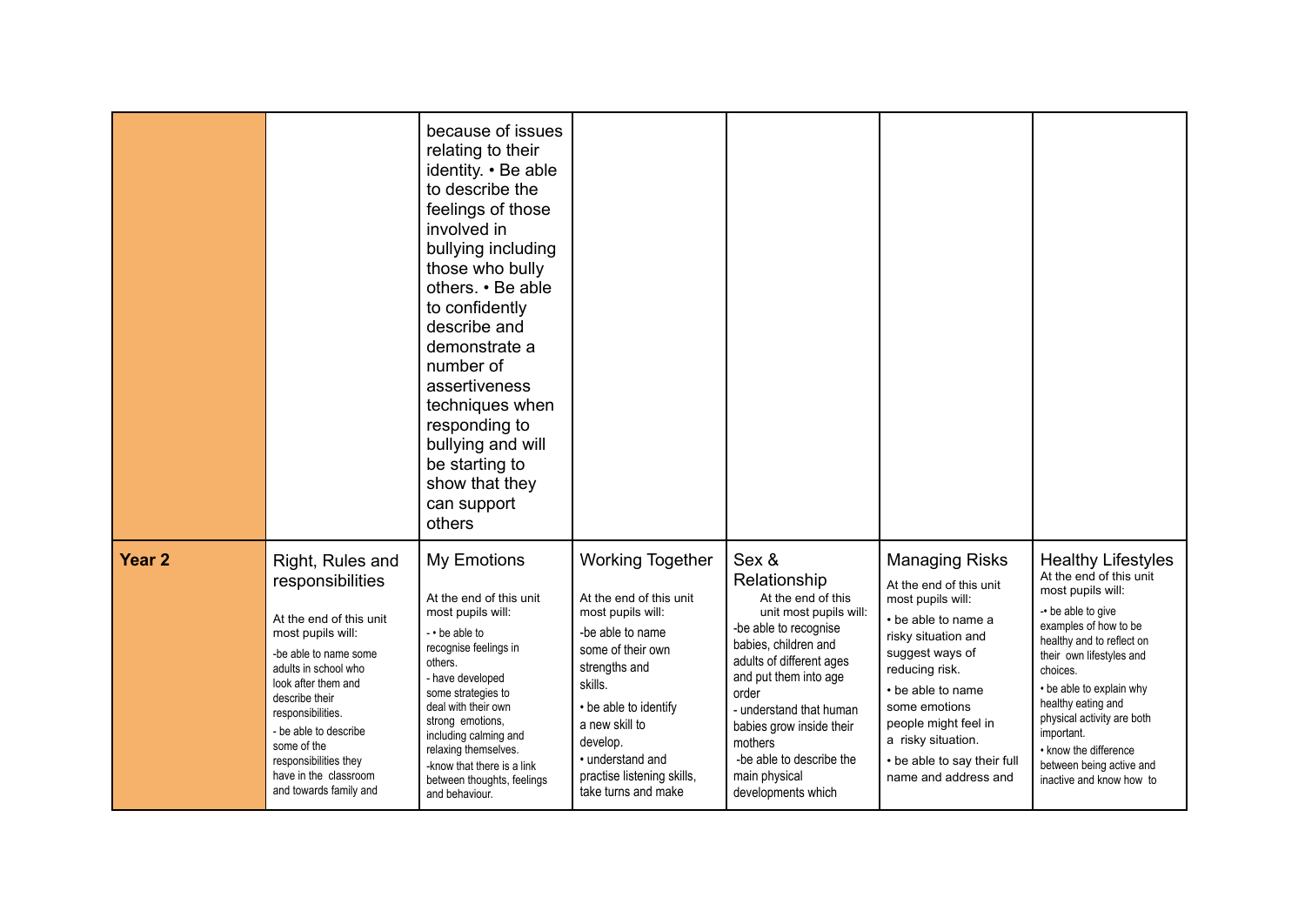| friends.<br>- be able to state classroom<br>ground rules and explain<br>how they have been made.<br>- understand why we<br>have classroom rules<br>and describe what the<br>classroom would be like<br>without them.<br>- be able to explain what is<br>meant by voting and be able<br>to name some people who<br>make decisions at school.<br>- share information, opinions<br>and feelings and listen to<br>those of others, as part of a<br>class discussion.<br>-Some pupils will not<br>have made so much<br>progress and will:<br>- be able to name some<br>adults in school who look<br>after them.<br>- be able to describe some<br>classroom jobs, and jobs<br>they do at home.<br>- with support, be able to<br>state the classroom ground<br>rules. • with support, be able<br>to explain why we have<br>classroom rules and<br>describe what the<br>classroom would be like<br>without them.<br>- be able to take part in<br>voting in the classroom<br>Some pupils will have<br>progressed further and<br>will: | - begin to understand that<br>how they feel can affect how<br>they approach and tackle<br>tasks, including learning, and<br>have some strategies for<br>regaining a positive frame of<br>mind.<br>- have developed some<br>understanding of the<br>difference between<br>behaviour which is impulsive<br>and that which is thought<br>through. • be able, with<br>support, to use a simple<br>problem solving process and<br>have some strategies to<br>calm themselves down to be<br>ready to solve a problem.<br>- know what it feels and looks<br>like to be assertive.<br>Some pupils will not<br>have made so much<br>progress and will:<br>- be able to give names to<br>some of their feelings.<br>- be able to recognise some<br>feelings in others.<br>-be able, with support, to<br>use calming and relaxing<br>strategies to help them<br>manage strong feelings.<br>- know that how you feel<br>affects what you do.<br>- have some<br>understanding of what it<br>means to behave<br>impulsively and<br>understand that thinking<br>things through before<br>acting can be helpful.<br>Some pupils will have<br>progressed further and<br>will: | clear explanations.<br>• understand<br>and practise<br>group work<br>skills, including<br>discussion,<br>negotiation and<br>co-operation.<br>• be aware of how their<br>strengths and skills can<br>be useful in a group.<br>• be able to evaluate a<br>group work task.<br>Some pupils will not<br>have made so much<br>progress and will:<br>• need support to<br>identify their own<br>strengths and skills<br>. • know that listening<br>skills and turn taking<br>are important and<br>begin to develop these<br>with support.<br>• be able to participate<br>in a group work task<br>with support.<br>• be able to evaluate<br>their own contribution<br>to a group work task.<br>Some pupils will have<br>progressed further and<br>will:<br>• be able to recognise<br>some of their own and<br>others' strengths, skills<br>and emotions.<br>• be able to talk about | take place in early<br>childhood<br>- be able to describe<br>some of the changes in<br>responsibilities and<br>expectations during<br>early childhood<br>- understand a baby's<br>basic needs<br>- understand how<br>dependent a baby<br>is on<br>parents/carers to<br>provide its basic<br>needs.<br>Some pupils will not<br>have made so much<br>progress and will:<br>-be able to recognise<br>most stages of the human<br>life cycle and put them in<br>age order with support<br>- understand that<br>humans and animals<br>produce babies<br>which become like<br>the adults<br>-be able to name a few<br>physical developments<br>which take place in<br>early childhood<br>- be able to name<br>some new<br>responsibilities they<br>have • have a basic<br>understanding of the<br>needs of babies and<br>their reliance on<br>parents.<br>Some pupils will have | know when this might<br>be useful.<br>• be able to suggest<br>some people who might<br>help them in a risky<br>situation.<br>• understand what is<br>meant by an<br>emergency and<br>know ways they<br>and others might<br>help in one.<br>Some pupils will not<br>have made so much<br>progress and will:<br>• be able, with support,<br>to suggest ways of<br>reducing risk.<br>• be able to describe<br>how they feel when in a<br>risky situation.<br>• say their full name<br>and where they live and<br>suggest when this<br>might be useful.<br>• know who they<br>could ask for<br>help in an<br>emergency.<br>Some pupils will<br>have progressed<br>further and will:<br>• be able to name | maintain health.<br>• be able to say what<br>changes physical and<br>emotionally when they are<br>active.<br>• be able to talk about<br>food likes and dislikes<br>and give reasons.<br>• understand that food<br>can be divided into<br>different groups and know<br>that for good health we<br>need a balanced diet.<br>Some pupils will not<br>have made so much<br>progress and will:<br>• be able to talk about how<br>to be healthy, including<br>healthy eating and<br>physical activity.<br>• be able to give examples<br>of activities where their<br>bodies are active,<br>explaining what this feels<br>like.<br>• be able to say which foods<br>they like and dislike.<br>• be able to identify some<br>or all of the food groups<br>and know that we need to<br>eat a range of different<br>foods to stay healthy.<br>Some pupils will have<br>progressed further and<br>will:<br>• be able to encourage<br>others to make choices<br>which will keep them<br>healthy.<br>• be able to set<br>themselves a challenge<br>in terms of physical |
|------------------------------------------------------------------------------------------------------------------------------------------------------------------------------------------------------------------------------------------------------------------------------------------------------------------------------------------------------------------------------------------------------------------------------------------------------------------------------------------------------------------------------------------------------------------------------------------------------------------------------------------------------------------------------------------------------------------------------------------------------------------------------------------------------------------------------------------------------------------------------------------------------------------------------------------------------------------------------------------------------------------------------|--------------------------------------------------------------------------------------------------------------------------------------------------------------------------------------------------------------------------------------------------------------------------------------------------------------------------------------------------------------------------------------------------------------------------------------------------------------------------------------------------------------------------------------------------------------------------------------------------------------------------------------------------------------------------------------------------------------------------------------------------------------------------------------------------------------------------------------------------------------------------------------------------------------------------------------------------------------------------------------------------------------------------------------------------------------------------------------------------------------------------------------------------------------|------------------------------------------------------------------------------------------------------------------------------------------------------------------------------------------------------------------------------------------------------------------------------------------------------------------------------------------------------------------------------------------------------------------------------------------------------------------------------------------------------------------------------------------------------------------------------------------------------------------------------------------------------------------------------------------------------------------------------------------------------------------------------------------------------------------------------------------------------------------------------|---------------------------------------------------------------------------------------------------------------------------------------------------------------------------------------------------------------------------------------------------------------------------------------------------------------------------------------------------------------------------------------------------------------------------------------------------------------------------------------------------------------------------------------------------------------------------------------------------------------------------------------------------------------------------------------------------------------------------------------------------------------------------------------------------------------------------------------------------------------------------|------------------------------------------------------------------------------------------------------------------------------------------------------------------------------------------------------------------------------------------------------------------------------------------------------------------------------------------------------------------------------------------------------------------------------------------------------------------------------------------------------------------------------------------------------------------------------------------------------------------------------------------------------------------------------------------------------|-----------------------------------------------------------------------------------------------------------------------------------------------------------------------------------------------------------------------------------------------------------------------------------------------------------------------------------------------------------------------------------------------------------------------------------------------------------------------------------------------------------------------------------------------------------------------------------------------------------------------------------------------------------------------------------------------------------------------------------------------------------------------------------------------------------------------------------------------------------------------------------------------------------------------------------------------------------------------------------------------------------------------------------------------------------|
|                                                                                                                                                                                                                                                                                                                                                                                                                                                                                                                                                                                                                                                                                                                                                                                                                                                                                                                                                                                                                              | -be able to communicate                                                                                                                                                                                                                                                                                                                                                                                                                                                                                                                                                                                                                                                                                                                                                                                                                                                                                                                                                                                                                                                                                                                                      |                                                                                                                                                                                                                                                                                                                                                                                                                                                                                                                                                                                                                                                                                                                                                                                                                                                                              | progressed further                                                                                                                                                                                                                                                                                                                                                                                                                                                                                                                                                                                                                                                                                                                                                                                                                                                        | some risky                                                                                                                                                                                                                                                                                                                                                                                                                                                                                                                                                                                                                                                                                           |                                                                                                                                                                                                                                                                                                                                                                                                                                                                                                                                                                                                                                                                                                                                                                                                                                                                                                                                                                                                                                                           |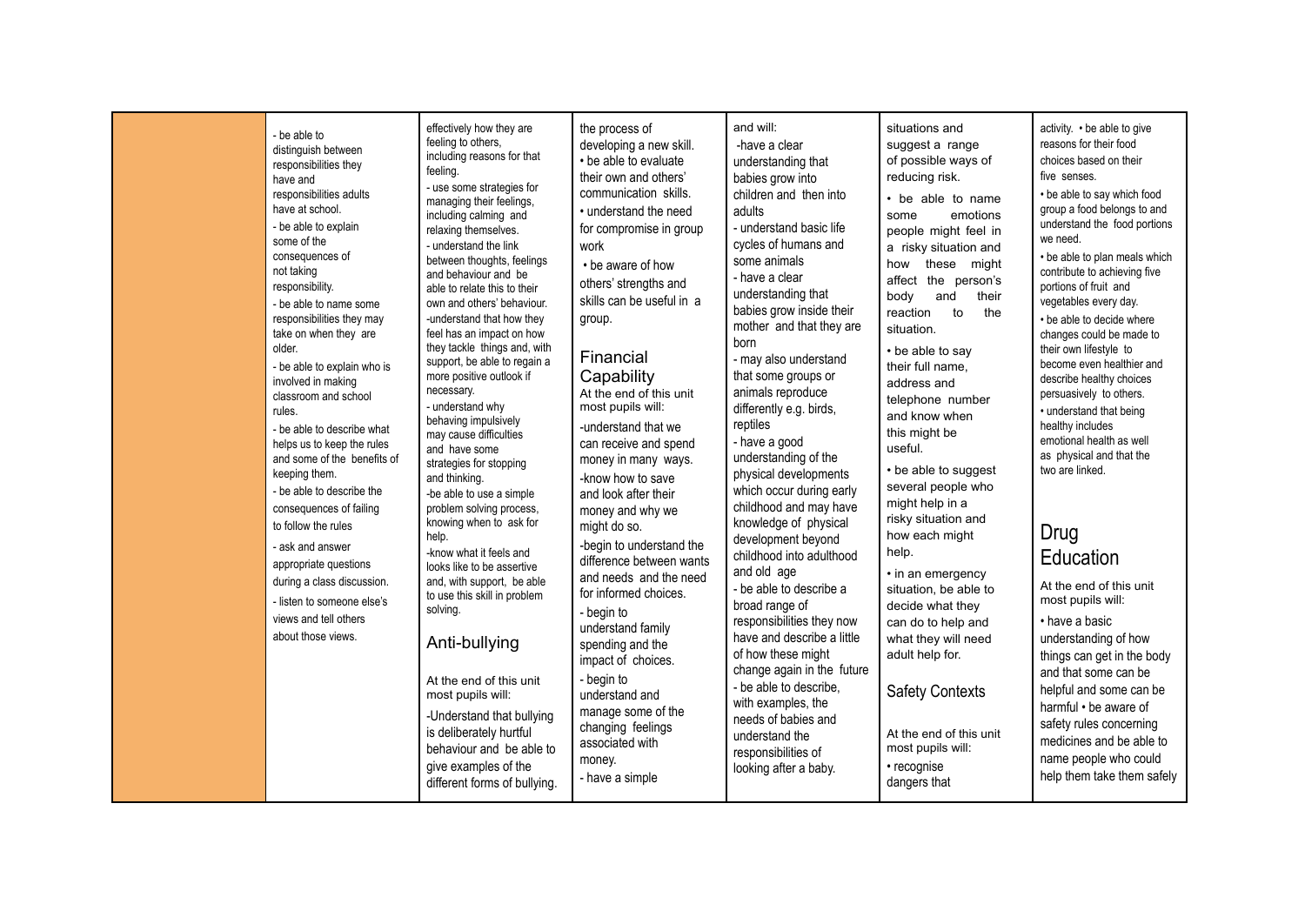|  | -Be starting to understand<br>that sometimes people<br>are bullied because they<br>may be different in some<br>way from others. • Be<br>able to describe how it<br>feels to be bullied or see<br>someone else being<br>bullied.<br>- Be starting to<br>demonstrate simple<br>ways of responding<br>to bullying including<br>the need to be<br>assertive.<br>- Be able to demonstrate<br>how to be kind to bullied<br>children.<br>- Be able to identify<br>places where bullying may<br>occur at school and be<br>starting to suggest simple<br>strategies to make the<br>school a safer place<br>where bullying is less<br>likely to occur. Some<br>pupils will not have made<br>so much progress and<br>will:<br>- Be beginning to<br>understand that bullying is<br>deliberately hurtful<br>behaviour and why<br>bullying happens.<br>-Need support to be<br>able to describe how it<br>may feel to be bullied<br>or see someone else<br>being bullied. | understanding of what<br>charities might do and<br>why we have them.<br>Some pupils will not<br>have made so much<br>progress and will:<br>- understand that we<br>can receive, spend and<br>save money in many<br>ways.<br>- know it is important to<br>take care of money.<br>- have explored the<br>difference between needs<br>and wants.<br>-know we have to make<br>choices about money<br>which affect us and<br>others.<br>- know our feelings<br>about money can be<br>uncomfortable and can<br>change.<br>-know about the work of<br>one particular charity<br>Some pupils will have<br>progressed further and<br>will:<br>-understand that we<br>can receive money in<br>different ways<br>including earning it.<br>- know we can spend<br>money in a variety of<br>ways, some of which<br>involve borrowing.<br>-understand the difference<br>between wants and<br>needs.<br>- know families and | traffic poses to<br>them as car<br>passengers and<br>pedestrians.<br>• be able to identify safe<br>places to cross in the<br>local area. • know that<br>wearing suitable clothing,<br>a hat and sun cream are<br>ways to stay safer in the<br>sun.<br>• be able to explain a<br>simple strategy for action<br>if they are lost. • be able<br>to explain simple<br>precautions to take when<br>using playgrounds.<br>• understand ways of<br>preventing common<br>accidents in school or<br>on the school<br>playground.<br>Some pupils will not<br>have made so much<br>progress and will: •<br>recognise a few basic<br>dangers that traffic<br>poses to them as car<br>passengers or<br>pedestrians.<br>• recognise basic crossing<br>types (e.g. zebra<br>crossing, school<br>crossing patrol.)<br>• be able to describe one<br>precaution they might<br>take in sunny weather.<br>• suggest actions to take<br>if they are lost.<br>• be able to<br>explain one or | • understand that many<br>people have injections and<br>suggest some reasons<br>why<br>• understand that there<br>can be alternatives to<br>medicine use to feel<br>better |
|--|------------------------------------------------------------------------------------------------------------------------------------------------------------------------------------------------------------------------------------------------------------------------------------------------------------------------------------------------------------------------------------------------------------------------------------------------------------------------------------------------------------------------------------------------------------------------------------------------------------------------------------------------------------------------------------------------------------------------------------------------------------------------------------------------------------------------------------------------------------------------------------------------------------------------------------------------------------|--------------------------------------------------------------------------------------------------------------------------------------------------------------------------------------------------------------------------------------------------------------------------------------------------------------------------------------------------------------------------------------------------------------------------------------------------------------------------------------------------------------------------------------------------------------------------------------------------------------------------------------------------------------------------------------------------------------------------------------------------------------------------------------------------------------------------------------------------------------------------------------------------------------|------------------------------------------------------------------------------------------------------------------------------------------------------------------------------------------------------------------------------------------------------------------------------------------------------------------------------------------------------------------------------------------------------------------------------------------------------------------------------------------------------------------------------------------------------------------------------------------------------------------------------------------------------------------------------------------------------------------------------------------------------------------------------------------------------------------------------------------------------------------------------------------------------------------------------------------------------------------------|----------------------------------------------------------------------------------------------------------------------------------------------------------------------------|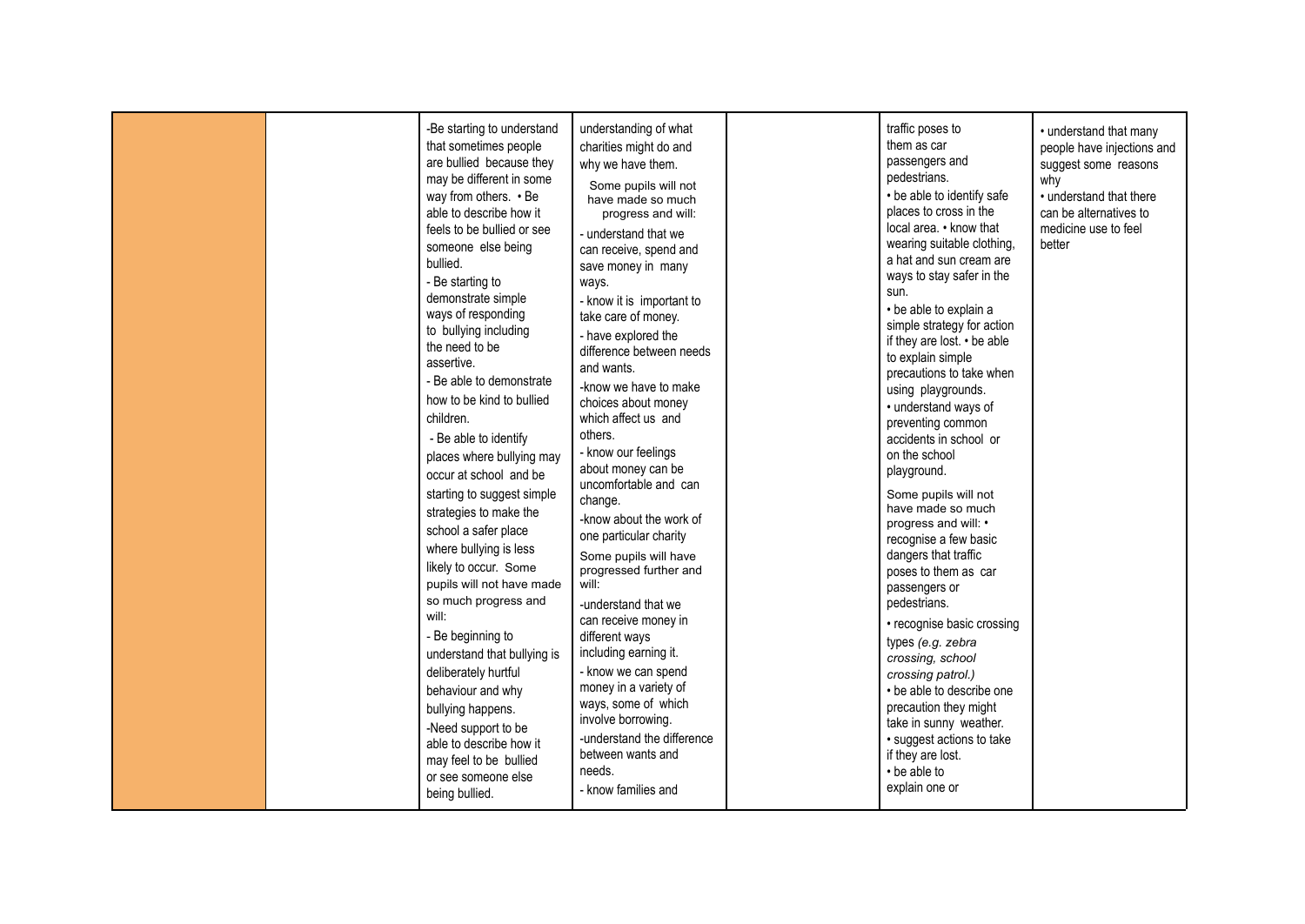|  | - Also need support to<br>understand simple ways<br>of responding to bullying<br>and how to be kind to<br>bullied children.<br>-Be starting to identify<br>safe and unsafe places<br>where bullying may<br>occur at school.<br>Some pupils will<br>have progressed<br>further and will:<br>- Be able to give a<br>range of examples of<br>different forms of<br>bullying including<br>simple forms of<br>cyberbullying.<br>-Understand that<br>sometimes people are<br>bullied because of<br>issues relating to their<br>identity.<br>-Be able to describe the<br>feelings of those<br>involved in bullying<br>including those who<br>bully others.<br>- Be able to confidently<br>describe and demonstrate<br>a number of<br>assertiveness techniques<br>when responding to<br>bullying and will be<br>starting to show that they<br>can support others. | individuals may choose to<br>spend their money<br>differently according to<br>needs, values, beliefs etc.<br>-understand how feelings<br>about money can change<br>and affect our behaviour.<br>- begin to understand<br>poverty and how charities<br>might support people<br>locally and globally. |  | two ways they<br>might keep<br>themselves safe<br>in a familiar<br>playground.<br>• be able to explain one<br>or two causes of<br>accidents that have<br>happened to them and<br>describe how these<br>could have been<br>prevented.<br>Some pupils will have<br>progressed further and<br>will:<br>• be able to identify<br>accidents that might<br>happen to children<br>and adults as car<br>passengers and<br>pedestrians.<br>· name safe places to<br>cross the road in the<br>local area and<br>elsewhere.<br>• know that wearing<br>suitable clothing, a hat<br>and sun cream are ways<br>to keep safe in the sun<br>and give the reasons<br>these are effective.<br>· suggest strategies<br>for action if they are<br>lost in a range of<br>different places.<br>• be able to explain ways<br>to keep themselves and<br>others safe in<br>playgrounds.<br>• be able to explain<br>ways to prevent |  |
|--|-----------------------------------------------------------------------------------------------------------------------------------------------------------------------------------------------------------------------------------------------------------------------------------------------------------------------------------------------------------------------------------------------------------------------------------------------------------------------------------------------------------------------------------------------------------------------------------------------------------------------------------------------------------------------------------------------------------------------------------------------------------------------------------------------------------------------------------------------------------|-----------------------------------------------------------------------------------------------------------------------------------------------------------------------------------------------------------------------------------------------------------------------------------------------------|--|-----------------------------------------------------------------------------------------------------------------------------------------------------------------------------------------------------------------------------------------------------------------------------------------------------------------------------------------------------------------------------------------------------------------------------------------------------------------------------------------------------------------------------------------------------------------------------------------------------------------------------------------------------------------------------------------------------------------------------------------------------------------------------------------------------------------------------------------------------------------------------------------------------------|--|
|--|-----------------------------------------------------------------------------------------------------------------------------------------------------------------------------------------------------------------------------------------------------------------------------------------------------------------------------------------------------------------------------------------------------------------------------------------------------------------------------------------------------------------------------------------------------------------------------------------------------------------------------------------------------------------------------------------------------------------------------------------------------------------------------------------------------------------------------------------------------------|-----------------------------------------------------------------------------------------------------------------------------------------------------------------------------------------------------------------------------------------------------------------------------------------------------|--|-----------------------------------------------------------------------------------------------------------------------------------------------------------------------------------------------------------------------------------------------------------------------------------------------------------------------------------------------------------------------------------------------------------------------------------------------------------------------------------------------------------------------------------------------------------------------------------------------------------------------------------------------------------------------------------------------------------------------------------------------------------------------------------------------------------------------------------------------------------------------------------------------------------|--|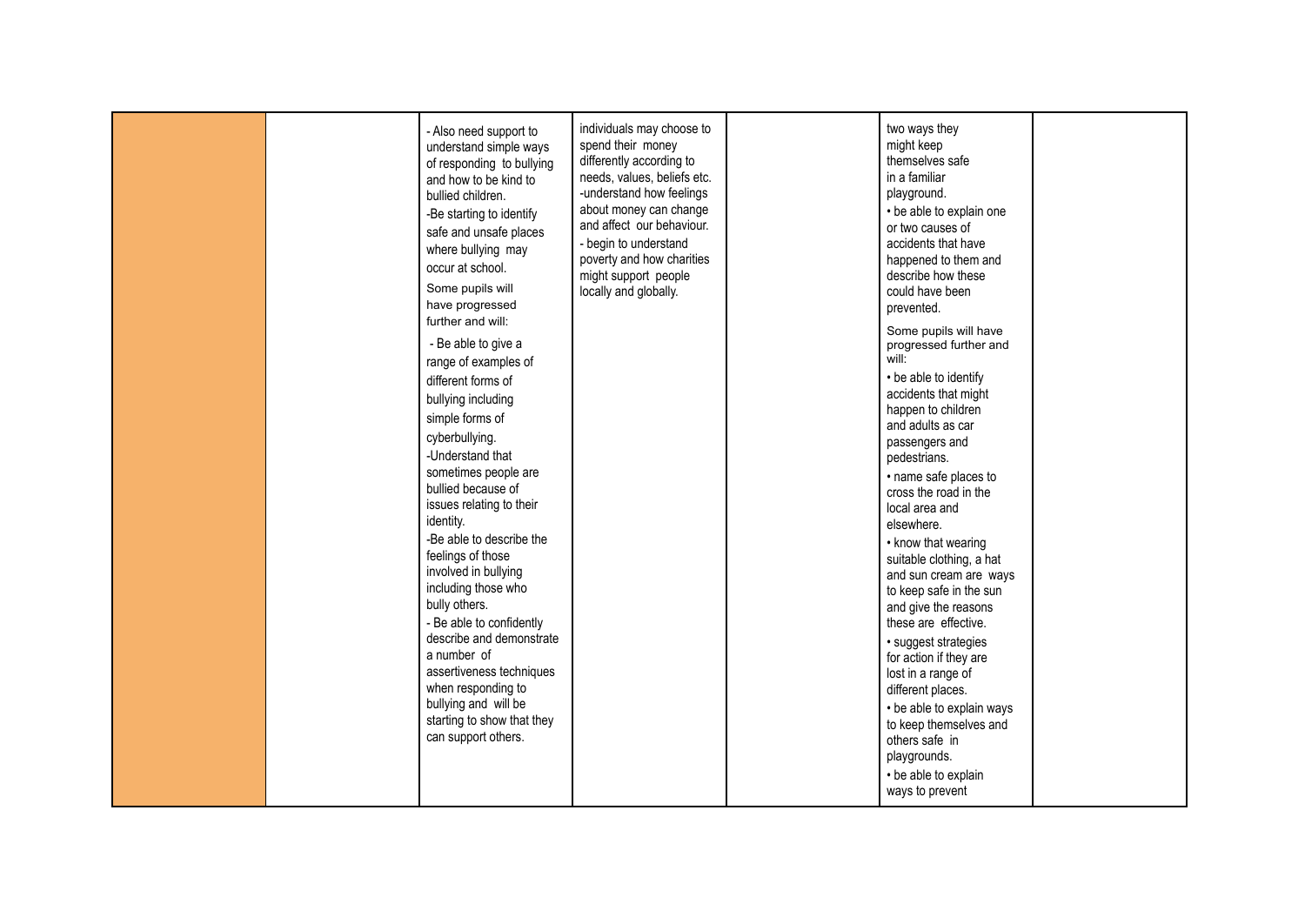|                   |                                                                                                                                                                                                                                                                                                                                                                                                                                                                                                                                                                                                                                                                                                                                                                               |                                                                                                                                                                                                                                                                                                                                                                                                                                                                                                                                                                                                                                                                                                                                                                                                        |                                                                                                                                                                                                                                                                                                                                                                                                                                                                                                                                                                                                                                                                                                                                                                                     |                                                                                                                                                                                                                                                                                                                                                                                                                                                                                                                                                                                                                                                                                                                                                                                                                   | common accidents in<br>school and on the<br>playground and suggest<br>ways to prevent<br>accidents in other<br>places.                                                                                                                                                                                                                                                                                                                                                                                                                                                                                                                                                                                                                                                                                                                                                                                                                                             |                                                                                                                                                                                                                                                                                                                                                                                                                                                                                                                                                                                                                                                                                                                                                               |
|-------------------|-------------------------------------------------------------------------------------------------------------------------------------------------------------------------------------------------------------------------------------------------------------------------------------------------------------------------------------------------------------------------------------------------------------------------------------------------------------------------------------------------------------------------------------------------------------------------------------------------------------------------------------------------------------------------------------------------------------------------------------------------------------------------------|--------------------------------------------------------------------------------------------------------------------------------------------------------------------------------------------------------------------------------------------------------------------------------------------------------------------------------------------------------------------------------------------------------------------------------------------------------------------------------------------------------------------------------------------------------------------------------------------------------------------------------------------------------------------------------------------------------------------------------------------------------------------------------------------------------|-------------------------------------------------------------------------------------------------------------------------------------------------------------------------------------------------------------------------------------------------------------------------------------------------------------------------------------------------------------------------------------------------------------------------------------------------------------------------------------------------------------------------------------------------------------------------------------------------------------------------------------------------------------------------------------------------------------------------------------------------------------------------------------|-------------------------------------------------------------------------------------------------------------------------------------------------------------------------------------------------------------------------------------------------------------------------------------------------------------------------------------------------------------------------------------------------------------------------------------------------------------------------------------------------------------------------------------------------------------------------------------------------------------------------------------------------------------------------------------------------------------------------------------------------------------------------------------------------------------------|--------------------------------------------------------------------------------------------------------------------------------------------------------------------------------------------------------------------------------------------------------------------------------------------------------------------------------------------------------------------------------------------------------------------------------------------------------------------------------------------------------------------------------------------------------------------------------------------------------------------------------------------------------------------------------------------------------------------------------------------------------------------------------------------------------------------------------------------------------------------------------------------------------------------------------------------------------------------|---------------------------------------------------------------------------------------------------------------------------------------------------------------------------------------------------------------------------------------------------------------------------------------------------------------------------------------------------------------------------------------------------------------------------------------------------------------------------------------------------------------------------------------------------------------------------------------------------------------------------------------------------------------------------------------------------------------------------------------------------------------|
| Year <sub>3</sub> | Beginning and<br>Belonging<br>At the end of this unit<br>most pupils will:<br>• be able to contribute ideas<br>to discussions about ground<br>rules for the class, and to<br>take an active part in<br>activities to help build<br>cooperative relationships in<br>the class.<br>• be able to identify emotions<br>that they or someone else<br>might feel in a new situation,<br>and will know some ways to<br>help someone who is new to<br>the class and the school.<br>• be able to identify people at<br>home, at school and in other<br>contexts of their lives to<br>include in their support<br>networks.<br>• know how they can<br>access support and some<br>ways they can help other<br>people.<br>Some pupils will not<br>have made so much<br>progress and will: | Family and Friends<br>At the end of this unit<br>most pupils will:<br>• be able to describe some<br>of the qualities of a good<br>friend, and to have<br>developed strategies for<br>making and keeping friends.<br>• understand and be able to<br>cope with changes in<br>friendship patterns, and<br>know some ways to resolve<br>conflict and other issues in<br>friendships.<br>• be able to identify<br>similarities and differences<br>between themselves and<br>their peers, and be able to<br>recognise there are<br>sometimes different<br>points of view in a<br>situation.<br>• be able to identify special<br>people in their support<br>networks, and know from<br>whom and how to access<br>support.<br>• be able to recognise that<br>people live in different<br>family patterns. Some | Diversity &<br>Community<br>At the end of this unit<br>most pupils will:<br>• be able to describe<br>aspects of their identity, and<br>to recognise similarities<br>and differences between<br>themselves and others.<br>• recognise difference and<br>respect diversity, including<br>the importance of<br>recognising and challenging<br>stereotypes.<br>• know about groups and<br>communities that exist<br>locally, and the roles some<br>people play in the<br>community.<br>· understand some<br>different forms the media<br>can take and some of<br>what it does.<br>• understand some of<br>the needs of and how<br>to care for the local<br>environment.<br>• know about the<br>needs of animals,<br>including pets,<br>and the<br>responsibilities of<br>humans towards | Relationships and<br><b>Sex Education</b><br>At the end of this unit<br>most pupils will:<br>• be able to use the<br>scientific terms penis,<br>testicles, breast and<br>vagina and explain<br>which parts are male<br>and which are female<br>• be able to give several<br>examples of the<br>capabilities of their own<br>bodies<br>• be able to describe<br>familiar hygiene routines<br>and understand the<br>reasons for doing these<br>things<br>• be able to anticipate<br>new responsibilities for<br>their personal hygiene<br>• be able to explain how<br>common illnesses are<br>spread and be able to<br>describe how they can<br>prevent the spread of<br>one such illness.<br>Some pupils will not<br>have made so much<br>progress and will: •<br>be able to identify some<br>parts which are male | Personal Safety<br>At the end of this unit<br>most pupils will:<br>• be able to contribute to<br>discussions and listen to<br>other view points about<br>personal safety and take<br>an active part in class<br>activities including using<br>assertive voice and body<br>language<br>• be able to identify trusted<br>adults to include in their<br>Network of Support, and<br>who they can go to if they<br>have a worry or a 'no' or 'I'm<br>not sure' feeling.<br>• be able to explain what<br>their 'sixth sense' is and how<br>this contributes to assessing<br>different levels of risk.<br>• be able to identify the<br>difference between good and<br>bad secrets and tricks as<br>well as 'yes' and 'no'<br>touches, understanding that<br>they are able to say 'no' and<br>tell someone on their<br>Network of Support<br>· Some pupils will not<br>have made so much<br>progress and will:<br>• be able, with support, to<br>contribute to discussions | Management Change<br>At the end of this unit<br>most pupils will:<br>• be able to identify<br>changes that they<br>and other children<br>may experience in<br>their lives.<br>• be able to name emotions<br>that may be involved in loss<br>and change situations, and<br>have some strategies for<br>coping with them. • know<br>what helps or hinders when<br>they are experiencing<br>difficult emotions.<br>• understand how someone<br>who experiences<br>bereavement might feel. •<br>know who they can talk to if<br>they are experiencing<br>difficult emotions, and how<br>to ask for help.<br>• be able to plan to make a<br>chosen change happen.<br>Some pupils will not<br>have made so much<br>progress and will:<br>• be able to identify some |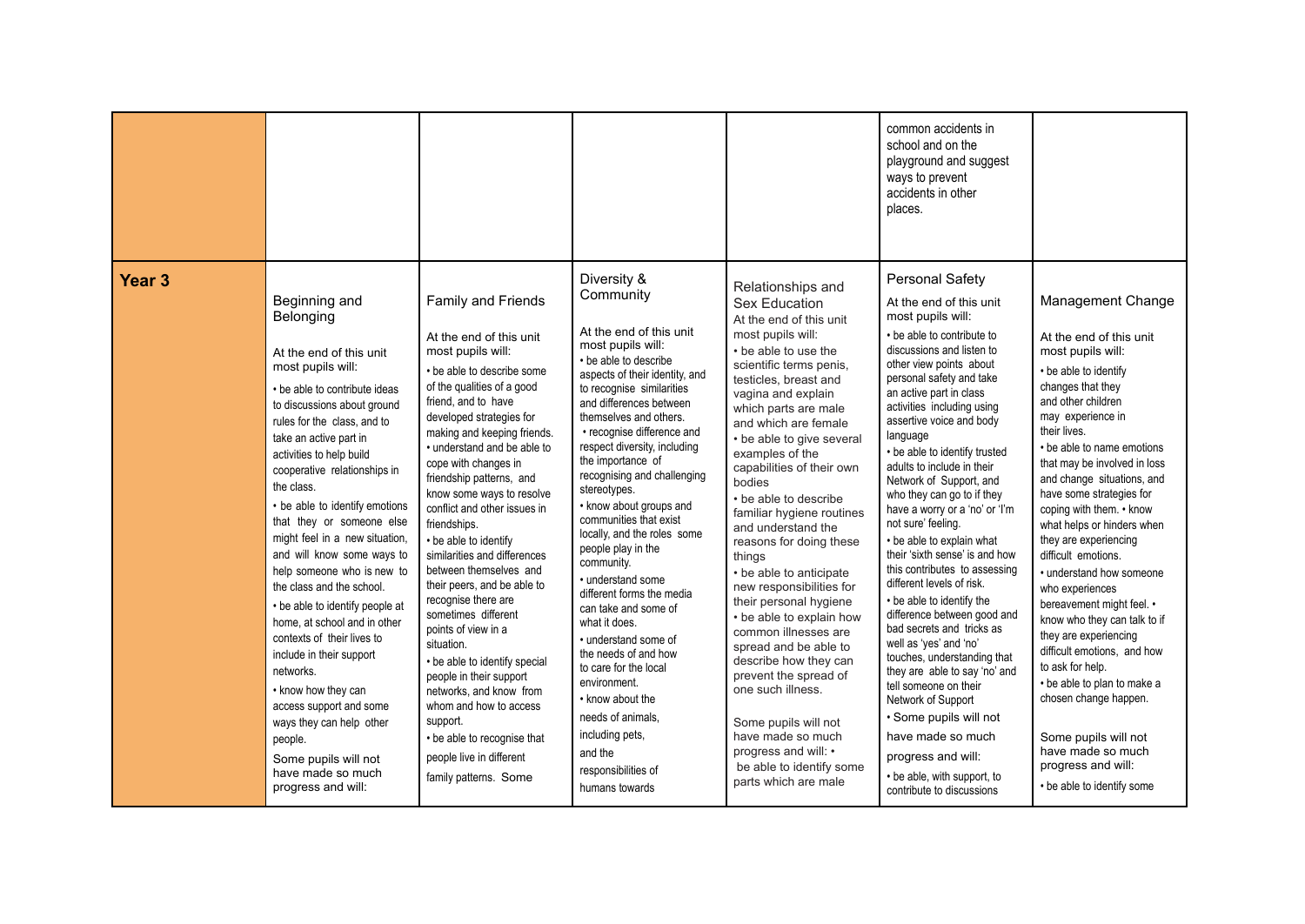| • be able, with<br>support, to contribute<br>ideas to discussions<br>about ground rules for<br>the class, and to join<br>in relationship building<br>activities.<br>• be able to identify<br>emotions that they might<br>feel in a new situation.<br>and know how to welcome<br>someone else who is new.<br>• be able, with support, to<br>identify people at home and<br>at school who can help<br>them when they need it.<br>• know how to ask someone<br>in their support network for<br>help. | pupils will not have<br>made so much<br>progress and will:<br>• be able to describe some<br>of the qualities of a good<br>friend, and, with support.<br>have developed strategies<br>for making and keeping<br>friends.<br>• recognise some changes<br>in their friendship patterns,<br>and be able, with support,<br>to talk about some ways to<br>cope with these and with<br>friendship problems.<br>• be able to describe<br>some similarities and<br>differences between<br>themselves and some<br>of their peers, and<br>some different family<br>situations that people         | them.<br>Some pupils will not<br>have made so much<br>progress and will:<br>• be able to share some<br>aspects of their identity and,<br>with support, to recognise<br>simple similarities and<br>differences between<br>themselves and others.<br>• recognise and respect<br>difference, and have a basic<br>understanding of<br>stereotyping behaviour and<br>why it should be challenged.<br>• know about some groups in<br>the community, and know<br>who are some of the key<br>people in those groups.<br>• know some<br>examples of the<br>media with which they<br>come into contact. | and some which are<br>female<br>• be able to give a few<br>examples of the<br>capabilities of their own<br>bodies<br>• have some knowledge<br>of basic hygiene<br>routines, but may be<br>unsure of the reasons<br>these activities are<br>necessary<br>• have some<br>understanding of areas<br>of personal hygiene for<br>which they are now<br>responsible, but will<br>have limited<br>understanding of areas<br>they will be expected to<br>take charge of in the<br>future.                                                                    | about Personal Safety<br>and take part in class<br>activities, including using<br>assertive voice and body<br>language.<br>• be able, with support, to<br>identify some people in their<br>lives to include in their<br>Network of Support who they<br>have been told they should<br>go to if they have a worry, or<br>a 'no' or 'I'm not sure' feeling.<br>• be able to, with support,<br>begin to understand what<br>their 'sixth sense' is and that<br>they should listen to this and<br>tell someone on their<br>Network of Support if they<br>have a 'no' or 'I'm not sure'<br>feeling.<br>• have a basic understanding<br>of the difference between<br>good and bad secrets and<br>tricks as well and as 'yes' | of the changes they have<br>experienced in their<br>lives.<br>• be able to name some<br>emotions involved in loss<br>and change situations,<br>and know what might help<br>when they feel like that.<br>• with support, have<br>developed some<br>strategies for coping with<br>loss and change<br>situations.<br>• have identified, from their<br>network of support, some<br>people they can talk to if<br>they are experiencing<br>difficult emotions.<br>• with support, be able to<br>begin to plan for a change<br>they would like to make<br>happen. |
|---------------------------------------------------------------------------------------------------------------------------------------------------------------------------------------------------------------------------------------------------------------------------------------------------------------------------------------------------------------------------------------------------------------------------------------------------------------------------------------------------|----------------------------------------------------------------------------------------------------------------------------------------------------------------------------------------------------------------------------------------------------------------------------------------------------------------------------------------------------------------------------------------------------------------------------------------------------------------------------------------------------------------------------------------------------------------------------------------|-----------------------------------------------------------------------------------------------------------------------------------------------------------------------------------------------------------------------------------------------------------------------------------------------------------------------------------------------------------------------------------------------------------------------------------------------------------------------------------------------------------------------------------------------------------------------------------------------|------------------------------------------------------------------------------------------------------------------------------------------------------------------------------------------------------------------------------------------------------------------------------------------------------------------------------------------------------------------------------------------------------------------------------------------------------------------------------------------------------------------------------------------------------|----------------------------------------------------------------------------------------------------------------------------------------------------------------------------------------------------------------------------------------------------------------------------------------------------------------------------------------------------------------------------------------------------------------------------------------------------------------------------------------------------------------------------------------------------------------------------------------------------------------------------------------------------------------------------------------------------------------------|-------------------------------------------------------------------------------------------------------------------------------------------------------------------------------------------------------------------------------------------------------------------------------------------------------------------------------------------------------------------------------------------------------------------------------------------------------------------------------------------------------------------------------------------------------------|
| Some pupils will have<br>progressed further and<br>will:<br>• be able to take a lead in<br>discussions about class<br>ground rules, and in<br>activities to help build<br>cooperative relationships in<br>the class.<br>• be able to identify<br>emotions that they and<br>others might feel in a new<br>situation, and also support<br>other people to identify<br>emotions for themselves.<br>• know and put into<br>practice approaches to<br>helping someone who is                           | live in.<br>• be able, with support, to<br>identify special people in their<br>support networks, and know<br>from whom and how to ask<br>for help. Some pupils will<br>have progressed further<br>and will:<br>• be able to describe the<br>qualities of a good friend, and<br>reflect on these in relation to<br>themselves and their own<br>friendships.<br>• have developed and put<br>into practice strategies for<br>making friends and coping<br>with friendship changes and<br>problems (including conflict),<br>and be able to support others<br>with their friendship issues. | • understand some of the<br>needs of the local<br>environment and, with<br>support, how they can<br>help care for it.<br>• know about the needs<br>of some animals.<br>including how to care for<br>pets.<br>Some pupils will have<br>progressed further and<br>will:<br>• be able to describe<br>aspects of their identity,<br>and to discuss similarities<br>and differences between<br>themselves and others.<br>• understand how to value<br>difference and respect<br>diversity, including being<br>able to recognise and                                                                | Some pupils will have<br>progressed further and<br>will:<br>• be able to use the<br>scientific terms penis,<br>vagina, testicle and<br>breast confidently<br>• be able to explain<br>which parts are male<br>and which are female<br>and may be able to<br>explain elements of their<br>functions<br>• be able to explain a<br>wide range of their own<br>body's capabilities and<br>they will have a positive<br>attitude towards<br>different body shapes<br>and sizes<br>• be able to describe<br>familiar and unfamiliar<br>hygiene routines and | and 'no' touches.<br>Some pupils will have<br>progressed further and<br>will:<br>• be able to contribute<br>confidently to discussions.<br>listen to other view points<br>about personal safety and<br>take an active and<br>supportive lead in class<br>activities.<br>• be able to identify trusted<br>adults, including national<br>helpline numbers and<br>website addresses to include<br>in their Network of Support. •<br>be able to explain confidently<br>how they use their senses to<br>assess different levels of<br>risk.<br>• be able to describe<br>confidently and give                                                                                                                              | Some pupils will have<br>progressed further and<br>will:<br>• be able to talk about<br>changes that they and<br>other children may<br>experience, and<br>aspects of their impact.<br>• have developed a<br>wider range of<br>strategies for coping<br>with the emotions<br>involved in loss and<br>change situations.<br>• know what might help or<br>hinder when they or others<br>are experiencing difficult<br>emotions.<br>• understand how<br>someone who experiences<br>bereavement or other life                                                     |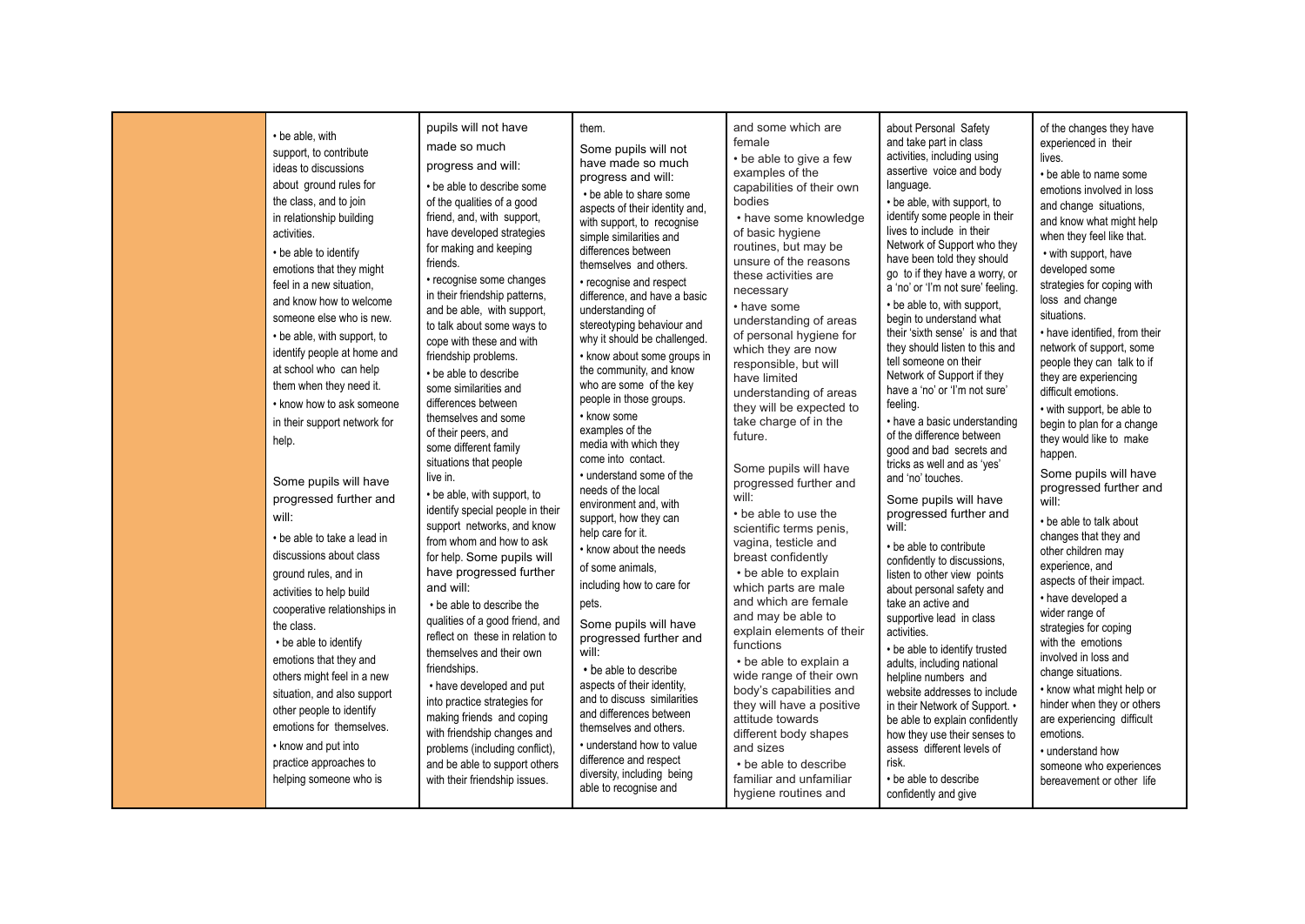| new to the class and the<br>school.<br>• recognise how their<br>support network<br>progresses over time, and<br>be able to adapt it to<br>changing circumstances.<br>• be confident in knowing how<br>they can access support, and<br>in offering support to others. | • be able to identify and<br>recognise the value of<br>similarities and differences<br>between themselves and<br>their peers and recognise<br>and cope with different<br>points of view in a situation.<br>• be able to recognise how<br>their network of special<br>people has changed and<br>developed, be able to seek<br>support for themselves and<br>also to offer support to<br>others.<br>• recognise a range of<br>diverse family situations<br>that people live in.<br>Anti bullying<br>At the end of this unit<br>most pupils will:<br>• understand that bullying is<br>deliberately hurtful behaviour<br>and be able to give a range<br>of examples of different<br>forms of bullying including<br>simple forms of<br>cyberbullying.<br>• understand that sometimes<br>people are bullied because<br>of issues relating to their<br>identity e.g. ethnicity,<br>religion, culture or family life.<br>• be able to describe the<br>feelings of those involved in<br>bullying including those who<br>bully others.<br>• be able to describe and<br>demonstrate a number of<br>assertiveness techniques<br>when responding to bullying<br>and be starting to show that | challenge stereotypes.<br>• know about a wide range<br>of groups and communities<br>that exist locally and be<br>able to describe the roles<br>some people play.<br>• be able to talk about<br>different forms the media<br>takes, and aspects of its<br>role.<br>• know about the needs of a<br>wide range of animals, the<br>responsibilities of humans,<br>and their own possible<br>contribution to their care. | explain the reasons for<br>these<br>• have a broad<br>understanding of their<br>own responsibilities for<br>personal hygiene now<br>and in the future<br>• be able to reflect on<br>how their<br>responsibilities for<br>personal hygiene have<br>changed during their<br>lifetimes<br>• be able to explain the<br>way a variety of<br>illnesses, including<br>some less common<br>illnesses, are spread<br>and understand how to<br>prevent this. | examples of the difference<br>between good and bad<br>secrets and tricks as well<br>as 'yes' and 'no' touches.<br><b>Drugs</b><br>At the end of this unit most<br>pupils will:<br>• be able to name some<br>medical and legal<br>recreational drugs<br>• have a basic<br>understanding of how a<br>drug can enter the body<br>and the bloodstream<br>• be able to explain some<br>ways in which medicines<br>are used, including as<br>immunisations and<br>describe some of the<br>professionals who work<br>with them<br>• have clear ideas<br>about medicine safety<br>and have some ideas<br>for keeping safe and<br>asking for help<br>• know that nicotine and<br>alcohol are drugs and<br>describe some of their<br>effects<br>• have begun to consider<br>why some people choose<br>to use nicotine and alcohol<br>• have thought about<br>influence and<br>persuasion and will<br>demonstrate some<br>skills to counter these.<br>Some pupils will not have<br>made so much progress<br>and will: • classify, with<br>support, different types of | changes might feel.<br>• know who and how to ask<br>for help and have some<br>ideas about how they can<br>help others.<br>• be able to plan to make a<br>change happen, and to<br>support others to do the<br>same. |
|----------------------------------------------------------------------------------------------------------------------------------------------------------------------------------------------------------------------------------------------------------------------|---------------------------------------------------------------------------------------------------------------------------------------------------------------------------------------------------------------------------------------------------------------------------------------------------------------------------------------------------------------------------------------------------------------------------------------------------------------------------------------------------------------------------------------------------------------------------------------------------------------------------------------------------------------------------------------------------------------------------------------------------------------------------------------------------------------------------------------------------------------------------------------------------------------------------------------------------------------------------------------------------------------------------------------------------------------------------------------------------------------------------------------------------------------------------------|---------------------------------------------------------------------------------------------------------------------------------------------------------------------------------------------------------------------------------------------------------------------------------------------------------------------------------------------------------------------------------------------------------------------|----------------------------------------------------------------------------------------------------------------------------------------------------------------------------------------------------------------------------------------------------------------------------------------------------------------------------------------------------------------------------------------------------------------------------------------------------|------------------------------------------------------------------------------------------------------------------------------------------------------------------------------------------------------------------------------------------------------------------------------------------------------------------------------------------------------------------------------------------------------------------------------------------------------------------------------------------------------------------------------------------------------------------------------------------------------------------------------------------------------------------------------------------------------------------------------------------------------------------------------------------------------------------------------------------------------------------------------------------------------------------------------------------------------------------------------------------------------------------------------------------------------------|---------------------------------------------------------------------------------------------------------------------------------------------------------------------------------------------------------------------|
|----------------------------------------------------------------------------------------------------------------------------------------------------------------------------------------------------------------------------------------------------------------------|---------------------------------------------------------------------------------------------------------------------------------------------------------------------------------------------------------------------------------------------------------------------------------------------------------------------------------------------------------------------------------------------------------------------------------------------------------------------------------------------------------------------------------------------------------------------------------------------------------------------------------------------------------------------------------------------------------------------------------------------------------------------------------------------------------------------------------------------------------------------------------------------------------------------------------------------------------------------------------------------------------------------------------------------------------------------------------------------------------------------------------------------------------------------------------|---------------------------------------------------------------------------------------------------------------------------------------------------------------------------------------------------------------------------------------------------------------------------------------------------------------------------------------------------------------------------------------------------------------------|----------------------------------------------------------------------------------------------------------------------------------------------------------------------------------------------------------------------------------------------------------------------------------------------------------------------------------------------------------------------------------------------------------------------------------------------------|------------------------------------------------------------------------------------------------------------------------------------------------------------------------------------------------------------------------------------------------------------------------------------------------------------------------------------------------------------------------------------------------------------------------------------------------------------------------------------------------------------------------------------------------------------------------------------------------------------------------------------------------------------------------------------------------------------------------------------------------------------------------------------------------------------------------------------------------------------------------------------------------------------------------------------------------------------------------------------------------------------------------------------------------------------|---------------------------------------------------------------------------------------------------------------------------------------------------------------------------------------------------------------------|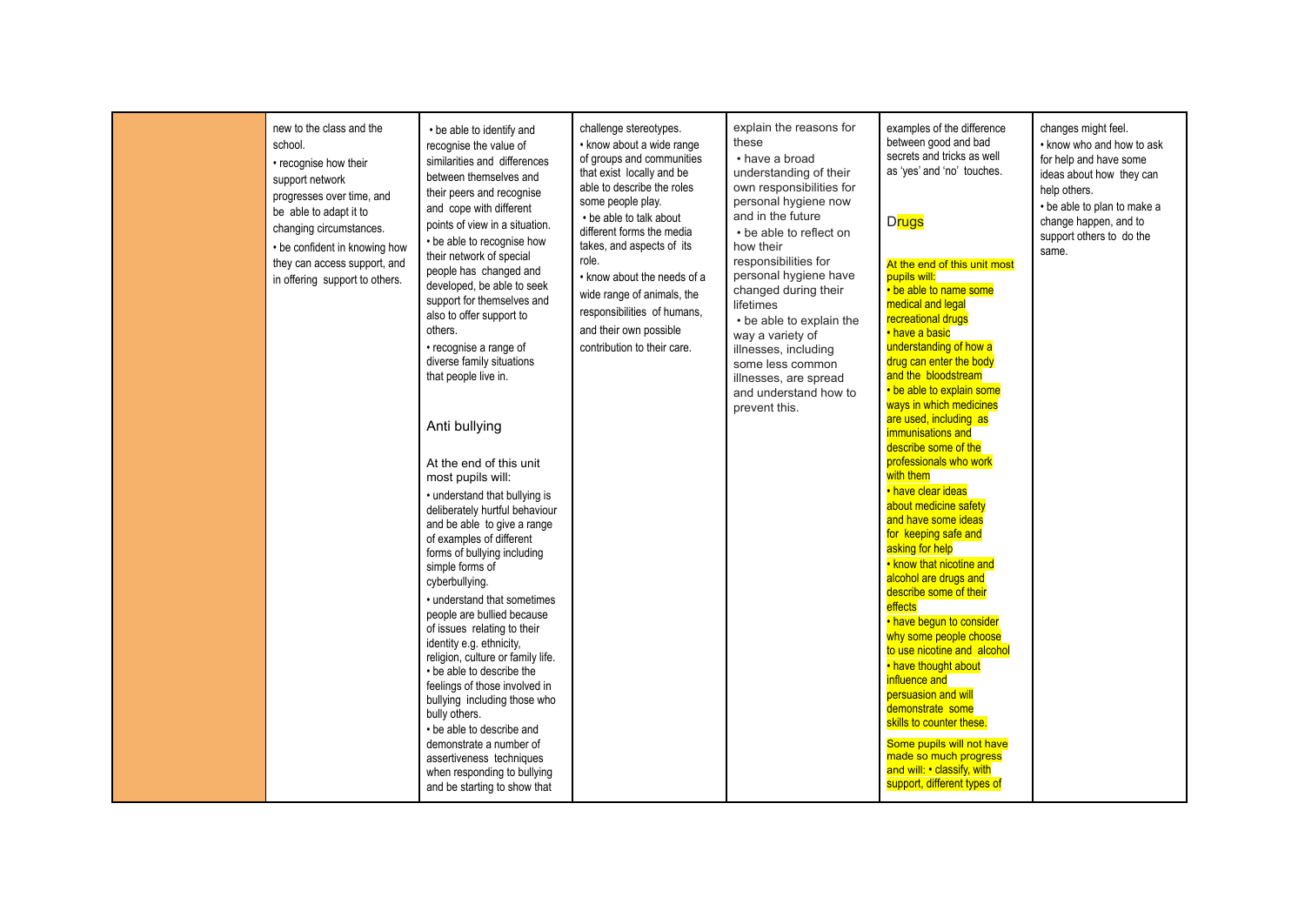| drugs and consider how they<br>they can support a child in a<br>bullying situation.<br>get into the body<br>• have some ideas<br>• be able to provide<br>about how<br>reasons for why bullying<br>medicines are used<br>may occur in certain<br>, including as<br>parts of the school and<br>immunisations and<br>suggest a range of<br>professionals<br>strategies to make the<br>involved with them<br>school a safer place<br>• have some ideas for<br>where bullying is less<br>likely to occur.<br>keeping safe but need<br>support to explain why<br>Some pupils will not<br>these procedures are<br>have made so much<br>important<br>progress and will:<br>• need to develop more<br>• understand that bullying is<br>realistic ideas about who<br>deliberately hurtful behaviour<br>and how to tell<br>and be able to give<br>• be aware of nicotine and<br>examples of the different<br>alcohol and will know their<br>forms of bullying.<br>basic effects<br>• be starting to understand<br>• start to consider why<br>that sometimes people are<br>people choose to use<br>bullied because they are<br>nicotine and alcohol • have<br>different in some way.<br>recognised persuasion in<br>• be able to describe how<br>advertising and begun to<br>it may feel to be bullied<br>develop basic assertive<br>or see someone else<br>skills.<br>being bullied.<br>Some pupils will have<br>• be starting to<br>progressed further and will:<br>demonstrate simple<br>• be able to name and classify<br>ways of responding to<br>a broader list of drugs<br>bullying including the<br>• be able to explain a<br>need to be assertive.<br>number of different ways<br>• be able to demonstrate |  |  |                          |  |
|---------------------------------------------------------------------------------------------------------------------------------------------------------------------------------------------------------------------------------------------------------------------------------------------------------------------------------------------------------------------------------------------------------------------------------------------------------------------------------------------------------------------------------------------------------------------------------------------------------------------------------------------------------------------------------------------------------------------------------------------------------------------------------------------------------------------------------------------------------------------------------------------------------------------------------------------------------------------------------------------------------------------------------------------------------------------------------------------------------------------------------------------------------------------------------------------------------------------------------------------------------------------------------------------------------------------------------------------------------------------------------------------------------------------------------------------------------------------------------------------------------------------------------------------------------------------------------------------------------------------------------------------------------------------------------------------------------|--|--|--------------------------|--|
|                                                                                                                                                                                                                                                                                                                                                                                                                                                                                                                                                                                                                                                                                                                                                                                                                                                                                                                                                                                                                                                                                                                                                                                                                                                                                                                                                                                                                                                                                                                                                                                                                                                                                                         |  |  |                          |  |
|                                                                                                                                                                                                                                                                                                                                                                                                                                                                                                                                                                                                                                                                                                                                                                                                                                                                                                                                                                                                                                                                                                                                                                                                                                                                                                                                                                                                                                                                                                                                                                                                                                                                                                         |  |  |                          |  |
|                                                                                                                                                                                                                                                                                                                                                                                                                                                                                                                                                                                                                                                                                                                                                                                                                                                                                                                                                                                                                                                                                                                                                                                                                                                                                                                                                                                                                                                                                                                                                                                                                                                                                                         |  |  |                          |  |
|                                                                                                                                                                                                                                                                                                                                                                                                                                                                                                                                                                                                                                                                                                                                                                                                                                                                                                                                                                                                                                                                                                                                                                                                                                                                                                                                                                                                                                                                                                                                                                                                                                                                                                         |  |  |                          |  |
|                                                                                                                                                                                                                                                                                                                                                                                                                                                                                                                                                                                                                                                                                                                                                                                                                                                                                                                                                                                                                                                                                                                                                                                                                                                                                                                                                                                                                                                                                                                                                                                                                                                                                                         |  |  |                          |  |
|                                                                                                                                                                                                                                                                                                                                                                                                                                                                                                                                                                                                                                                                                                                                                                                                                                                                                                                                                                                                                                                                                                                                                                                                                                                                                                                                                                                                                                                                                                                                                                                                                                                                                                         |  |  |                          |  |
|                                                                                                                                                                                                                                                                                                                                                                                                                                                                                                                                                                                                                                                                                                                                                                                                                                                                                                                                                                                                                                                                                                                                                                                                                                                                                                                                                                                                                                                                                                                                                                                                                                                                                                         |  |  |                          |  |
|                                                                                                                                                                                                                                                                                                                                                                                                                                                                                                                                                                                                                                                                                                                                                                                                                                                                                                                                                                                                                                                                                                                                                                                                                                                                                                                                                                                                                                                                                                                                                                                                                                                                                                         |  |  |                          |  |
|                                                                                                                                                                                                                                                                                                                                                                                                                                                                                                                                                                                                                                                                                                                                                                                                                                                                                                                                                                                                                                                                                                                                                                                                                                                                                                                                                                                                                                                                                                                                                                                                                                                                                                         |  |  |                          |  |
|                                                                                                                                                                                                                                                                                                                                                                                                                                                                                                                                                                                                                                                                                                                                                                                                                                                                                                                                                                                                                                                                                                                                                                                                                                                                                                                                                                                                                                                                                                                                                                                                                                                                                                         |  |  |                          |  |
|                                                                                                                                                                                                                                                                                                                                                                                                                                                                                                                                                                                                                                                                                                                                                                                                                                                                                                                                                                                                                                                                                                                                                                                                                                                                                                                                                                                                                                                                                                                                                                                                                                                                                                         |  |  |                          |  |
|                                                                                                                                                                                                                                                                                                                                                                                                                                                                                                                                                                                                                                                                                                                                                                                                                                                                                                                                                                                                                                                                                                                                                                                                                                                                                                                                                                                                                                                                                                                                                                                                                                                                                                         |  |  |                          |  |
|                                                                                                                                                                                                                                                                                                                                                                                                                                                                                                                                                                                                                                                                                                                                                                                                                                                                                                                                                                                                                                                                                                                                                                                                                                                                                                                                                                                                                                                                                                                                                                                                                                                                                                         |  |  |                          |  |
|                                                                                                                                                                                                                                                                                                                                                                                                                                                                                                                                                                                                                                                                                                                                                                                                                                                                                                                                                                                                                                                                                                                                                                                                                                                                                                                                                                                                                                                                                                                                                                                                                                                                                                         |  |  |                          |  |
|                                                                                                                                                                                                                                                                                                                                                                                                                                                                                                                                                                                                                                                                                                                                                                                                                                                                                                                                                                                                                                                                                                                                                                                                                                                                                                                                                                                                                                                                                                                                                                                                                                                                                                         |  |  |                          |  |
|                                                                                                                                                                                                                                                                                                                                                                                                                                                                                                                                                                                                                                                                                                                                                                                                                                                                                                                                                                                                                                                                                                                                                                                                                                                                                                                                                                                                                                                                                                                                                                                                                                                                                                         |  |  |                          |  |
|                                                                                                                                                                                                                                                                                                                                                                                                                                                                                                                                                                                                                                                                                                                                                                                                                                                                                                                                                                                                                                                                                                                                                                                                                                                                                                                                                                                                                                                                                                                                                                                                                                                                                                         |  |  |                          |  |
|                                                                                                                                                                                                                                                                                                                                                                                                                                                                                                                                                                                                                                                                                                                                                                                                                                                                                                                                                                                                                                                                                                                                                                                                                                                                                                                                                                                                                                                                                                                                                                                                                                                                                                         |  |  |                          |  |
|                                                                                                                                                                                                                                                                                                                                                                                                                                                                                                                                                                                                                                                                                                                                                                                                                                                                                                                                                                                                                                                                                                                                                                                                                                                                                                                                                                                                                                                                                                                                                                                                                                                                                                         |  |  |                          |  |
|                                                                                                                                                                                                                                                                                                                                                                                                                                                                                                                                                                                                                                                                                                                                                                                                                                                                                                                                                                                                                                                                                                                                                                                                                                                                                                                                                                                                                                                                                                                                                                                                                                                                                                         |  |  |                          |  |
|                                                                                                                                                                                                                                                                                                                                                                                                                                                                                                                                                                                                                                                                                                                                                                                                                                                                                                                                                                                                                                                                                                                                                                                                                                                                                                                                                                                                                                                                                                                                                                                                                                                                                                         |  |  |                          |  |
|                                                                                                                                                                                                                                                                                                                                                                                                                                                                                                                                                                                                                                                                                                                                                                                                                                                                                                                                                                                                                                                                                                                                                                                                                                                                                                                                                                                                                                                                                                                                                                                                                                                                                                         |  |  |                          |  |
|                                                                                                                                                                                                                                                                                                                                                                                                                                                                                                                                                                                                                                                                                                                                                                                                                                                                                                                                                                                                                                                                                                                                                                                                                                                                                                                                                                                                                                                                                                                                                                                                                                                                                                         |  |  |                          |  |
|                                                                                                                                                                                                                                                                                                                                                                                                                                                                                                                                                                                                                                                                                                                                                                                                                                                                                                                                                                                                                                                                                                                                                                                                                                                                                                                                                                                                                                                                                                                                                                                                                                                                                                         |  |  |                          |  |
|                                                                                                                                                                                                                                                                                                                                                                                                                                                                                                                                                                                                                                                                                                                                                                                                                                                                                                                                                                                                                                                                                                                                                                                                                                                                                                                                                                                                                                                                                                                                                                                                                                                                                                         |  |  |                          |  |
|                                                                                                                                                                                                                                                                                                                                                                                                                                                                                                                                                                                                                                                                                                                                                                                                                                                                                                                                                                                                                                                                                                                                                                                                                                                                                                                                                                                                                                                                                                                                                                                                                                                                                                         |  |  |                          |  |
|                                                                                                                                                                                                                                                                                                                                                                                                                                                                                                                                                                                                                                                                                                                                                                                                                                                                                                                                                                                                                                                                                                                                                                                                                                                                                                                                                                                                                                                                                                                                                                                                                                                                                                         |  |  |                          |  |
|                                                                                                                                                                                                                                                                                                                                                                                                                                                                                                                                                                                                                                                                                                                                                                                                                                                                                                                                                                                                                                                                                                                                                                                                                                                                                                                                                                                                                                                                                                                                                                                                                                                                                                         |  |  |                          |  |
|                                                                                                                                                                                                                                                                                                                                                                                                                                                                                                                                                                                                                                                                                                                                                                                                                                                                                                                                                                                                                                                                                                                                                                                                                                                                                                                                                                                                                                                                                                                                                                                                                                                                                                         |  |  |                          |  |
|                                                                                                                                                                                                                                                                                                                                                                                                                                                                                                                                                                                                                                                                                                                                                                                                                                                                                                                                                                                                                                                                                                                                                                                                                                                                                                                                                                                                                                                                                                                                                                                                                                                                                                         |  |  |                          |  |
|                                                                                                                                                                                                                                                                                                                                                                                                                                                                                                                                                                                                                                                                                                                                                                                                                                                                                                                                                                                                                                                                                                                                                                                                                                                                                                                                                                                                                                                                                                                                                                                                                                                                                                         |  |  |                          |  |
|                                                                                                                                                                                                                                                                                                                                                                                                                                                                                                                                                                                                                                                                                                                                                                                                                                                                                                                                                                                                                                                                                                                                                                                                                                                                                                                                                                                                                                                                                                                                                                                                                                                                                                         |  |  |                          |  |
|                                                                                                                                                                                                                                                                                                                                                                                                                                                                                                                                                                                                                                                                                                                                                                                                                                                                                                                                                                                                                                                                                                                                                                                                                                                                                                                                                                                                                                                                                                                                                                                                                                                                                                         |  |  |                          |  |
|                                                                                                                                                                                                                                                                                                                                                                                                                                                                                                                                                                                                                                                                                                                                                                                                                                                                                                                                                                                                                                                                                                                                                                                                                                                                                                                                                                                                                                                                                                                                                                                                                                                                                                         |  |  |                          |  |
|                                                                                                                                                                                                                                                                                                                                                                                                                                                                                                                                                                                                                                                                                                                                                                                                                                                                                                                                                                                                                                                                                                                                                                                                                                                                                                                                                                                                                                                                                                                                                                                                                                                                                                         |  |  |                          |  |
|                                                                                                                                                                                                                                                                                                                                                                                                                                                                                                                                                                                                                                                                                                                                                                                                                                                                                                                                                                                                                                                                                                                                                                                                                                                                                                                                                                                                                                                                                                                                                                                                                                                                                                         |  |  |                          |  |
|                                                                                                                                                                                                                                                                                                                                                                                                                                                                                                                                                                                                                                                                                                                                                                                                                                                                                                                                                                                                                                                                                                                                                                                                                                                                                                                                                                                                                                                                                                                                                                                                                                                                                                         |  |  |                          |  |
|                                                                                                                                                                                                                                                                                                                                                                                                                                                                                                                                                                                                                                                                                                                                                                                                                                                                                                                                                                                                                                                                                                                                                                                                                                                                                                                                                                                                                                                                                                                                                                                                                                                                                                         |  |  |                          |  |
|                                                                                                                                                                                                                                                                                                                                                                                                                                                                                                                                                                                                                                                                                                                                                                                                                                                                                                                                                                                                                                                                                                                                                                                                                                                                                                                                                                                                                                                                                                                                                                                                                                                                                                         |  |  |                          |  |
|                                                                                                                                                                                                                                                                                                                                                                                                                                                                                                                                                                                                                                                                                                                                                                                                                                                                                                                                                                                                                                                                                                                                                                                                                                                                                                                                                                                                                                                                                                                                                                                                                                                                                                         |  |  | that drugs can enter the |  |
| how to be kind to bullied<br>body and blood stream and                                                                                                                                                                                                                                                                                                                                                                                                                                                                                                                                                                                                                                                                                                                                                                                                                                                                                                                                                                                                                                                                                                                                                                                                                                                                                                                                                                                                                                                                                                                                                                                                                                                  |  |  |                          |  |
| children. • be able to                                                                                                                                                                                                                                                                                                                                                                                                                                                                                                                                                                                                                                                                                                                                                                                                                                                                                                                                                                                                                                                                                                                                                                                                                                                                                                                                                                                                                                                                                                                                                                                                                                                                                  |  |  |                          |  |
| affect different parts<br>identify places where                                                                                                                                                                                                                                                                                                                                                                                                                                                                                                                                                                                                                                                                                                                                                                                                                                                                                                                                                                                                                                                                                                                                                                                                                                                                                                                                                                                                                                                                                                                                                                                                                                                         |  |  |                          |  |
| • be able to explain a                                                                                                                                                                                                                                                                                                                                                                                                                                                                                                                                                                                                                                                                                                                                                                                                                                                                                                                                                                                                                                                                                                                                                                                                                                                                                                                                                                                                                                                                                                                                                                                                                                                                                  |  |  |                          |  |
| bullying may occur at<br>variety of ways in                                                                                                                                                                                                                                                                                                                                                                                                                                                                                                                                                                                                                                                                                                                                                                                                                                                                                                                                                                                                                                                                                                                                                                                                                                                                                                                                                                                                                                                                                                                                                                                                                                                             |  |  |                          |  |
| school and be starting to<br>which medicines are                                                                                                                                                                                                                                                                                                                                                                                                                                                                                                                                                                                                                                                                                                                                                                                                                                                                                                                                                                                                                                                                                                                                                                                                                                                                                                                                                                                                                                                                                                                                                                                                                                                        |  |  |                          |  |
| suggest simple strategies<br>used, including as                                                                                                                                                                                                                                                                                                                                                                                                                                                                                                                                                                                                                                                                                                                                                                                                                                                                                                                                                                                                                                                                                                                                                                                                                                                                                                                                                                                                                                                                                                                                                                                                                                                         |  |  |                          |  |
| to make the school a safer<br>immunisations and by                                                                                                                                                                                                                                                                                                                                                                                                                                                                                                                                                                                                                                                                                                                                                                                                                                                                                                                                                                                                                                                                                                                                                                                                                                                                                                                                                                                                                                                                                                                                                                                                                                                      |  |  |                          |  |
| place where bullying is less                                                                                                                                                                                                                                                                                                                                                                                                                                                                                                                                                                                                                                                                                                                                                                                                                                                                                                                                                                                                                                                                                                                                                                                                                                                                                                                                                                                                                                                                                                                                                                                                                                                                            |  |  |                          |  |
| whom<br>likely to occur.                                                                                                                                                                                                                                                                                                                                                                                                                                                                                                                                                                                                                                                                                                                                                                                                                                                                                                                                                                                                                                                                                                                                                                                                                                                                                                                                                                                                                                                                                                                                                                                                                                                                                |  |  |                          |  |
| • be able to give detailed                                                                                                                                                                                                                                                                                                                                                                                                                                                                                                                                                                                                                                                                                                                                                                                                                                                                                                                                                                                                                                                                                                                                                                                                                                                                                                                                                                                                                                                                                                                                                                                                                                                                              |  |  |                          |  |
| Some pupils will have<br>guidelines for medicine                                                                                                                                                                                                                                                                                                                                                                                                                                                                                                                                                                                                                                                                                                                                                                                                                                                                                                                                                                                                                                                                                                                                                                                                                                                                                                                                                                                                                                                                                                                                                                                                                                                        |  |  |                          |  |
| progressed further and<br>safety and procedures for                                                                                                                                                                                                                                                                                                                                                                                                                                                                                                                                                                                                                                                                                                                                                                                                                                                                                                                                                                                                                                                                                                                                                                                                                                                                                                                                                                                                                                                                                                                                                                                                                                                     |  |  |                          |  |
| will:<br>other harmful items                                                                                                                                                                                                                                                                                                                                                                                                                                                                                                                                                                                                                                                                                                                                                                                                                                                                                                                                                                                                                                                                                                                                                                                                                                                                                                                                                                                                                                                                                                                                                                                                                                                                            |  |  |                          |  |
|                                                                                                                                                                                                                                                                                                                                                                                                                                                                                                                                                                                                                                                                                                                                                                                                                                                                                                                                                                                                                                                                                                                                                                                                                                                                                                                                                                                                                                                                                                                                                                                                                                                                                                         |  |  |                          |  |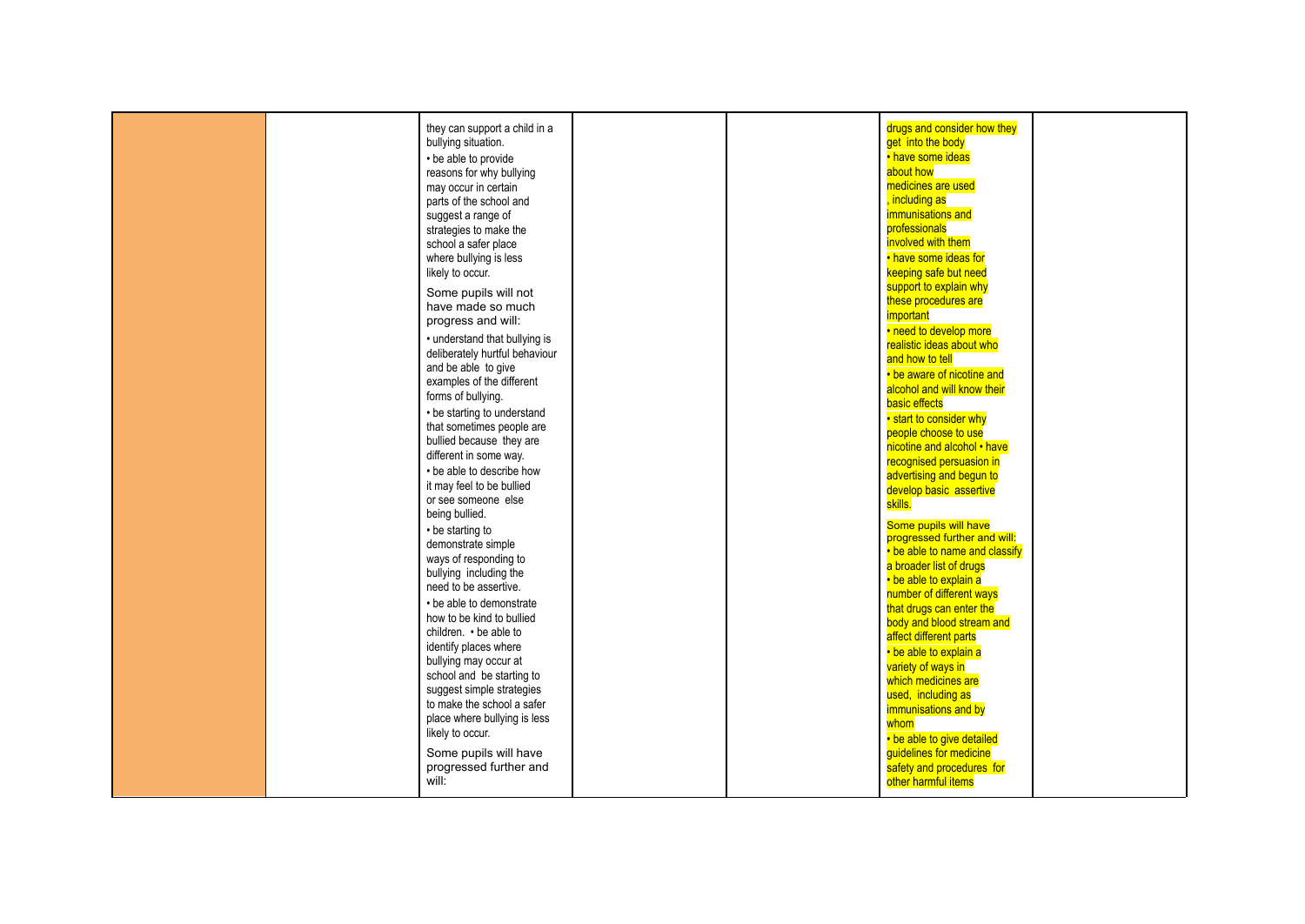|                   |                                                                                                                                                                                                                                                                | • be able to talk about<br>personal reasons for<br>why someone may<br>engage in bullying<br>such as emotional<br>upset.<br>• be beginning to identify and<br>describe specific types of<br>identity based/ prejudice<br>driven bullying e.g.<br>homophobic /racist bullying.<br>• be starting to describe the<br>different roles of those<br>involved in a bullying<br>situation and will also be<br>beginning to understand that<br>there are often mismatches<br>between thoughts /feelings<br>and the ways in which<br>people actually behave in a<br>bullying situation.<br>• be starting to describe<br>how a bystander's<br>behaviour can improve or<br>worsen a situation and<br>suggest and model simple<br>strategies to intervene in<br>a bullying situation and<br>defend a person who is<br>being bullied. |                                                                                                                                                                                                                             |                                                                                                                                                                                                                                                               | • be able to explain how to<br>carry these out and why they<br>are so important • know that<br>nicotine and alcohol are<br>drugs and describe a range<br>of physical and behavioural<br>effects<br>• be able to discuss a<br>number of reasons why<br>people may or may not<br>choose to use nicotine<br>and alcohol<br>• be able to recognise<br>influence and<br>persuasion and have<br>begun to consider<br>subtle differences<br>between them<br>• have a range of<br>strategies for countering<br>persuasion and be able<br>to demonstrate these<br>confidently. |                                                                                                                                                                                                                                                                      |
|-------------------|----------------------------------------------------------------------------------------------------------------------------------------------------------------------------------------------------------------------------------------------------------------|------------------------------------------------------------------------------------------------------------------------------------------------------------------------------------------------------------------------------------------------------------------------------------------------------------------------------------------------------------------------------------------------------------------------------------------------------------------------------------------------------------------------------------------------------------------------------------------------------------------------------------------------------------------------------------------------------------------------------------------------------------------------------------------------------------------------|-----------------------------------------------------------------------------------------------------------------------------------------------------------------------------------------------------------------------------|---------------------------------------------------------------------------------------------------------------------------------------------------------------------------------------------------------------------------------------------------------------|-----------------------------------------------------------------------------------------------------------------------------------------------------------------------------------------------------------------------------------------------------------------------------------------------------------------------------------------------------------------------------------------------------------------------------------------------------------------------------------------------------------------------------------------------------------------------|----------------------------------------------------------------------------------------------------------------------------------------------------------------------------------------------------------------------------------------------------------------------|
| Year <sub>4</sub> | <b>Rights, Rules</b><br>and<br><b>Responsibilities</b><br>At the end of this unit<br>most pupils will:<br>• be able to explain the<br>difference between<br>wants and needs.<br>• be able to explain why<br>rights are important.<br>• be able to explain that | My emotions<br>At the end of this unit<br>most pupils will:<br>• be able to give an<br>example of a<br>physical, a social and<br>an emotional risk.<br>• be able to give an<br>example of how their<br>friends might affect<br>their decisions about                                                                                                                                                                                                                                                                                                                                                                                                                                                                                                                                                                   | Working<br>together<br>At the end of this unit<br>most pupils will:<br>• be able to identify their<br>own strengths and skills<br>and those of others.<br>• be able to<br>identify skills<br>they would like<br>to develop. | <b>Managing risk</b><br>At the end of this unit<br>most pupils will:<br>• be able to give an<br>example of a<br>physical, a social and<br>an emotional risk.<br>• be able to give an<br>example of how their<br>friends might affect<br>their decisions about | Sex &<br><b>Relationships</b><br><b>Education</b><br>At the end of this unit<br>most pupils will:<br>• be able to identify the<br>main stages of the<br>human lifecycle and<br>identify the stage of an<br>individual with<br>reasonable accuracy<br>• be able to explain                                                                                                                                                                                                                                                                                             | <b>Healthy</b><br>Lifestyles<br>At the end of this unit<br>most pupils will:<br>• know that they<br>can make choices<br>which are healthy<br>or unhealthy and<br>reflect on their own<br>lifestyle.<br>• know that eating<br>healthily, being<br>active and sleeping |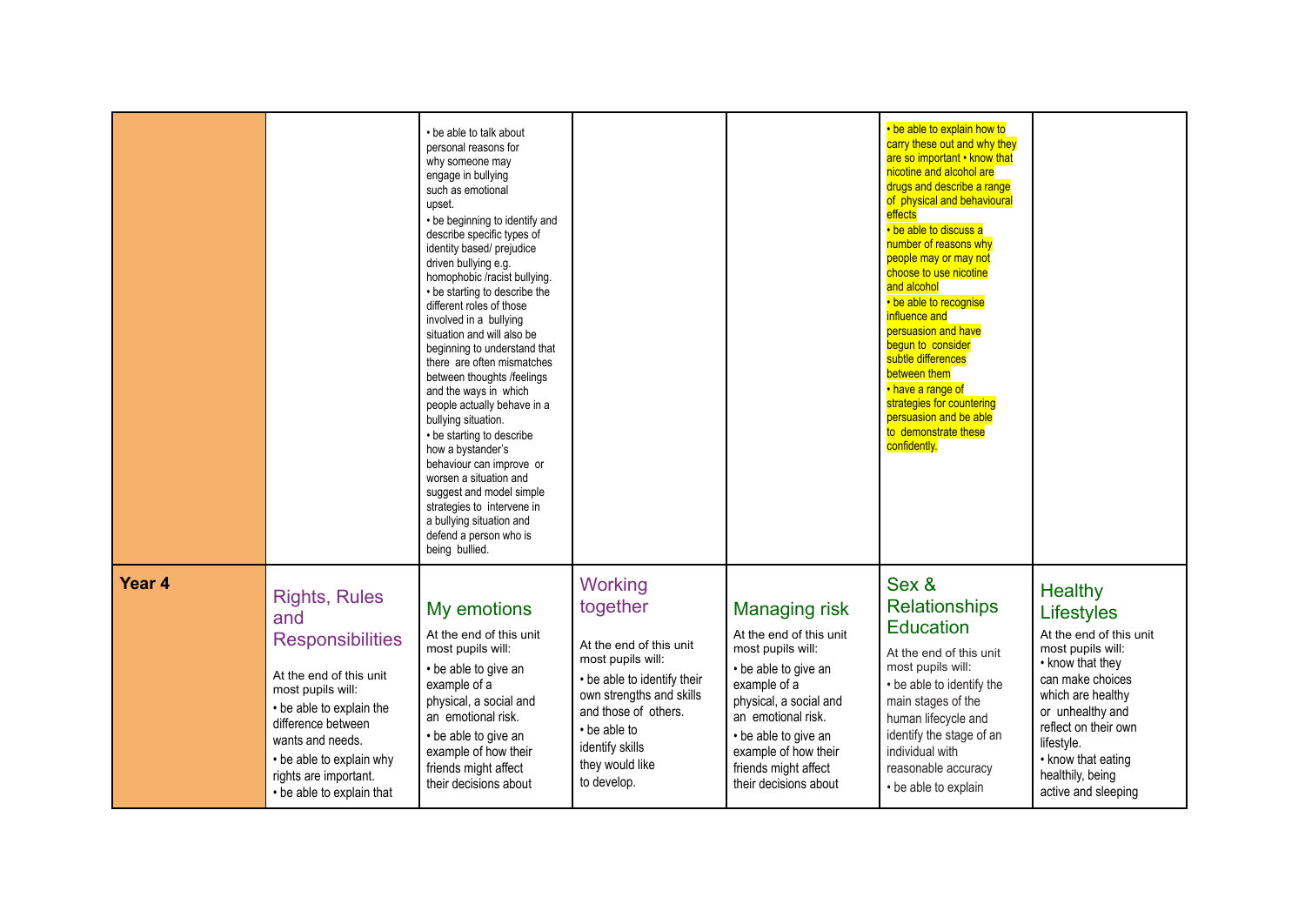| rights come with<br>responsibilities and<br>explain how these<br>responsibilities affect<br>their actions.<br>• be able to explain<br>why rules are needed<br>and be able to identify<br>those which are<br>necessary and useful.<br>• participate in making<br>class ground rules and<br>show or explain what<br>following the rules looks<br>like.<br>· suggest different ways<br>of making a decision and<br>ways they can influence<br>decision making in<br>school.<br>• be able to<br>describe<br>what a<br>representati<br>ve does.<br>• take part<br>in simple<br>debating<br>and voting.<br>Some pupils will not<br>have made so much<br>progress and will:<br>• with support, be able to<br>explain the difference<br>between wants and<br>needs.<br>• be able to state some<br>rights that children have.<br>• with support, remember<br>the class ground rules and<br>know how to follow them. | risky situations.<br>• be able to name<br>some emotions they<br>might feel in a risky<br>situation and how<br>these might affect<br>their body.<br>• be able to explain a<br>strategy they could<br>use for decision<br>making in risky<br>situations.<br>• be able to suggest<br>ways of reducing risk<br>in everyday<br>situations and<br>recognise ways of<br>preventing<br>accidents.<br>• be able to name<br>some people they<br>could ask for help in<br>a risky situation.<br>• be able to recognise<br>an emergency and<br>suggest suitable<br>action.<br>Some pupils will not<br>have made so much<br>progress and will:<br>• understand that there<br>are different kinds of<br>risky situations.<br>• be able to say how they<br>might feel in a risky<br>situation.<br>• be able to suggest<br>action they might take in<br>a risky situation or to | • take part in a<br>class learning<br>challenge.<br>• know how to show<br>they are listening<br>using their body,<br>express opinions<br>confidently and ask<br>open questions.<br>• be able to work as a<br>group to make<br>decisions and solve a<br>problem.<br>• know how different<br>people can contribute<br>to a group task<br>• be able to<br>persevere at a task.<br>• be able to<br>evaluate a group<br>task, including<br>giving and<br>receiving<br>feedback.<br>Some pupils will not<br>have made so much<br>progress and will:<br>• be able to identify<br>their own strengths<br>and skills and need<br>support to identify<br>those of others.<br>• understand the<br>need for good<br>listening skills,<br>express opinions<br>and ask<br>appropriate<br>questions with<br>support. | risky situations.<br>• be able to name<br>some emotions they<br>might feel in a risky<br>situation and how<br>these might affect<br>their body.<br>• be able to explain a<br>strategy they could<br>use for decision<br>making in risky<br>situations.<br>• be able to suggest<br>ways of reducing risk<br>in everyday<br>situations and<br>recognise ways of<br>preventing<br>accidents.<br>• be able to name<br>some people they<br>could ask for help in<br>a risky situation.<br>• be able to recognise<br>an emergency and<br>suggest suitable<br>action.<br>Some pupils will not<br>have made so much<br>progress and will:<br>• understand that there<br>are different kinds of<br>risky situations.<br>• be able to say how they<br>might feel in a risky<br>situation.<br>• be able to suggest<br>action they might take in<br>a risky situation or to | that a baby grows<br>from a male seed and<br>a female egg<br>• be able to explain<br>ideas about being<br>grown up and show<br>they have a relatively<br>realistic view of<br>adulthood<br>• be able to<br>identify an area<br>for which they<br>can take more<br>responsibility<br>• be able to explain some<br>ways that parents/carers<br>are responsible for babies<br>and understand that these<br>responsibilities are based<br>on the fact that a baby<br>cannot look after itself.<br>Some pupils will not<br>have made so much<br>progress and will:<br>• be able to describe<br>some of the stages of<br>the human lifecycle<br>and place an individual<br>in a broad category or<br>age<br>• be able to explain<br>that a baby grows<br>inside its mother<br>• be able to express<br>some simple ideas<br>about being grown<br>up, which might be<br>personalised rather<br>than generalised<br>observations e.g. I | all contribute to a<br>healthy lifestyle.<br>• understand some of<br>the reasons people<br>sometimes make<br>unhealthy choices.<br>• be able to talk<br>about some of the<br>physical and<br>mental benefits of<br>exercise.<br>• know that a healthy<br>lifestyle involves choosing<br>a range of activities,<br>some of which will be<br>more active than others.<br>• be able to state some of<br>the influences on food<br>choices and some of the<br>persuasive methods used<br>in advertising.<br>• understand why our<br>bodies need foods from<br>each of the food groups<br>and be able to suggest<br>daily menus or meals.<br>• be able to talk about the<br>benefits of food for our<br>bodies and plan and<br>prepare simple healthy<br>meals or snacks.<br>• know why dental<br>hygiene is important and<br>how they can look after<br>their teeth.<br>Some pupils will not<br>have made so<br>much progress and<br>will: know and<br>suggest some<br>choices which are<br>healthy or |
|------------------------------------------------------------------------------------------------------------------------------------------------------------------------------------------------------------------------------------------------------------------------------------------------------------------------------------------------------------------------------------------------------------------------------------------------------------------------------------------------------------------------------------------------------------------------------------------------------------------------------------------------------------------------------------------------------------------------------------------------------------------------------------------------------------------------------------------------------------------------------------------------------------|-----------------------------------------------------------------------------------------------------------------------------------------------------------------------------------------------------------------------------------------------------------------------------------------------------------------------------------------------------------------------------------------------------------------------------------------------------------------------------------------------------------------------------------------------------------------------------------------------------------------------------------------------------------------------------------------------------------------------------------------------------------------------------------------------------------------------------------------------------------------|-------------------------------------------------------------------------------------------------------------------------------------------------------------------------------------------------------------------------------------------------------------------------------------------------------------------------------------------------------------------------------------------------------------------------------------------------------------------------------------------------------------------------------------------------------------------------------------------------------------------------------------------------------------------------------------------------------------------------------------------------------------------------------------------------------|-----------------------------------------------------------------------------------------------------------------------------------------------------------------------------------------------------------------------------------------------------------------------------------------------------------------------------------------------------------------------------------------------------------------------------------------------------------------------------------------------------------------------------------------------------------------------------------------------------------------------------------------------------------------------------------------------------------------------------------------------------------------------------------------------------------------------------------------------------------------|--------------------------------------------------------------------------------------------------------------------------------------------------------------------------------------------------------------------------------------------------------------------------------------------------------------------------------------------------------------------------------------------------------------------------------------------------------------------------------------------------------------------------------------------------------------------------------------------------------------------------------------------------------------------------------------------------------------------------------------------------------------------------------------------------------------------------------------------------------------------------------------------------------------------------------|----------------------------------------------------------------------------------------------------------------------------------------------------------------------------------------------------------------------------------------------------------------------------------------------------------------------------------------------------------------------------------------------------------------------------------------------------------------------------------------------------------------------------------------------------------------------------------------------------------------------------------------------------------------------------------------------------------------------------------------------------------------------------------------------------------------------------------------------------------------------------------------------------------------------------------------------------------------------------------------------------|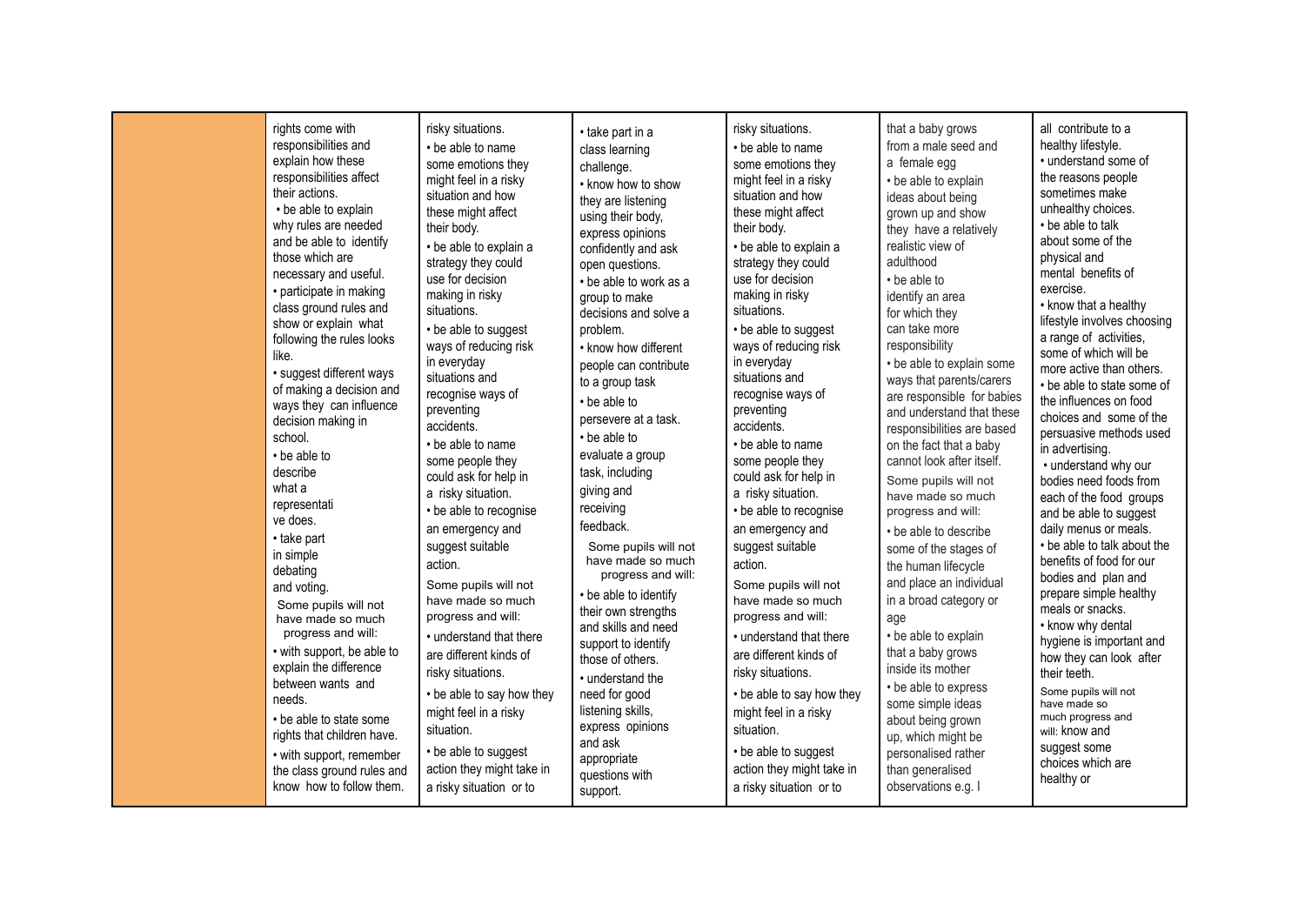| might drive a car.<br>unhealthy.<br>prevent an accident.<br>prevent an accident.<br>• know how they can<br>• need support to<br>• know that eating<br>(Rather than 'Adults<br>• be able to name<br>• be able to name<br>have a say in school<br>work effectively in<br>healthily, being<br>can drive cars if they<br>some people who<br>some people who<br>decision making.<br>a group.<br>active and sleeping<br>pass their driving<br>might help them in an<br>might help them in an<br>• know how their<br>• with support, take<br>all contribute to a<br>test.')<br>emergency.<br>emergency.<br>skills can be<br>part in simple<br>healthy lifestyle.<br>• be able to identify some<br>useful in a group<br>Some pupils will have<br>Some pupils will have<br>debating and voting.<br>• be able to talk<br>responsibilities that adults<br>progressed further and<br>progressed further and<br>Some pupils will<br>task.<br>about some of the<br>have, but they may need<br>will:<br>will:<br>have progressed<br>• be able to say<br>physical benefits of<br>support in identifying a<br>further and will:<br>what they did well<br>• be able to give a range<br>• be able to give a range<br>exercise and with<br>new responsibility they are<br>· explain the difference<br>of examples of risky<br>of examples of risky<br>and what they<br>support talk about<br>ready to take on now<br>between wants and<br>the mental benefits.<br>could improve on<br>situations.<br>situations.<br>• be able to name some<br>needs, understanding<br>Some pupils will<br>when working as<br>basic tasks that parents<br>that there may be a<br>• be aware of how their<br>• be aware of how their<br>have progressed<br>part of a group.<br>range of views on this.<br>carry out for babies, but<br>further and will:<br>friends and others might<br>friends and others might<br>be uncertain of the links<br>Some pupils will have<br>• understand that<br>• state some of the rights<br>influence their behaviour<br>influence their behaviour<br>progressed further and<br>between these tasks and<br>athletes and<br>in the UN Convention on<br>in risky situations.<br>in risky situations.<br>will:<br>the dependence of a the<br>sportspeople need to<br>the Rights of the Child.<br>· suggest a range of<br>· suggest a range of<br>• know that learning new<br>baby.<br>train regularly and<br>• understand why<br>strategies which could<br>strategies which could<br>skills is a process, and be<br>apply it to their own<br>some rights seem<br>Some pupils will have<br>help them make<br>help them make<br>aware of the stage they<br>lives,<br>progressed further<br>more important than<br>decisions in risky<br>decisions in risky<br>are at in their learning.<br>• know that a healthy<br>and will:<br>others at different<br>situations.<br>situations.<br>lifestyle involves<br>• be able to tell someone<br>times and in<br>• be able to identify the<br>• be able to explain the<br>• be able to explain the<br>choosing a range of<br>else about a skill they<br>different places.<br>main stages of the<br>reasons why different<br>reasons why different<br>activities as well as<br>have learned, and<br>• explain some of the<br>human lifecycle and<br>kinds of accidents<br>kinds of accidents<br>getting sufficient rest<br>suggest how they might<br>rights of others at home<br>identify accurately the<br>happen and suggest<br>happen and suggest<br>and sleep.<br>tackle learning it for<br>and explain how their<br>stage of an individual<br>ways of preventing<br>ways of preventing<br>• be able to detect<br>themselves.<br>own behaviour might help<br>them.<br>them.<br>• be able to explain that<br>patterns in survey<br>• be able to reflect on and<br>to protect others' rights.<br>• be able to recognise<br>• be able to recognise<br>when male sperm and<br>information about<br>evaluate the success of<br>• be able to explain why<br>a range of emergency<br>a range of emergency<br>female ovum join<br>children's use of free<br>the learning process.<br>rules are important, and<br>situations and suggest<br>situations and suggest<br>together a baby starts to<br>time and suggest ways<br>• know some of the<br>participate in forming<br>some different actions<br>some different actions<br>grow<br>of increasing physical<br>benefits of good listening<br>useful, positive classroom<br>they might take.<br>they might take.<br>activity/rest/sleep.<br>• be able to<br>and asking open<br>ground rules.<br>• know that school food<br>make<br>questions.<br>· suggest different ways<br>Anti-bullying<br>has to meet certain<br>intelligent<br>• know some different<br>of making a decision and<br><b>Safety</b><br>standards.<br>generalisatio<br>understand why different<br>ways of managing turn<br>• understand that our<br>ns about the<br>context<br>At the end of this unit<br>methods are chosen in<br>taking.<br>bodies need more of<br>responsibilitie<br>most pupils will: |                       |                     |                         |      |                      |
|--------------------------------------------------------------------------------------------------------------------------------------------------------------------------------------------------------------------------------------------------------------------------------------------------------------------------------------------------------------------------------------------------------------------------------------------------------------------------------------------------------------------------------------------------------------------------------------------------------------------------------------------------------------------------------------------------------------------------------------------------------------------------------------------------------------------------------------------------------------------------------------------------------------------------------------------------------------------------------------------------------------------------------------------------------------------------------------------------------------------------------------------------------------------------------------------------------------------------------------------------------------------------------------------------------------------------------------------------------------------------------------------------------------------------------------------------------------------------------------------------------------------------------------------------------------------------------------------------------------------------------------------------------------------------------------------------------------------------------------------------------------------------------------------------------------------------------------------------------------------------------------------------------------------------------------------------------------------------------------------------------------------------------------------------------------------------------------------------------------------------------------------------------------------------------------------------------------------------------------------------------------------------------------------------------------------------------------------------------------------------------------------------------------------------------------------------------------------------------------------------------------------------------------------------------------------------------------------------------------------------------------------------------------------------------------------------------------------------------------------------------------------------------------------------------------------------------------------------------------------------------------------------------------------------------------------------------------------------------------------------------------------------------------------------------------------------------------------------------------------------------------------------------------------------------------------------------------------------------------------------------------------------------------------------------------------------------------------------------------------------------------------------------------------------------------------------------------------------------------------------------------------------------------------------------------------------------------------------------------------------------------------------------------------------------------------------------------------------------------------------------------------------------------------------------------------------------------------------------------------------------------------------------------------------------------------------------------------------------------------------------------------------------------------------------------------------------------------------------------------------------------------------------------------------------------------------------------------------------------------------------------------------------------------------------------------------------------------------------------------------------------------------------------------------------------------------------------------------------------------------------------------------------------------------------------------------------------------------------------------------------------------------------------------------------------------------------------------------------------------------------------------------------------------------------------------------------------------------------------------------------------------------------------------------------------------------------------------------------------------------------------------------------------------------------|-----------------------|---------------------|-------------------------|------|----------------------|
| · understand that bullying is<br>• take part in electing a<br>appropriate children to<br>most pupils will:<br>less of others and why,<br>adulthood<br>deliberately hurtful behaviour<br>suitable representative<br>take on different<br>including the<br>• know the 5 elements of<br>and be able to give a range<br>• be able to identify areas<br>and say why they made<br>tasks, based on                                                                                                                                                                                                                                                                                                                                                                                                                                                                                                                                                                                                                                                                                                                                                                                                                                                                                                                                                                                                                                                                                                                                                                                                                                                                                                                                                                                                                                                                                                                                                                                                                                                                                                                                                                                                                                                                                                                                                                                                                                                                                                                                                                                                                                                                                                                                                                                                                                                                                                                                                                                                                                                                                                                                                                                                                                                                                                                                                                                                                                                                                                                                                                                                                                                                                                                                                                                                                                                                                                                                                                                                                                                                                                                                                                                                                                                                                                                                                                                                                                                                                                                                                                                                                                                                                                                                                                                                                                                                                                                                                                                                                                                            | different situations. | • be able to choose | At the end of this unit | s of | some food groups and |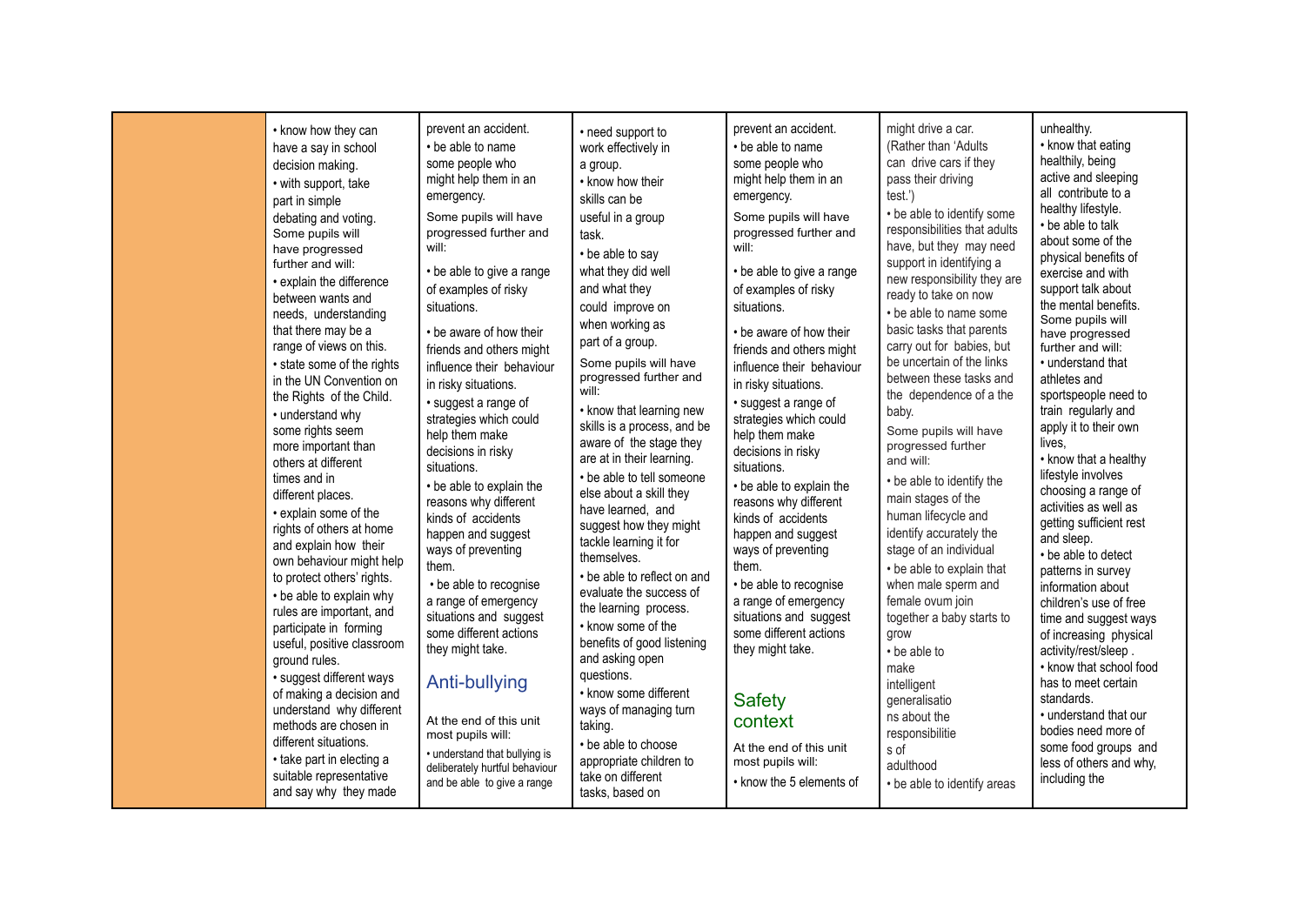| their choice.<br>• contribute to class<br>debates and consider the<br>contributions of others. | of examples of different<br>forms of bullying including<br>simple forms of<br>cyberbullying.<br>• understand that sometimes<br>people are bullied because<br>of issues relating to their<br>identity e.g. ethnicity,<br>religion, culture or family life.<br>• be able to describe the<br>feelings of those involved in<br>bullying including those who<br>bully others.<br>• be able to describe and<br>demonstrate a number of<br>assertiveness techniques<br>when responding to bullying<br>and be starting to show that<br>they can support a child in a<br>bullying situation.<br>• be able to provide<br>reasons for why bullying<br>may occur in certain<br>parts of the school and<br>suggest a range of<br>strategies to make the<br>school a safer place<br>where bullying is less<br>likely to occur.<br>Some pupils will not<br>have made so much<br>progress and will:<br>• understand that bullying is<br>deliberately hurtful behaviour<br>and be able to give<br>examples of the different<br>forms of bullying.<br>• be starting to understand<br>that sometimes people are<br>bullied because they are<br>different in some way.<br>• be able to describe how<br>it may feel to be bullied<br>or see someone else<br>being bullied.<br>• be starting to | knowledge of their<br>skills.<br>• know what might help<br>themselves and others<br>to persevere at a task.<br><b>Financial</b><br>Capability<br>At the end of this unit<br>most pupils will:<br>• know that we receive<br>money through a variety<br>of means, including paid<br>work.<br>• know ways to keep money<br>safe, including saving it.<br>• understand that some of<br>the ways we use money<br>can make it grow or<br>involve risk.<br>• understand that we make<br>choices about spending for<br>many different reasons.<br>• begin to<br>understand that the<br>choices we make<br>affect us, our<br>communities and<br>the wider world.<br>• begin to understand and<br>manage the sometimes<br>uncomfortable and<br>changing feelings we have<br>about money.<br>• begin to understand that<br>money may have different<br>value and meaning to<br>different people at different<br>times and in different<br>cultures.<br>• know about the work of a | the Green Cross Code<br>and describe the types of<br>clothing which make them<br>easily visible to traffic.<br>• understand the dangers<br>of fire, including smoke<br>inhalation and be able to<br>suggest some simple<br>courses of action they<br>can take.<br>• know some safety<br>rules for beaches and<br>inland waterways.<br>• be able to suggest<br>some general rules for<br>safety and ways they<br>can contribute to their<br>own safety on a school<br>trip.<br>• be able to describe<br>preventable and<br>unintentional accidents.<br>Some pupils will not<br>have made so much<br>progress and will:<br>• be able to explain what<br>'Stop, Look and Listen'<br>mean in the context of<br>road safety and describe<br>some bright clothes they<br>have.<br>• know some of the<br>dangers of fire, what<br>happens and what they<br>should do if there is a<br>fire at school.<br>• know some safety<br>rules for a watery place<br>they have been. | of new responsibilities<br>they can take up now<br>and in the near future as<br>they approach the<br>teenage years • be able<br>to explain ways that<br>parents/carers are<br>responsible for babies<br>and understand the level<br>of time, love and<br>commitment a small<br>baby needs.<br><b>Drug Education</b><br>At the end of this unit most<br>pupils will:<br>• be able to name some<br>medical and legal<br>recreational drugs<br>• have a basic<br>understanding of how a<br>drug can enter the body<br>and the bloodstream<br>• be able to explain some<br>ways in which medicines<br>are used, including as<br>immunisations and<br>describe some of the<br>professionals who work<br>with them<br>• have clear ideas<br>about medicine safety<br>and have some ideas<br>for keeping safe and<br>asking for help<br>• know that nicotine and<br>alcohol are drugs and<br>describe some of their<br>effects<br>• have begun to consider<br>why some people choose<br>to use nicotine and alcohol<br>• have thought about<br>influence and | consequences of an<br>imbalance.<br>• use this knowledge<br>to persuade others<br>to make healthy<br>choices.<br>• understand that they<br>have some responsibility<br>for themselves but that<br>others can also help them<br>maintain a healthy<br>lifestyle. |
|------------------------------------------------------------------------------------------------|---------------------------------------------------------------------------------------------------------------------------------------------------------------------------------------------------------------------------------------------------------------------------------------------------------------------------------------------------------------------------------------------------------------------------------------------------------------------------------------------------------------------------------------------------------------------------------------------------------------------------------------------------------------------------------------------------------------------------------------------------------------------------------------------------------------------------------------------------------------------------------------------------------------------------------------------------------------------------------------------------------------------------------------------------------------------------------------------------------------------------------------------------------------------------------------------------------------------------------------------------------------------------|------------------------------------------------------------------------------------------------------------------------------------------------------------------------------------------------------------------------------------------------------------------------------------------------------------------------------------------------------------------------------------------------------------------------------------------------------------------------------------------------------------------------------------------------------------------------------------------------------------------------------------------------------------------------------------------------------------------------------------------------------------------------------------------------------------------------------------------------------------------------------------------------------------------------------------------------------------------------|---------------------------------------------------------------------------------------------------------------------------------------------------------------------------------------------------------------------------------------------------------------------------------------------------------------------------------------------------------------------------------------------------------------------------------------------------------------------------------------------------------------------------------------------------------------------------------------------------------------------------------------------------------------------------------------------------------------------------------------------------------------------------------------------------------------------------------------------------------------------------------------------------------------------------------------------------------------------|-------------------------------------------------------------------------------------------------------------------------------------------------------------------------------------------------------------------------------------------------------------------------------------------------------------------------------------------------------------------------------------------------------------------------------------------------------------------------------------------------------------------------------------------------------------------------------------------------------------------------------------------------------------------------------------------------------------------------------------------------------------------------------------------------------------------------------------------------------------------------------------------------------------------------------------------------------------------------------------------------------------------------------------------------------|-----------------------------------------------------------------------------------------------------------------------------------------------------------------------------------------------------------------------------------------------------------------|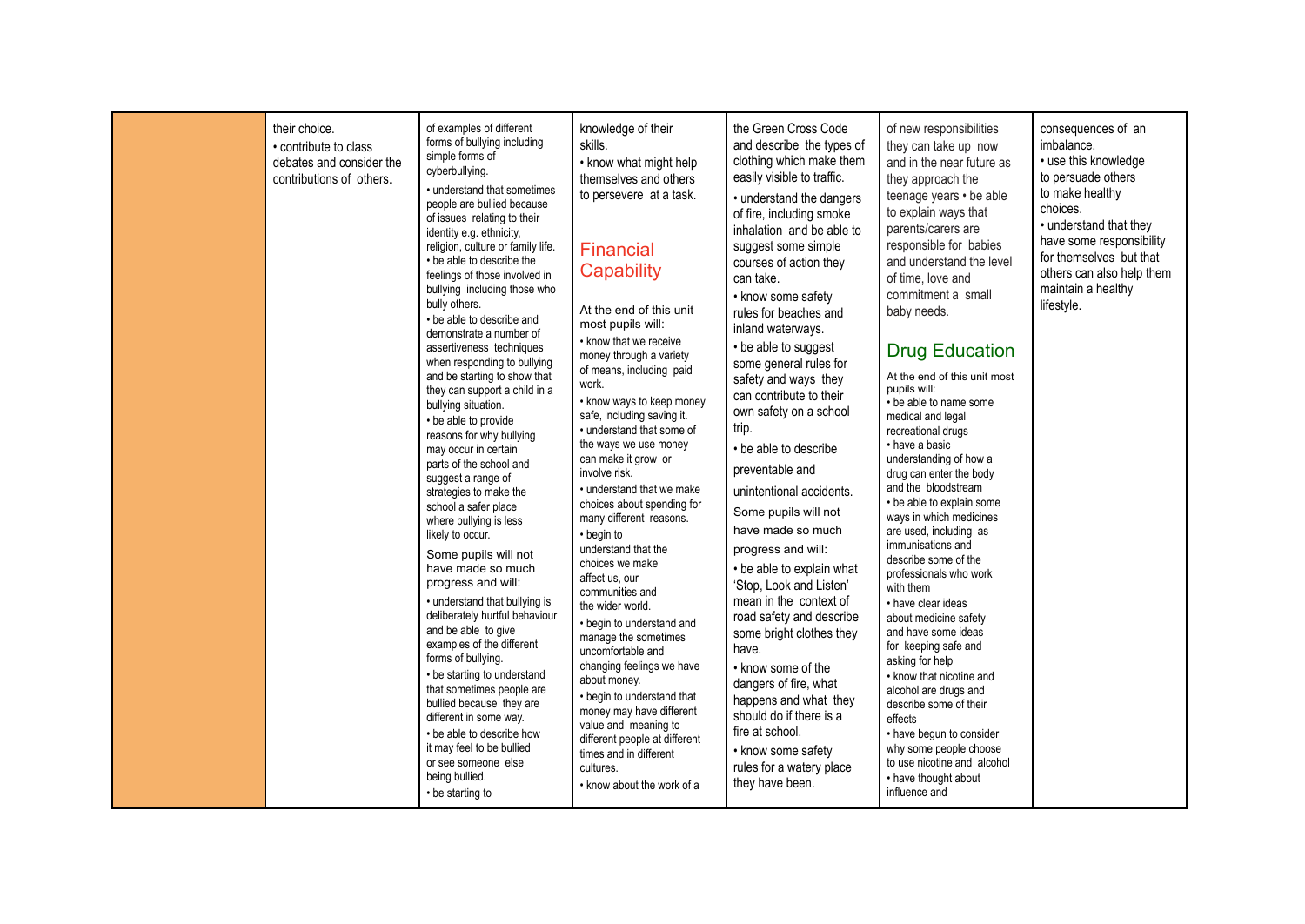|  | demonstrate simple<br>ways of responding to<br>bullying including the<br>need to be assertive.<br>• be able to demonstrate<br>how to be kind to bullied<br>children.<br>• be able to identify<br>places where bullying<br>may occur at school and<br>be starting to suggest<br>simple strategies to<br>make the school a safer<br>place where bullying is<br>less likely to occur.<br>Some pupils will<br>have progressed<br>further and will:<br>• be able to talk about<br>personal reasons for<br>why someone may<br>engage in bullying<br>such as emotional<br>upset.<br>• be beginning to<br>identify and describe<br>specific types of<br>identity based/<br>prejudice driven<br>bullying e.g.<br>homophobic /racist<br>bullying. • be starting<br>to describe the<br>different roles of<br>those involved in a<br>bullying situation and<br>will also be beginning<br>to understand that<br>there are often<br>mismatches between<br>thoughts /feelings<br>and the ways in<br>which people actually<br>behave in a bullying<br>situation.<br>• be starting to describe | charity and why we might<br>need it.<br>• be able to manage<br>money effectively in real<br>life situations. Some<br>pupils will not have<br>made so much<br>progress and will:<br>• know that we receive<br>money through a variety<br>of means.<br>• know ways to keep<br>money safe, including<br>saving it.<br>• understand there are<br>many ways to pay for<br>things, some involving<br>borrowing.<br>• understand that we make<br>choices about spending for<br>many different reasons and<br>that those choices have an<br>impact.<br>• know that sometimes<br>money makes us feel<br>uncomfortable and have<br>some strategies for<br>managing that.<br>• know about the work of a<br>charity.<br>• begin to<br>manage<br>money<br>effectively in<br>real life<br>situations.So<br>me pupils<br>will have<br>progressed | • be able to describe at<br>least one way they can<br>keep safe on a school<br>trip.<br>• be able to<br>describe an<br>accident that could<br>have been<br>prevented.<br>Some pupils will<br>have progressed<br>further and will:<br>• know the 5 elements of<br>the Green Cross Code<br>and explain them.<br>• be able to describe the<br>types of clothing which<br>make them easily<br>visible to traffic, using<br>words like fluorescent<br>and reflective.<br>• be able to explain the<br>dangers of fire and how<br>these dangers can be<br>reduced.<br>· list sequentially the<br>action they should take if<br>there is fire.<br>• know safety rules for<br>beaches, inland<br>waterways and other<br>watery places or<br>activities. | persuasion and will<br>demonstrate some<br>skills to counter these.<br>Some pupils will not have<br>made so much progress<br>and will:<br>· classify, with support,<br>different types of drugs and<br>consider how they get into<br>the body<br>• have some ideas<br>about how<br>medicines are used<br>, including as<br>immunisations and<br>professionals<br>involved with them<br>• have some ideas for<br>keeping safe but need<br>support to explain why<br>these procedures are<br>important<br>• need to develop more<br>realistic ideas about<br>who and how to tell<br>• be aware of nicotine<br>and alcohol and will<br>know their basic effects<br>• start to consider why<br>people choose to use<br>nicotine and alcohol<br>• have recognised<br>persuasion in<br>advertising and begun<br>to develop basic<br>assertive skills.<br>Some pupils will have<br>progressed further and will:<br>• be able to name and classify<br>a broader list of drugs<br>• be able to explain a<br>number of different ways<br>that drugs can enter the<br>body and blood stream and<br>affect different parts<br>• be able to explain a |  |
|--|-------------------------------------------------------------------------------------------------------------------------------------------------------------------------------------------------------------------------------------------------------------------------------------------------------------------------------------------------------------------------------------------------------------------------------------------------------------------------------------------------------------------------------------------------------------------------------------------------------------------------------------------------------------------------------------------------------------------------------------------------------------------------------------------------------------------------------------------------------------------------------------------------------------------------------------------------------------------------------------------------------------------------------------------------------------------------------|-----------------------------------------------------------------------------------------------------------------------------------------------------------------------------------------------------------------------------------------------------------------------------------------------------------------------------------------------------------------------------------------------------------------------------------------------------------------------------------------------------------------------------------------------------------------------------------------------------------------------------------------------------------------------------------------------------------------------------------------------------------------------------------------------------------------------------------|------------------------------------------------------------------------------------------------------------------------------------------------------------------------------------------------------------------------------------------------------------------------------------------------------------------------------------------------------------------------------------------------------------------------------------------------------------------------------------------------------------------------------------------------------------------------------------------------------------------------------------------------------------------------------------------------------------------------------------------------|------------------------------------------------------------------------------------------------------------------------------------------------------------------------------------------------------------------------------------------------------------------------------------------------------------------------------------------------------------------------------------------------------------------------------------------------------------------------------------------------------------------------------------------------------------------------------------------------------------------------------------------------------------------------------------------------------------------------------------------------------------------------------------------------------------------------------------------------------------------------------------------------------------------------------------------------------------------------------------------------------------------------------------------------------------------------------------------------------------------------------------------|--|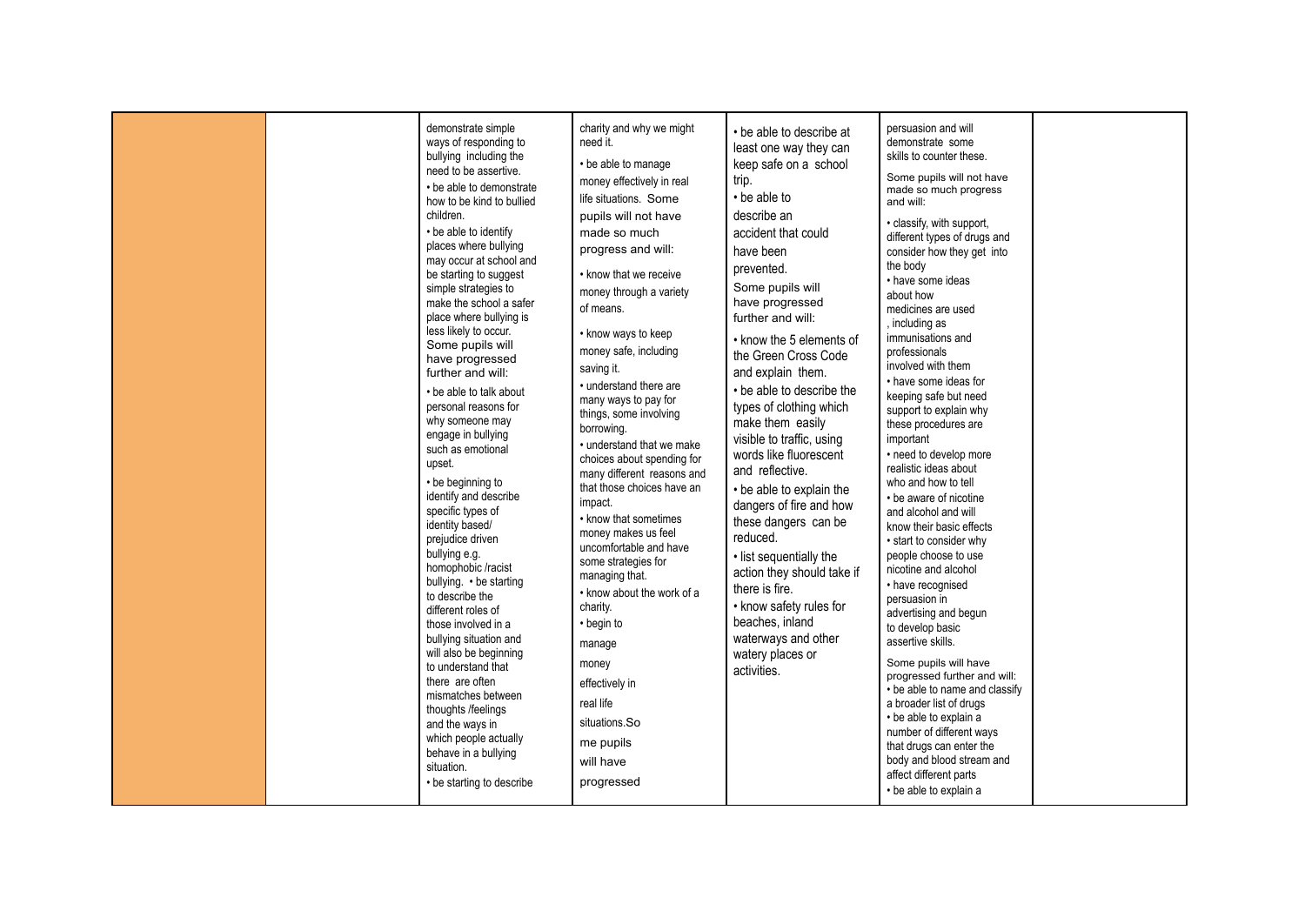|                   |                                                                                          | how a bystander's<br>behaviour can improve or<br>worsen a situation and<br>suggest and model simple<br>strategies to intervene in<br>a bullying situation and<br>defend a person who is<br>being bullied. | further and<br>will:<br>. understand that<br>there are many ways<br>to gain money<br>including earning it.<br>• understand how to plan<br>for spending and saving<br>money.<br>• understand that we<br>make choices for many<br>reasons, including our<br>values, beliefs and<br>lifestyles and what we<br>can afford.<br>• understand some of the<br>ways that the choices we<br>make affect us, our<br>communities and the wider<br>world.<br>• begin to understand why<br>we need charities.<br>• know that many<br>changing emotions can<br>be linked with money and<br>may affect our choices.<br>• understand that money<br>may have different value<br>and meaning to<br>different people at<br>different times and in<br>different cultures.<br>• be able to plan and<br>manage money effectively<br>in real life situations. |                                                                                                                                                                        | variety of ways in<br>which medicines are<br>used, including as<br>immunisations and by<br>whom<br>• be able to give detailed<br>guidelines for medicine<br>safety and procedures for<br>other harmful items<br>• be able to explain how to<br>carry these out and why<br>they are so important<br>• know that nicotine and<br>alcohol are drugs and<br>describe a range of<br>physical and behavioural<br>effects<br>• be able to discuss a<br>number of reasons why<br>people may or may not<br>choose to use nicotine<br>and alcohol<br>• be able to recognise<br>influence and<br>persuasion and have<br>begun to consider<br>subtle differences<br>between them<br>• have a range of strategies<br>for countering persuasion and<br>be able to demonstrate these<br>confidently |                                                                        |
|-------------------|------------------------------------------------------------------------------------------|-----------------------------------------------------------------------------------------------------------------------------------------------------------------------------------------------------------|---------------------------------------------------------------------------------------------------------------------------------------------------------------------------------------------------------------------------------------------------------------------------------------------------------------------------------------------------------------------------------------------------------------------------------------------------------------------------------------------------------------------------------------------------------------------------------------------------------------------------------------------------------------------------------------------------------------------------------------------------------------------------------------------------------------------------------------|------------------------------------------------------------------------------------------------------------------------------------------------------------------------|--------------------------------------------------------------------------------------------------------------------------------------------------------------------------------------------------------------------------------------------------------------------------------------------------------------------------------------------------------------------------------------------------------------------------------------------------------------------------------------------------------------------------------------------------------------------------------------------------------------------------------------------------------------------------------------------------------------------------------------------------------------------------------------|------------------------------------------------------------------------|
| Year <sub>5</sub> | <b>Beginning and</b><br><b>Belonging</b><br>At the end of this unit<br>most pupils will: | <b>Family and Friends</b><br>At the end of this unit<br>most pupils will:<br>*be able to identify<br>the special people in<br>their networks and to                                                       | <b>Diversity and</b><br><b>Communities</b><br>At the end of this unit<br>most pupils will:<br>*be able to recognise<br>aspects of their identity                                                                                                                                                                                                                                                                                                                                                                                                                                                                                                                                                                                                                                                                                      | <b>Relationship and</b><br><b>Sex Education</b><br>At the end of this unit<br>most pupils will:<br>*know and understand<br>the appropriate<br>scientific names for the | <b>Personal Safety</b><br>At the end of this unit most<br>pupils will:<br>*be able to contribute to<br>discussions about<br>personal safety by                                                                                                                                                                                                                                                                                                                                                                                                                                                                                                                                                                                                                                       | <b>Managing Change</b><br>At the end of this unit most<br>pupils will: |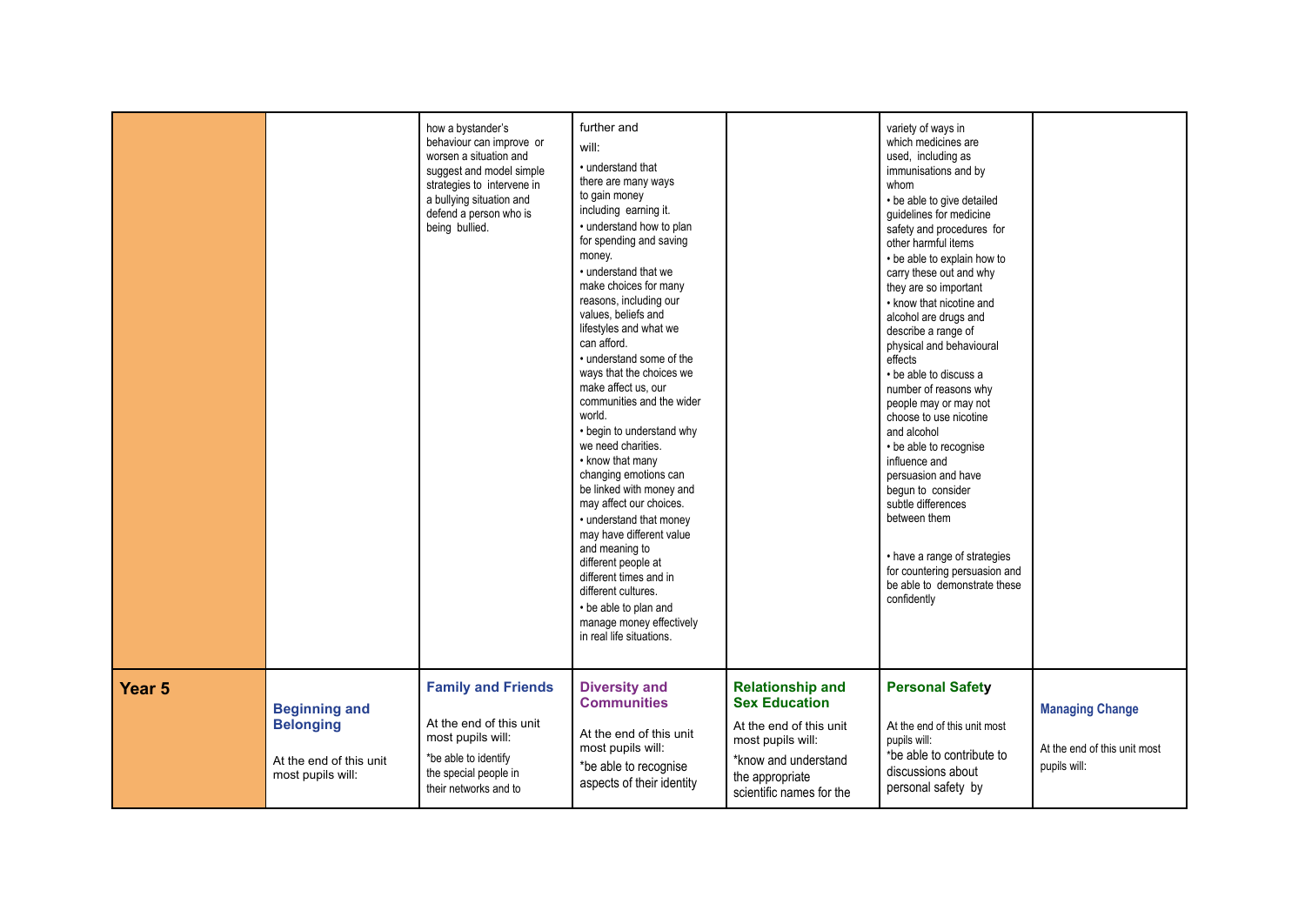| learn. | *be able to collaborate with<br>other children to develop<br>strategies and approaches<br>to make the classroom a<br>safe and happy place to<br>*know the names of<br>everyone in their class and<br>be able to build new<br>relationships.<br>*know how it feels to be in<br>a new situation in different<br>contexts, and have<br>strategies for managing<br>those emotions.<br>*be able to identify a range<br>of people in their Support<br>Networks, and know how<br>to access help and support.<br>*have ideas for making new<br>people feel welcome, and be<br>able to offer support to<br>others who need help.<br>Some pupils will not<br>have made so much<br>progress and will:<br>*be able, with support,<br>to contribute ideas<br>about what makes the<br>classroom a safe and<br>happy place to learn.<br>*know the names of<br>everyone in their<br>class, and have<br>some strategies for<br>building new<br>relationships.<br>*be able to identify some<br>emotions they might feel in a<br>new situation, and may<br>need support to develop<br>some strategies for<br>managing those emotions. | recognise how their<br>networks have<br>changed and<br>developed.<br>*have developed<br>ways of beginning<br>new friendships and<br>of maintaining<br>existing ones during<br>times of change.<br>*recognise and value<br>differences between<br>people and how that can<br>be a positive aspect of<br>their friendships.<br>*have strategies for<br>managing some of the<br>pressures in relationships.<br>*understand the<br>importance of groups<br>within friendships and<br>recognise some of the<br>pressures which can occur<br>in group situations.<br>*know how to get support<br>from people they trust and<br>how they can support<br>other people.<br>Some pupils will not<br>have made so much<br>progress and will:<br>*be able to identify special<br>people in their network, and,<br>with support, to recognise<br>how their networks have<br>changed.<br>*know some ways to make<br>new friends and have some<br>strategies for maintaining<br>existing friendships.<br>*recognise differences<br>between people and<br>know that they can | and understand how<br>other people can<br>influence their<br>perception of<br>themselves.<br>*be able to describe the<br>ethnic make up of their<br>community and different<br>groups that live in<br>Britain.<br>*recognise the<br>negative effects of<br>stereotyping and<br>prejudice.<br>*know about how they<br>and others, including<br>volunteers, contribute<br>to the community.<br>*understand<br>about the role of<br>the media and its<br>possible<br>influences.<br>*understand some<br>ways of caring for the<br>environment and the<br>contribution they can<br>make.<br>Some pupils will not<br>have made so much<br>progress and will:<br>*be able to describe<br>aspects of their identity,<br>and understand that their<br>perceptions of themselves<br>can change.<br>*be able, with support, to<br>describe aspects of the<br>ethnic make up of their<br>community and of Britain.<br>*recognise aspects of | external and internal<br>sexual parts of the<br>body, and be able to<br>explain basic<br>functions.<br>*understand the main<br>changes that happen at<br>puberty, know some<br>ways to manage them,<br>and how it affects people<br>differently.<br>*have a basic<br>understanding about body<br>image, and have learnt<br>some ways to support a<br>positive body image for<br>themselves and others.<br>*understand the<br>importance of washing<br>regularly and of<br>maintaining other hygiene<br>routines during puberty.<br>*understand ways they<br>can prevent the spread<br>of some bacterial and<br>viral diseases.<br>Some pupils will not have<br>made so much progress<br>and will:<br>*know scientific<br>names and basic<br>functions of some<br>of the external<br>and internal<br>sexual parts of the<br>body.<br>*understand that some<br>words for sexual parts are<br>not appropriate to use in<br>some circumstances. | listening to other view<br>points and looking beneath<br>the surface<br>* be able to review trusted<br>adults on their Network of<br>Support;<br>*be able to define honesty<br>and take part in exploring<br>dilemmas involving<br>honesty and dishonesty.<br>*be able to define what risk<br>and peer group pressure<br>are and how to respond to<br>them using safety<br>planning.<br>* be able to contribute to<br>discussions around<br>problem solving.<br>*be able to identify<br>touches which break<br>personal boundaries and<br>understand that no-one<br>should touch the intimate<br>parts of their bodies.<br>Some pupils will not<br>have made so much<br>progress and will:<br>*be able, with support,<br>to contribute to<br>discussions about<br>personal safety by | be able to identify a range of<br>situations which involve loss<br>and change.<br>* recognise<br>emotions<br>associated with<br>loss and change,<br>and understand<br>how these feelings<br>can change.<br>*be able to identify<br>what might help when<br>experiencing difficult<br>emotions.<br>*know how they can access<br>support and how they can<br>support other people.<br>*be able to reflect on their<br>own experiences of<br>change and describe<br>some ways they have<br>affected them.<br>*have developed strategies<br>for coping with future<br>changes, including<br>transition to secondary<br>school<br>Some pupils will not have<br>made so much progress<br>and will:<br>*be able, with support, to<br>identify some examples of<br>situations which involve<br>loss and change.<br>*be able to name some<br>emotions associated with |
|--------|--------------------------------------------------------------------------------------------------------------------------------------------------------------------------------------------------------------------------------------------------------------------------------------------------------------------------------------------------------------------------------------------------------------------------------------------------------------------------------------------------------------------------------------------------------------------------------------------------------------------------------------------------------------------------------------------------------------------------------------------------------------------------------------------------------------------------------------------------------------------------------------------------------------------------------------------------------------------------------------------------------------------------------------------------------------------------------------------------------------------|--------------------------------------------------------------------------------------------------------------------------------------------------------------------------------------------------------------------------------------------------------------------------------------------------------------------------------------------------------------------------------------------------------------------------------------------------------------------------------------------------------------------------------------------------------------------------------------------------------------------------------------------------------------------------------------------------------------------------------------------------------------------------------------------------------------------------------------------------------------------------------------------------------------------------------------------------------------------------------------------------------------------------------------------------------------|----------------------------------------------------------------------------------------------------------------------------------------------------------------------------------------------------------------------------------------------------------------------------------------------------------------------------------------------------------------------------------------------------------------------------------------------------------------------------------------------------------------------------------------------------------------------------------------------------------------------------------------------------------------------------------------------------------------------------------------------------------------------------------------------------------------------------------------------------------------------------------------------------------------------------------|---------------------------------------------------------------------------------------------------------------------------------------------------------------------------------------------------------------------------------------------------------------------------------------------------------------------------------------------------------------------------------------------------------------------------------------------------------------------------------------------------------------------------------------------------------------------------------------------------------------------------------------------------------------------------------------------------------------------------------------------------------------------------------------------------------------------------------------------------------------------------------------------------------------------------------------------|--------------------------------------------------------------------------------------------------------------------------------------------------------------------------------------------------------------------------------------------------------------------------------------------------------------------------------------------------------------------------------------------------------------------------------------------------------------------------------------------------------------------------------------------------------------------------------------------------------------------------------------------------------------------------------------------------------------------------------------------------------------------------------------|--------------------------------------------------------------------------------------------------------------------------------------------------------------------------------------------------------------------------------------------------------------------------------------------------------------------------------------------------------------------------------------------------------------------------------------------------------------------------------------------------------------------------------------------------------------------------------------------------------------------------------------------------------------------------------------------------------------------------------------------------------------------------------------------------------------------------------------------------------------|
|--------|--------------------------------------------------------------------------------------------------------------------------------------------------------------------------------------------------------------------------------------------------------------------------------------------------------------------------------------------------------------------------------------------------------------------------------------------------------------------------------------------------------------------------------------------------------------------------------------------------------------------------------------------------------------------------------------------------------------------------------------------------------------------------------------------------------------------------------------------------------------------------------------------------------------------------------------------------------------------------------------------------------------------------------------------------------------------------------------------------------------------|--------------------------------------------------------------------------------------------------------------------------------------------------------------------------------------------------------------------------------------------------------------------------------------------------------------------------------------------------------------------------------------------------------------------------------------------------------------------------------------------------------------------------------------------------------------------------------------------------------------------------------------------------------------------------------------------------------------------------------------------------------------------------------------------------------------------------------------------------------------------------------------------------------------------------------------------------------------------------------------------------------------------------------------------------------------|----------------------------------------------------------------------------------------------------------------------------------------------------------------------------------------------------------------------------------------------------------------------------------------------------------------------------------------------------------------------------------------------------------------------------------------------------------------------------------------------------------------------------------------------------------------------------------------------------------------------------------------------------------------------------------------------------------------------------------------------------------------------------------------------------------------------------------------------------------------------------------------------------------------------------------|---------------------------------------------------------------------------------------------------------------------------------------------------------------------------------------------------------------------------------------------------------------------------------------------------------------------------------------------------------------------------------------------------------------------------------------------------------------------------------------------------------------------------------------------------------------------------------------------------------------------------------------------------------------------------------------------------------------------------------------------------------------------------------------------------------------------------------------------------------------------------------------------------------------------------------------------|--------------------------------------------------------------------------------------------------------------------------------------------------------------------------------------------------------------------------------------------------------------------------------------------------------------------------------------------------------------------------------------------------------------------------------------------------------------------------------------------------------------------------------------------------------------------------------------------------------------------------------------------------------------------------------------------------------------------------------------------------------------------------------------|--------------------------------------------------------------------------------------------------------------------------------------------------------------------------------------------------------------------------------------------------------------------------------------------------------------------------------------------------------------------------------------------------------------------------------------------------------------------------------------------------------------------------------------------------------------------------------------------------------------------------------------------------------------------------------------------------------------------------------------------------------------------------------------------------------------------------------------------------------------|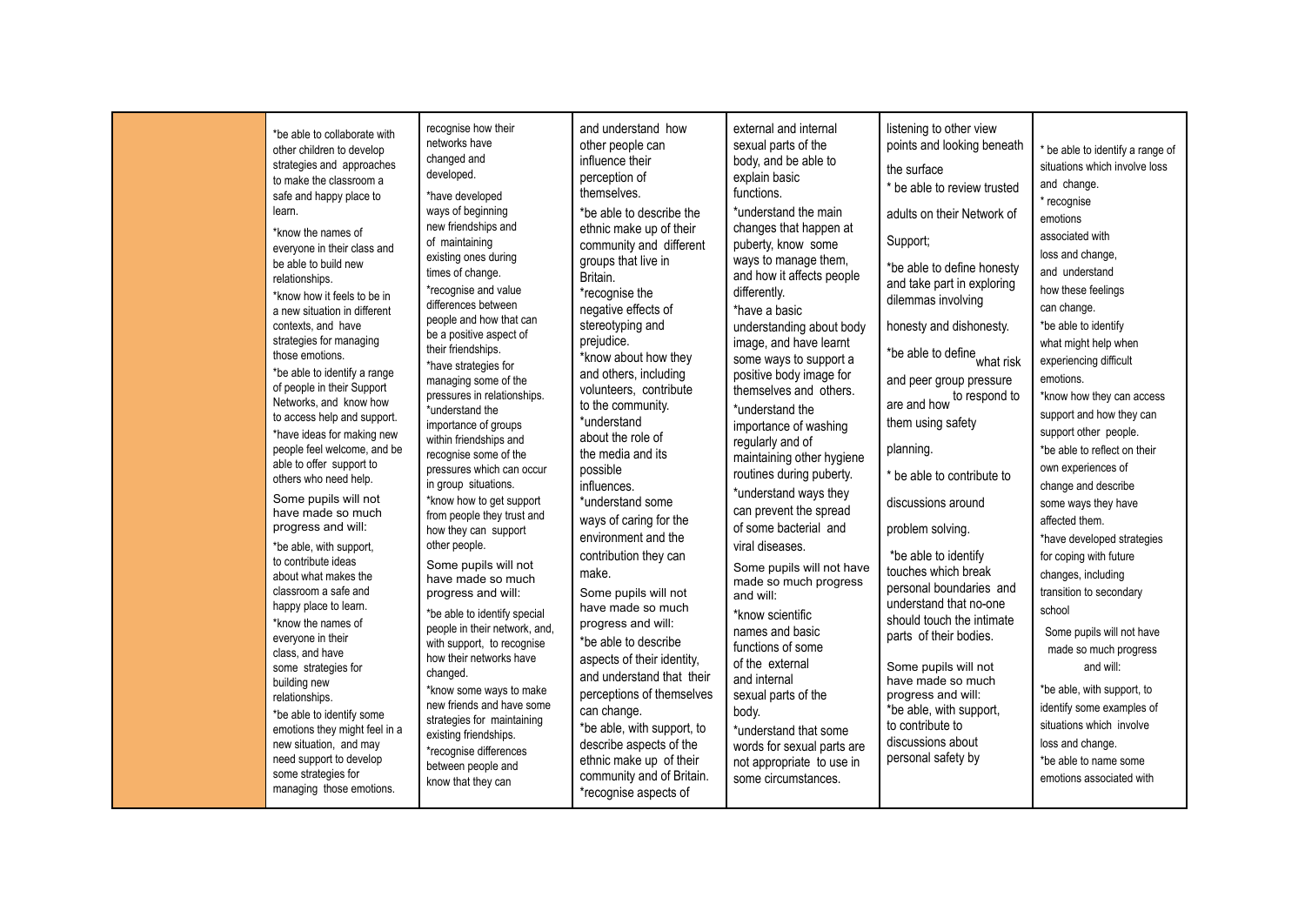| *be able to identify people in<br>their support network, and<br>have learned some<br>approaches they can use to<br>ask for help.<br>*have some ideas for making<br>new people feel welcome.<br>Some pupils will have<br>progressed further and<br>will:<br>*be able to collaborate with<br>others and sometimes lead<br>discussions about what<br>makes the classroom a safe<br>and happy place to learn. •<br>know everyone in their class,<br>be able to build new<br>relationships, and support<br>others in doing so.<br>*know how it feels to be in a<br>new situation in a wide range<br>of different contexts, and<br>have a range of strategies<br>for managing those<br>emotions.<br>*be able to identify a range<br>of people in their support<br>networks, and know how<br>to access help and support<br>different<br>in.<br>ways,<br>depending on the source<br>of support.<br>* know how to make<br>new people feel<br>welcome, and how<br>best to support those<br>who might need help. | enhance relationships.<br>*understand that groups<br>play an important role in<br>friendship and that there<br>are sometimes challenges<br>in group situations.<br>*know who is on their<br>Network of Support, how to<br>ask someone on it for<br>support and how they might<br>support someone else.<br>Some pupils will have<br>progressed further and<br>will:<br>*be able to recognise<br>how their networks of<br>special people are<br>developing, and what<br>they can do to<br>influence that.<br>*be confident in building<br>new relationships and<br>maintaining existing ones,<br>and be able to support<br>others to do the same.<br>*value difference within<br>relationships, and be<br>able to express the<br>benefits of diversity<br>within friendships.<br>*understand the role that<br>groups play in relationships,<br>and the positive role that they<br>can play in managing group<br>relationships.<br>*know how to get support<br>from people they trust, and<br>how they can support a<br>range of other people in<br>different contexts<br><b>Anti-bullying</b> | stereotyping and<br>prejudice. • understand<br>they have a role in their<br>community, to which<br>many people make a<br>contribution.<br>*recognise different<br>forms of the media and<br>that it can influence<br>people.<br>*understand,<br>with support,<br>some ways of<br>caring for the<br>environment.<br>Some pupils will<br>have progressed<br>further and will:<br>*be able to describe<br>confidently a range<br>of aspects of their<br>identity, and how<br>their and other<br>people's<br>perceptions of<br>themselves are<br>influenced by<br>others.<br>*be able to describe<br>the make up of their<br>community and the<br>range of nationalities,<br>cultures and ethnic<br>groups that live in<br>Britain.<br>*recognise and<br>know how to<br>challenge<br>stereotyping and<br>prejudice, and<br>support others to | *understand the main<br>changes that happen at<br>puberty and, with<br>support, explain some<br>ways to manage these,<br>including hygiene<br>routines.<br>*understand that<br>people can feel hurt<br>when others say<br>unkind things about<br>their appearance.<br>*understand simple<br>actions to prevent the<br>spread of common<br>diseases.<br>Some pupils will<br>have progressed<br>further and will:<br>*be able to use<br>scientific names for<br>the external and<br>internal sexual parts<br>of the body<br>appropriately and<br>confidently and be<br>able to explain basic<br>functions.<br>*understand how to<br>manage the changes that<br>happen at puberty,<br>including the need for<br>hygiene routines, and how<br>it affects people<br>differently.<br>*reflect on their own body<br>image and understand<br>some ways to support a<br>positive self-image for<br>themselves and others.<br>*understand ways they | beginning to listen to<br>other view points.<br>*be able, with support,<br>to review trusted<br>adults on their<br>Network of Support who<br>they can go to if they have<br>or a 'no' or 'l'm<br>a worry<br>not sure' feeling<br>*be beginning to<br>understand what honesty<br>is and, with support, take<br>part in exploring dilemmas<br>involving honesty and<br>dishonesty.<br>*be able, with support, to<br>begin to understand what<br>risk and peer group<br>pressure are and how<br>safety planning can help<br>keep them safer<br>to<br>*be beginning to<br>understand and contribute<br>to discussions around<br>problem solving.<br>*be able, with support, to<br>identify touches which<br>break personal<br>boundaries and<br>understand that no-one<br>should touch the intimate<br>parts of their bodies.<br>Some pupils will have<br>progressed further and<br>will: • be able to<br>contribute actively to | loss and change. • be able<br>to answer questions about<br>what might help when<br>they are experiencing<br>difficult emotions.<br>*know who is on their<br>Network of Support and<br>how to ask them for help.<br>*be able to describe an<br>experience of change and<br>how they felt when it<br>happened.<br>*have developed, with<br>support, some<br>strategies for coping<br>with transition to<br>secondary school.<br>Some pupils will have<br>progressed further and will:<br>*be able to identify a<br>wide range of situations,<br>from their own and<br>others' experience,<br>which involve loss and<br>change.<br>* recognise<br>emotions<br>associated with<br>loss and change,<br>and understand<br>how feelings can<br>change and<br>overlap.<br>*be able to identify<br>what might help when<br>experiencing difficult<br>emotions, and to |
|-------------------------------------------------------------------------------------------------------------------------------------------------------------------------------------------------------------------------------------------------------------------------------------------------------------------------------------------------------------------------------------------------------------------------------------------------------------------------------------------------------------------------------------------------------------------------------------------------------------------------------------------------------------------------------------------------------------------------------------------------------------------------------------------------------------------------------------------------------------------------------------------------------------------------------------------------------------------------------------------------------|---------------------------------------------------------------------------------------------------------------------------------------------------------------------------------------------------------------------------------------------------------------------------------------------------------------------------------------------------------------------------------------------------------------------------------------------------------------------------------------------------------------------------------------------------------------------------------------------------------------------------------------------------------------------------------------------------------------------------------------------------------------------------------------------------------------------------------------------------------------------------------------------------------------------------------------------------------------------------------------------------------------------------------------------------------------------------------------------|------------------------------------------------------------------------------------------------------------------------------------------------------------------------------------------------------------------------------------------------------------------------------------------------------------------------------------------------------------------------------------------------------------------------------------------------------------------------------------------------------------------------------------------------------------------------------------------------------------------------------------------------------------------------------------------------------------------------------------------------------------------------------------------------------------------------------------------|-------------------------------------------------------------------------------------------------------------------------------------------------------------------------------------------------------------------------------------------------------------------------------------------------------------------------------------------------------------------------------------------------------------------------------------------------------------------------------------------------------------------------------------------------------------------------------------------------------------------------------------------------------------------------------------------------------------------------------------------------------------------------------------------------------------------------------------------------------------------------------------------------------------------------------------------|------------------------------------------------------------------------------------------------------------------------------------------------------------------------------------------------------------------------------------------------------------------------------------------------------------------------------------------------------------------------------------------------------------------------------------------------------------------------------------------------------------------------------------------------------------------------------------------------------------------------------------------------------------------------------------------------------------------------------------------------------------------------------------------------------------------------------------------------------------------------------------------------------------------------------|--------------------------------------------------------------------------------------------------------------------------------------------------------------------------------------------------------------------------------------------------------------------------------------------------------------------------------------------------------------------------------------------------------------------------------------------------------------------------------------------------------------------------------------------------------------------------------------------------------------------------------------------------------------------------------------------------------------------------------------------------------------------------------------------------------------------------------------------------------------|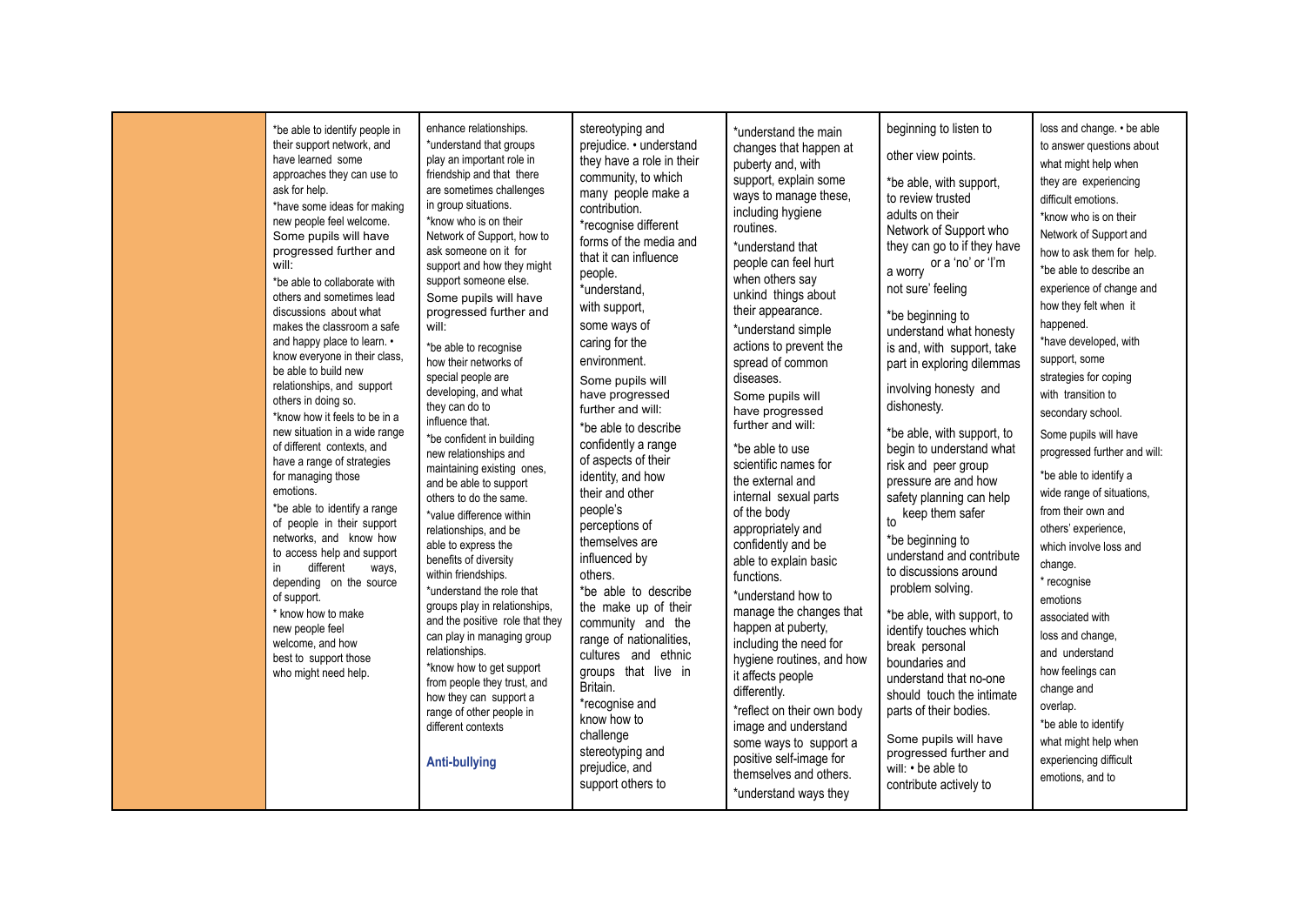|  | At the end of this unit<br>most pupils will:<br>*be able to describe the<br>key characteristics and<br>forms of bullying.<br>*be able to talk about<br>personal reasons why<br>someone may engage in<br>bullying.<br>*be beginning to identify<br>and describe specific<br>types of prejudice<br>driven bullying.<br>*be able to describe the<br>different roles of those<br>involved in a bullying<br>situation.<br>*be able to describe how<br>peer pressure affects a<br>situation, and demonstrate<br>simple strategies to intervene<br>in a bullying situation and<br>defend a person who is being<br>bullied.<br>*be able to describe<br>confidently and<br>demonstrate a<br>number of<br>assertiveness<br>techniques.<br>*be beginning to identify<br>places where bullying may<br>take place in the<br>community.<br>Some pupils will not<br>have made so much<br>progress and will:<br>*be able to describe<br>the different forms of<br>bullying but will need<br>support to describe the<br>key characteristics of | do so.<br>*know about their own<br>role in the community,<br>and also about the<br>contribution made by<br>others, including<br>voluntary organisations<br>and volunteers.<br>*know about the media<br>and its possible influences<br>on themselves and their<br>community.<br>*understand the needs<br>of the environment<br>and ways in which<br>they and others can<br>care for it. | can prevent the spread of<br>common bacterial and<br>viral diseases, and a<br>variety of methods of<br>transmission.<br>n. | discussions about<br>personal safety by<br>listening to other view<br>points and looking<br>beneath the surface<br>be able to review<br>trusted adults, national<br>helpline numbers and<br>websites on their<br>Network of Support,<br>to if<br>who they can go<br>they have a worry or a<br>'no' or 'I'm not sure'<br>feeling. . be able to<br>define honesty<br>accurately and take a<br>lead in exploring<br>dilemmas involving<br>honesty and dishonesty.<br>• be able to demonstrate<br>an understanding of<br>what risk and peer<br>group pressure are and<br>how to respond to them<br>using safety planning<br>be able to contribute<br>actively and lead<br>discussions around<br>problem solving. . be<br>able to clearly identify<br>touches which break<br>boundaries,<br>personal<br>both theirs and others. | support others to do<br>the same.<br>*know how they can<br>access support differently<br>in a range of situations,<br>and be able to describe<br>and demonstrate ways they<br>can support their peers.<br>* be able to reflect on their<br>experiences of change,<br>and describe some ways<br>they have been affected by<br>and have learned from<br>them. * have developed<br>strategies for coping with a<br>range of future changes,<br>including transition to<br>secondary school<br><b>Drug Education</b><br>At the end of this unit<br>most pupils will:<br>*be able to categorise drugs<br>as medical, non-medical,<br>legal and illegal<br>*understand the possible<br>physical and psychological<br>effects of some drugs<br>*understand the roles of<br>medicines and<br>immunisations<br>*recognise some reasons<br>why people use and misuse<br>drugs and be able to<br>suggest some alternatives<br>*understand some of the laws<br>relating to drugs<br>*have begun to recognise<br>influence and pressure<br>and have related this to |
|--|-------------------------------------------------------------------------------------------------------------------------------------------------------------------------------------------------------------------------------------------------------------------------------------------------------------------------------------------------------------------------------------------------------------------------------------------------------------------------------------------------------------------------------------------------------------------------------------------------------------------------------------------------------------------------------------------------------------------------------------------------------------------------------------------------------------------------------------------------------------------------------------------------------------------------------------------------------------------------------------------------------------------------------|----------------------------------------------------------------------------------------------------------------------------------------------------------------------------------------------------------------------------------------------------------------------------------------------------------------------------------------------------------------------------------------|----------------------------------------------------------------------------------------------------------------------------|----------------------------------------------------------------------------------------------------------------------------------------------------------------------------------------------------------------------------------------------------------------------------------------------------------------------------------------------------------------------------------------------------------------------------------------------------------------------------------------------------------------------------------------------------------------------------------------------------------------------------------------------------------------------------------------------------------------------------------------------------------------------------------------------------------------------------|--------------------------------------------------------------------------------------------------------------------------------------------------------------------------------------------------------------------------------------------------------------------------------------------------------------------------------------------------------------------------------------------------------------------------------------------------------------------------------------------------------------------------------------------------------------------------------------------------------------------------------------------------------------------------------------------------------------------------------------------------------------------------------------------------------------------------------------------------------------------------------------------------------------------------------------------------------------------------------------------------------------------------------------------------------|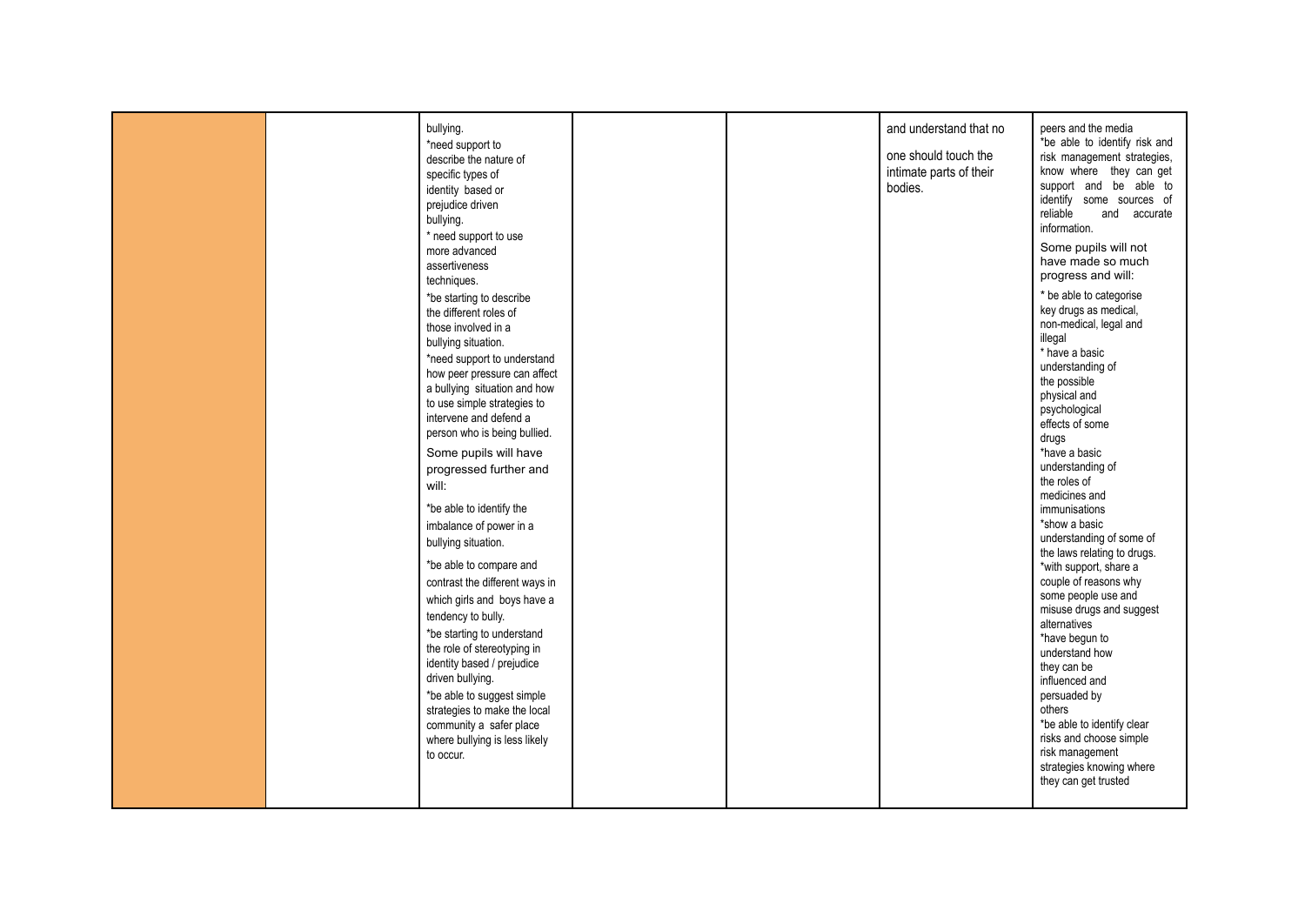|                   |                                                                                                                                             |                                                                                                 |                                                                         |                                                                                                                      |                                                                                                                        | support.<br>Some pupils will have<br>progressed further<br>and will:<br>* be able to categorise,<br>with confidence, a wide<br>variety of drugs as<br>medical, non-medical,<br>legal and illegal<br>*show understanding of the<br>possible physical and<br>psychological effects and<br>harm caused by a number<br>of drugs on users and<br>others in society<br>*be able to explain<br>multiple uses of<br>medicines and<br>immunisations<br>* have a more detailed<br>knowledge of the laws<br>relating to drugs<br>* have a broad<br>understanding of the<br>range of reasons why<br>some people use and<br>misuse drugs and share<br>a number of alternatives<br>* understand influence<br>and pressure and have<br>related this to peers<br>and the media<br>*be able to identify risk and<br>risk management strategies<br>and know where they can get<br>support and reliable, accurate<br>information |
|-------------------|---------------------------------------------------------------------------------------------------------------------------------------------|-------------------------------------------------------------------------------------------------|-------------------------------------------------------------------------|----------------------------------------------------------------------------------------------------------------------|------------------------------------------------------------------------------------------------------------------------|---------------------------------------------------------------------------------------------------------------------------------------------------------------------------------------------------------------------------------------------------------------------------------------------------------------------------------------------------------------------------------------------------------------------------------------------------------------------------------------------------------------------------------------------------------------------------------------------------------------------------------------------------------------------------------------------------------------------------------------------------------------------------------------------------------------------------------------------------------------------------------------------------------------|
| Year <sub>6</sub> | Rights, Rules and<br><b>Responsibilities</b><br>At the end of this unit most<br>pupils will: *be able to state<br>some of the rights in the | <b>My Emotions</b><br>At the end of this unit<br>most pupils will:<br>*be able to recognise and | <b>Working Together</b><br>At the end of this unit<br>most pupils will: | Relationships and<br><b>Sex Education</b><br>At the end of this unit<br>most pupils will:<br>At the end of this unit | <b>Managing RiskAt</b><br>the end of this unit most<br>pupils will:<br>*be able to describe a<br>positive and negative | Financial<br>Capability<br>At the end of this unit                                                                                                                                                                                                                                                                                                                                                                                                                                                                                                                                                                                                                                                                                                                                                                                                                                                            |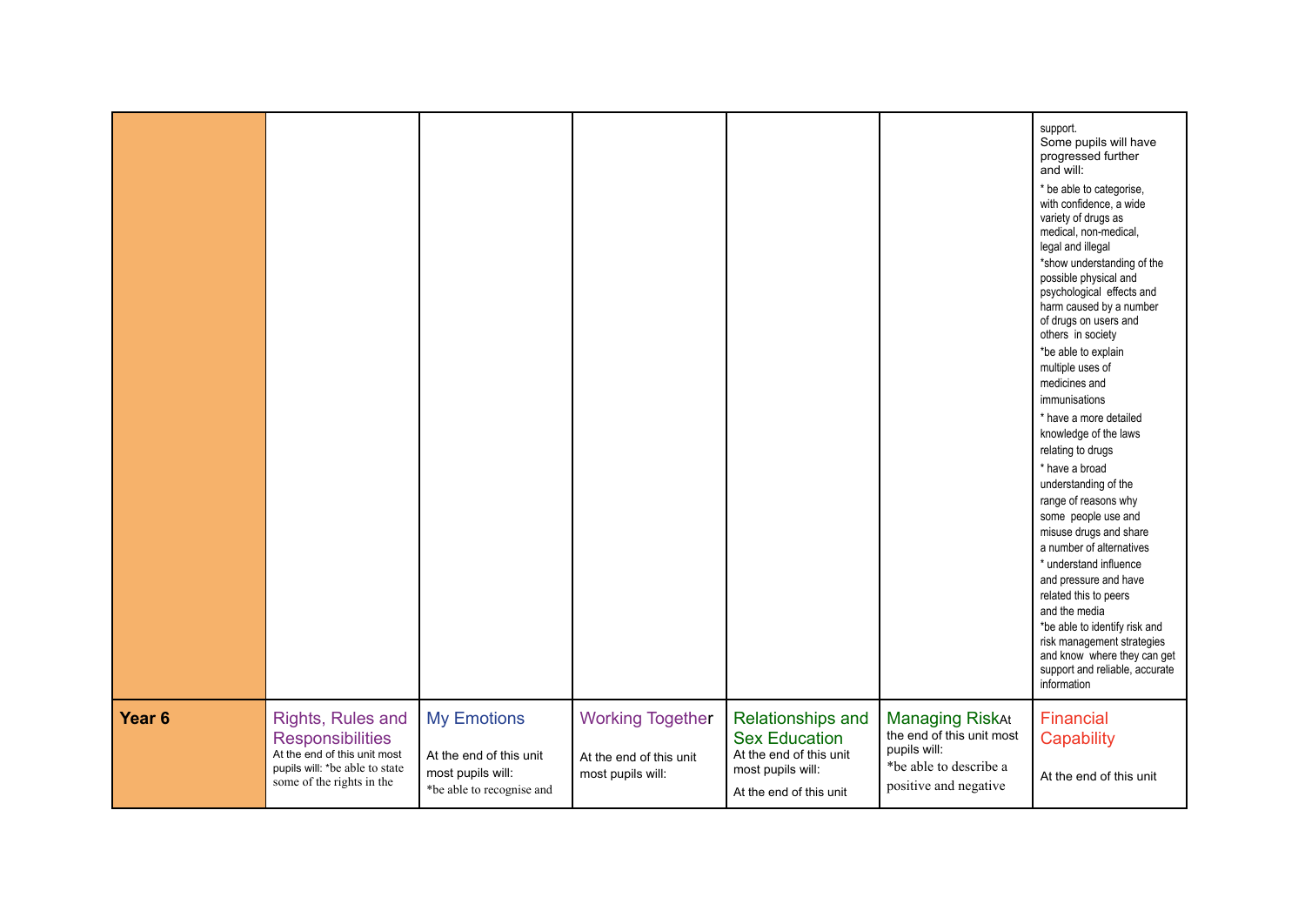| United Nations Convention<br>on the Rights of the Child | describe feelings in<br>themselves and others. | *be able to identify                 | most pupils will:                                  | consequence of           | most pupils will:                                 |
|---------------------------------------------------------|------------------------------------------------|--------------------------------------|----------------------------------------------------|--------------------------|---------------------------------------------------|
| and explain why they are                                | including mixed emotions                       | their own strengths and              | • be able to describe the<br>main stages of sexual | taking a risk.           | • have a broad view of                            |
| important.                                              | and moods.                                     | skills, those of others              | reproduction, using                                | *be able to              | what money is, including                          |
| *identify some of the                                   | *be able to communicate                        | and know how these                   | some scientific                                    | give an                  | history, trade and                                |
| links between rights,                                   | effectively how they are                       | can complement each                  | vocabulary                                         | example of a             | currencies.                                       |
| rules and                                               | feeling, including reasons                     | other.                               | • be able to describe                              | physical, social         | • understand that                                 |
| responsibilities.                                       | for that feeling.                              | *be able to talk about               | some emotions                                      | and emotional            | occupations require                               |
| * be able to suggest                                    | *regularly use some                            | skills they would like               | associated with the onset                          | risk.                    | different skills and allow                        |
| useful ground rules                                     | strategies to manage their                     |                                      | of puberty and have<br>strategies to deal with     | *be able to evaluate     | for different earnings, the                       |
| and give examples of                                    | feelings, including calming                    | to develop and hopes                 | these positively                                   |                          | deductions from which                             |
| what following the                                      | and relaxing themselves.                       | for the future.                      | • understand that puberty                          | how risky something      | support others in the                             |
| rules looks like.                                       | * begin to develop strategies                  | *understand that the                 | affects people in different                        | is and explain their     | community.                                        |
| * understand how rights                                 | for understanding and                          | ability to learn is a                | ways, both physically                              | reasoning.               | • know that the choices we                        |
| and responsibilities can                                | responding sensitively to                      | valuable skill.                      | and emotionally                                    | *be able to describe a   | make and the ideas we                             |
| sometimes conflict with                                 | others' emotions.                              | * know some skills                   | • understand that the<br>way they behave affects   | situation where they are | have about money change                           |
| each other and suggest                                  | *use some strategies to                        | which might be                       | others and that they                               | responsible for their    | according to individual<br>circumstances, values, |
| ways of resolving this in                               | regain a more positive                         | useful in a range of                 | have some                                          | own safety and talk      | beliefs and culture.                              |
| different situations.                                   | outlook if necessary,                          | jobs.                                | responsibility to others                           | about the influence of   | • understand how our                              |
| * know why rules and                                    | understanding why and                          | * communicate                        | to make sure they are                              | others.                  | choices can have an impact                        |
| lalaws.                                                 | when this might be helpful.                    |                                      | not hurt<br>· describe some                        | *understand and use      | on the local and wider                            |
| *know the different roles                               | *understand why and how                        | effectively, using                   | characteristics of loving,                         |                          | communities.                                      |
| of parliament, MPs and                                  | they might become                              | listening, negotiation,              | trusting relationships •                           | the 'Stop, Decide, Do'   | • understand that managing                        |
| local councils and know                                 | overwhelmed by strong                          | debating and                         | understand a few                                   | strategy.                | money is complex and may                          |
| how they can contact these                              | emotions and have some                         | chairing skills.                     | reasons a couple might                             | *be able to name some    | involve risk but there are                        |
| to present their views.                                 | strategies to help                             | *recognise                           | choose to have children                            | people in their network  | people who can help.                              |
| *be able to research and                                | themselves, including                          | influences on their                  | • show awareness of<br>some family                 | they would approach      | • have a broad view of                            |
| take part in a debate                                   | asking for help.                               | decision making,                     | arrangements which are                             | for help and describe    | what we mean by poverty                           |
| about a local issue, ws                                 | * be able to use a simple                      | including the                        | different from their own.                          | how they might do this.  | and know something of its                         |
| are needed in society and                               | problem solving process and                    | media.                               | Some pupils will not have                          | *be able to name some    | links with trade and                              |
| explain some reasons                                    | sometimes support others to                    | *know how to                         | made so much progress                              | organisations where      | charities.                                        |
| why people sometimes                                    | do so too.                                     |                                      | and will:                                          | people can get help      | • understand that feelings                        |
| break them.                                             | * know what it feels and                       | persevere.                           | • be able to describe                              |                          | around money can be                               |
| * understand the role of                                | looks like to be assertive                     | *use evaluation and                  | some aspects of sexual                             | and support.             | complex, difficult and                            |
| parliament, MPs, local                                  | and understand some                            | feedback to inform                   | reproduction, and may<br>need support to use       | *know how to             | changeable.                                       |
| councils and councillors                                | situations where being                         | future work.                         | scientific vocabulary and                          | respond supportively     | • be able to manage money                         |
| and link this with school                               | assertive might be                             |                                      | to order the stages                                | when someone shares      | effectively in real life                          |
| councils.                                               | important.                                     | Some pupils will<br>not have made so | • have a solely negative                           | a problem with them.     | situations, making                                |
|                                                         | Some pupils will not have                      | much progress                        | or solely positive view of                         | *know how to put         | informed choices, tracking                        |
|                                                         |                                                |                                      |                                                    |                          |                                                   |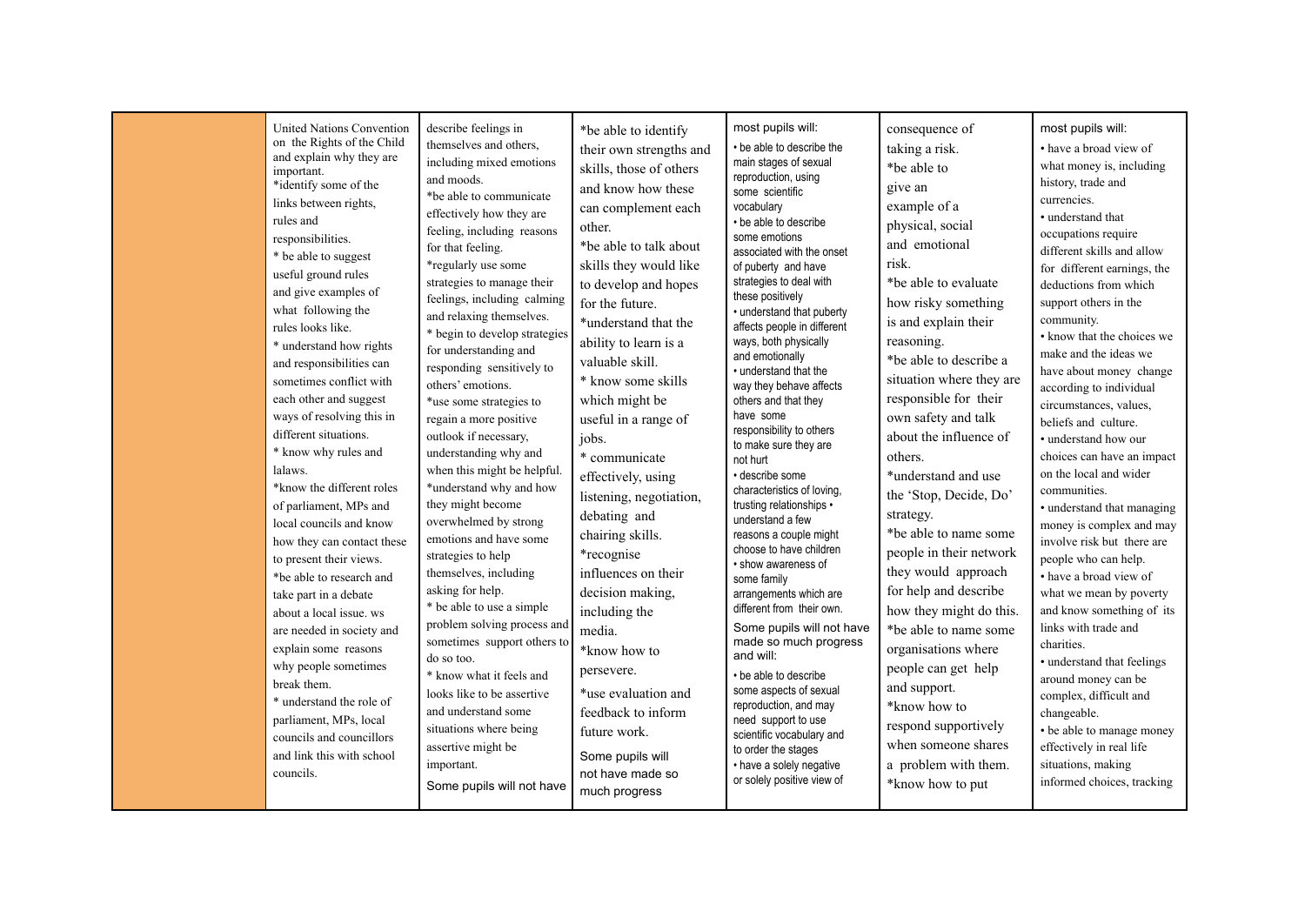| *be able to express their<br>views on a moral or social<br>question and listen to the<br>views of others.<br>Some pupils will not have<br>made so much progress<br>and will:<br>*with support, be able to<br>state some of the rights<br>in the United Nations<br>Convention on the<br>Rights of the Child.<br>*be able to explain a link<br>between a right or a<br>responsibility and a ground<br>rule.<br>*be able to take part in<br>forming ground rules and<br>explain what following<br>the rules looks like.<br>*understand that laws<br>in society are to keep<br>people safe and<br>explain some reasons<br>why people might<br>break them.<br>*with support, be able<br>to talk about the role<br>of parliament, MPs,<br>local councils and<br>councillors.<br>* be able to express<br>their view on a moral or<br>social question.<br>Some pupils will have<br>progressed further | made so much progress<br>and will:<br>*be able to recognise and<br>communicate how they are<br>feeling, including how<br>strong that feeling is and<br>whether it is comfortable or<br>uncomfortable.<br>*be able to recognise and<br>describe feelings in others<br>and have some ideas for<br>how to respond sensitively.<br>* have developed some<br>strategies to deal with their<br>own strong, changeable or<br>mixed emotions and with<br>feeling overwhelmed.<br>* understand that how they<br>feel can affect how they<br>approach relationships and<br>tackle tasks, including<br>learning, and have some<br>strategies for regaining a<br>positive frame of mind<br>where this is helpful.<br>* begin to use a simple<br>problem solving process,<br>sometimes without support,<br>and have some strategies to<br>calm themselves down to be<br>ready to solve a problem.<br>*know what it feels and<br>looks like to be assertive<br>and when being assertive<br>might be appropriate.<br>Some pupils will have<br>progressed further and | and will:<br>*need support to<br>identify others'<br>skills and how<br>these<br>complement their<br>own.<br>*understand that<br>learning is a process<br>and that some factors<br>will help them and<br>others will hinder them<br>in their learning.<br>* be able to talk about<br>the experience of<br>learning a new skill.<br>* suggest possible<br>future jobs they might<br>do, based on their likes<br>and dislikes.<br>*need support to<br>demonstrate<br>effective listening,<br>negotiating,<br>debating and<br>chairing.<br>*know what can help<br>when they are making<br>decisions.<br>*know that it is<br>important to<br>persevere and that<br>others can help us do | the emotions associated<br>with puberty<br>· display a basic<br>understanding of the<br>different ways puberty<br>affects different people<br>• show some<br>understanding of how<br>their behaviours and<br>actions affect others.<br>and need support to<br>put this in practice<br>• have an understanding of<br>adult relationships and<br>emotions, based solely on<br>personal experience<br>· show limited understanding<br>that couples can choose to<br>have children • show an<br>understanding of the nature<br>of different family<br>arrangements, based on<br>personal experience.<br>Some pupils will have<br>progressed further and<br>will:<br>• be able to describe<br>in detail the stages of<br>reproduction using<br>mainly scientific<br>vocabulary<br>• be able to describe a<br>range of positive and<br>negative emotions<br>associated with the onset<br>of puberty<br>· understand a wide<br>range of ways that<br>puberty affects people<br>differently, both<br>physically and<br>emotionally<br>• understand that the way | someone in the<br>recovery position and<br>make an emergency<br>call.<br>Some pupils will not<br>have made so much<br>progress and will:<br>* with support, be<br>able to identify risks<br>and describe possible<br>consequences of<br>taking them.<br>* know when they<br>are responsible for<br>their own safety<br>and when they<br>might need help.<br>*know that<br>sometimes people in<br>their network will be<br>able to help and<br>sometimes<br>organisations might<br>be useful.<br>*with support,<br>be able to<br>respond<br>appropriately<br>when someone<br>shares a<br>problem with<br>them. | spending and keeping<br>within a budget<br>Some pupils will not have<br>made so much progress<br>and will: • have a wider<br>understanding of what<br>money is.<br>· understand that<br>occupations require<br>different skills and allow<br>for different earnings.<br>• know that we don't keep<br>all that we earn and that<br>money is used for the<br>community.<br>• know that we make<br>choices about spending<br>because of our values,<br>circumstances, beliefs and<br>culture.<br>• know that using and<br>managing money may<br>include planning, saving<br>and activities which may<br>involve risk and debt and<br>that there are people who<br>can help us.<br>• understand that feelings<br>around money can be<br>complex and hard to<br>manage.<br>• understand how to<br>manage money effectively<br>in real life situations.<br>Some pupils will have<br>progressed further and will:<br>• have a broad view of |
|-----------------------------------------------------------------------------------------------------------------------------------------------------------------------------------------------------------------------------------------------------------------------------------------------------------------------------------------------------------------------------------------------------------------------------------------------------------------------------------------------------------------------------------------------------------------------------------------------------------------------------------------------------------------------------------------------------------------------------------------------------------------------------------------------------------------------------------------------------------------------------------------------|-------------------------------------------------------------------------------------------------------------------------------------------------------------------------------------------------------------------------------------------------------------------------------------------------------------------------------------------------------------------------------------------------------------------------------------------------------------------------------------------------------------------------------------------------------------------------------------------------------------------------------------------------------------------------------------------------------------------------------------------------------------------------------------------------------------------------------------------------------------------------------------------------------------------------------------------------------------------------------------------------------------------------------------------------------|-------------------------------------------------------------------------------------------------------------------------------------------------------------------------------------------------------------------------------------------------------------------------------------------------------------------------------------------------------------------------------------------------------------------------------------------------------------------------------------------------------------------------------------------------------------------------------------------------------------------------------------------------------------------------------------|---------------------------------------------------------------------------------------------------------------------------------------------------------------------------------------------------------------------------------------------------------------------------------------------------------------------------------------------------------------------------------------------------------------------------------------------------------------------------------------------------------------------------------------------------------------------------------------------------------------------------------------------------------------------------------------------------------------------------------------------------------------------------------------------------------------------------------------------------------------------------------------------------------------------------------------------------------------------------------------------------------------------------------------------------------|---------------------------------------------------------------------------------------------------------------------------------------------------------------------------------------------------------------------------------------------------------------------------------------------------------------------------------------------------------------------------------------------------------------------------------------------------------------------------------------------------------------------------------------------------------------------------------------------------------------|--------------------------------------------------------------------------------------------------------------------------------------------------------------------------------------------------------------------------------------------------------------------------------------------------------------------------------------------------------------------------------------------------------------------------------------------------------------------------------------------------------------------------------------------------------------------------------------------------------------------------------------------------------------------------------------------------------------------------------------------------------------------------------------------------------------------------------------------------------------------------------------------------------------------------------------|
| and will:<br>*be able to explain                                                                                                                                                                                                                                                                                                                                                                                                                                                                                                                                                                                                                                                                                                                                                                                                                                                              | will:<br>*be able to communicate                                                                                                                                                                                                                                                                                                                                                                                                                                                                                                                                                                                                                                                                                                                                                                                                                                                                                                                                                                                                                      | this.                                                                                                                                                                                                                                                                                                                                                                                                                                                                                                                                                                                                                                                                               | they behave, physically and<br>socially, affects others and                                                                                                                                                                                                                                                                                                                                                                                                                                                                                                                                                                                                                                                                                                                                                                                                                                                                                                                                                                                             | Some pupils will have<br>progressed further and                                                                                                                                                                                                                                                                                                                                                                                                                                                                                                                                                               | what money is, including<br>history, supply and                                                                                                                                                                                                                                                                                                                                                                                                                                                                                                                                                                                                                                                                                                                                                                                                                                                                                      |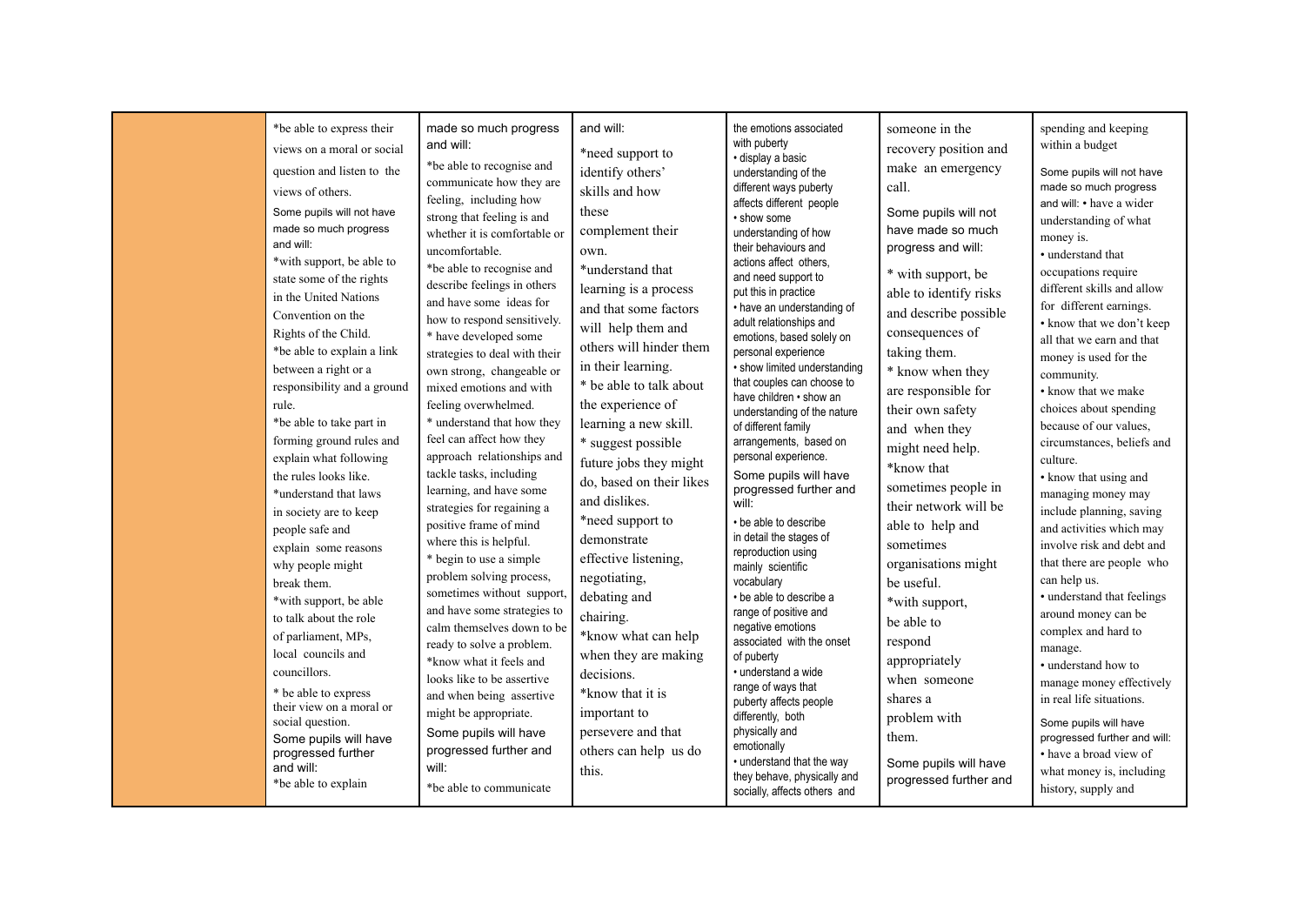|  | the importance of<br>children's rights<br>and who is<br>responsible for<br>protecting these.<br>*be able to prioritise<br>rights for their class and<br>school and suggest how<br>ground rules can help to<br>prevent problems in<br>school.<br>*identify how<br>people might feel<br>in situations<br>where rights<br>and/or<br>responsibilities<br>are in conflict<br>with each other.<br>* be able to state some<br>of the rules and laws<br>we have in our<br>country, including<br>legal ages, and know<br>who is responsible for<br>making and enforcing<br>these.<br>* understand and explain<br>the role of the influence<br>of others on choices to<br>keep or break | effectively how they are<br>feeling and why.<br>* understand and be able to<br>respond sensitively to the<br>feelings of others.<br>* use a range of strategies to<br>help them manage difficult<br>emotions, including feeling<br>overwhelmed, and help<br>others to do this too.<br>* understand when and how<br>to regain a positive frame of<br>mind, and what to do if this<br>is difficult.<br>* understand and use a<br>simple problem solving<br>process and support others<br>to do so.<br>* begin to demonstrate<br>assertiveness skills in<br>situations when it is<br>important to do so.<br>Some children in the class<br>may need and benefit from<br>work<br>extended<br>on  <br>managing emotions. This<br>could be provided through<br>social skills groups or small<br>group work using the Silver<br><b>SEAL</b><br>materials<br>(see<br>Sources of Information<br>and Support).<br>Anti-bullying<br>At the end of this unit<br>most pupils will:<br>* be able to describe the key | *need support to give<br>and receive feedback<br>and apply it to future<br>work.<br>Some pupils will have<br>progressed further<br>and will:<br>*understand the<br>potential links<br>between their likes,<br>dislikes and skills<br>and future work.<br>*suggest some<br>unforeseen<br>consequences for<br>themselves when they<br>learn a new skill.<br>*enable others to<br>communicate<br>effectively, using<br>listening,<br>negotiation,<br>debating and<br>chairing skills.<br>*understand that there<br>are inside and outside<br>influences on their<br>decision making.<br>*be able to evaluate<br>their own and others'<br>work, giving sensitive<br>feedback. | that they have a<br>responsibility to others to<br>make sure they are not hurt •<br>describe a wide range of<br>characteristics of loving,<br>trusting relationships of all<br>sorts<br>• understand several<br>reasons why a couple might<br>choose to have children. •<br>show awareness of a range<br>of different family<br>arrangements and be able to<br>verbalise the need to show<br>respect. | will:<br>*be able to describe a<br>range of risky<br>situations and be able<br>to evaluate the<br>positive and negative<br>consequences of taking<br>each risk.<br>* be able to describe<br>some emotions they<br>might feel in a risky<br>situation and how this<br>might affect their<br>behaviour.<br>*suggest ways in<br>which others may try<br>to influence their<br>decisions and suggest<br>a range of strategies to<br>deal with this.<br>* be able to describe<br>some ways they could<br>be supportive when<br>someone shares a<br>problem with them.<br>*be able to describe<br>and use some basic<br>first aid procedures.<br>*be able to suggest<br>ways they could help<br>others to reduce risk.<br><b>Safety ContextsAt</b><br>the end of this unit most<br>pupils will:<br>* be able to explain | demand, trade and<br>currencies.<br>• know that the skills we<br>have may determine our<br>jobs and possible earnings.<br>• understand some ways<br>paid employment supports<br>the community as a whole.<br>• understand that managing<br>money, and our feelings<br>about it, is complex but<br>there are people who can<br>help.<br>• understand some of the<br>ways that the choices we<br>make affect us, our<br>communities and the wider<br>world.<br>• understand how to and be<br>able to manage money<br>effectively in real life<br>situations, making<br>informed choices, tracking<br>spending and keeping<br>within a budget.<br>• have a broad view of<br>what we mean by poverty,<br>know something of its<br>causes and how charities<br>are involved.<br><b>Drug Education</b><br>At the end of this unit<br>most pupils will: |
|--|-------------------------------------------------------------------------------------------------------------------------------------------------------------------------------------------------------------------------------------------------------------------------------------------------------------------------------------------------------------------------------------------------------------------------------------------------------------------------------------------------------------------------------------------------------------------------------------------------------------------------------------------------------------------------------|-------------------------------------------------------------------------------------------------------------------------------------------------------------------------------------------------------------------------------------------------------------------------------------------------------------------------------------------------------------------------------------------------------------------------------------------------------------------------------------------------------------------------------------------------------------------------------------------------------------------------------------------------------------------------------------------------------------------------------------------------------------------------------------------------------------------------------------------------------------------------------------------------------------------------------------------------------------------------------------------------------|---------------------------------------------------------------------------------------------------------------------------------------------------------------------------------------------------------------------------------------------------------------------------------------------------------------------------------------------------------------------------------------------------------------------------------------------------------------------------------------------------------------------------------------------------------------------------------------------------------------------------------------------------------------------------|-------------------------------------------------------------------------------------------------------------------------------------------------------------------------------------------------------------------------------------------------------------------------------------------------------------------------------------------------------------------------------------------------------|-------------------------------------------------------------------------------------------------------------------------------------------------------------------------------------------------------------------------------------------------------------------------------------------------------------------------------------------------------------------------------------------------------------------------------------------------------------------------------------------------------------------------------------------------------------------------------------------------------------------------------------------------------------------------------------------------------------------------------------------------------------------------------------------------------------------|--------------------------------------------------------------------------------------------------------------------------------------------------------------------------------------------------------------------------------------------------------------------------------------------------------------------------------------------------------------------------------------------------------------------------------------------------------------------------------------------------------------------------------------------------------------------------------------------------------------------------------------------------------------------------------------------------------------------------------------------------------------------------------------------------------------------------------------------------|
|--|-------------------------------------------------------------------------------------------------------------------------------------------------------------------------------------------------------------------------------------------------------------------------------------------------------------------------------------------------------------------------------------------------------------------------------------------------------------------------------------------------------------------------------------------------------------------------------------------------------------------------------------------------------------------------------|-------------------------------------------------------------------------------------------------------------------------------------------------------------------------------------------------------------------------------------------------------------------------------------------------------------------------------------------------------------------------------------------------------------------------------------------------------------------------------------------------------------------------------------------------------------------------------------------------------------------------------------------------------------------------------------------------------------------------------------------------------------------------------------------------------------------------------------------------------------------------------------------------------------------------------------------------------------------------------------------------------|---------------------------------------------------------------------------------------------------------------------------------------------------------------------------------------------------------------------------------------------------------------------------------------------------------------------------------------------------------------------------------------------------------------------------------------------------------------------------------------------------------------------------------------------------------------------------------------------------------------------------------------------------------------------------|-------------------------------------------------------------------------------------------------------------------------------------------------------------------------------------------------------------------------------------------------------------------------------------------------------------------------------------------------------------------------------------------------------|-------------------------------------------------------------------------------------------------------------------------------------------------------------------------------------------------------------------------------------------------------------------------------------------------------------------------------------------------------------------------------------------------------------------------------------------------------------------------------------------------------------------------------------------------------------------------------------------------------------------------------------------------------------------------------------------------------------------------------------------------------------------------------------------------------------------|--------------------------------------------------------------------------------------------------------------------------------------------------------------------------------------------------------------------------------------------------------------------------------------------------------------------------------------------------------------------------------------------------------------------------------------------------------------------------------------------------------------------------------------------------------------------------------------------------------------------------------------------------------------------------------------------------------------------------------------------------------------------------------------------------------------------------------------------------|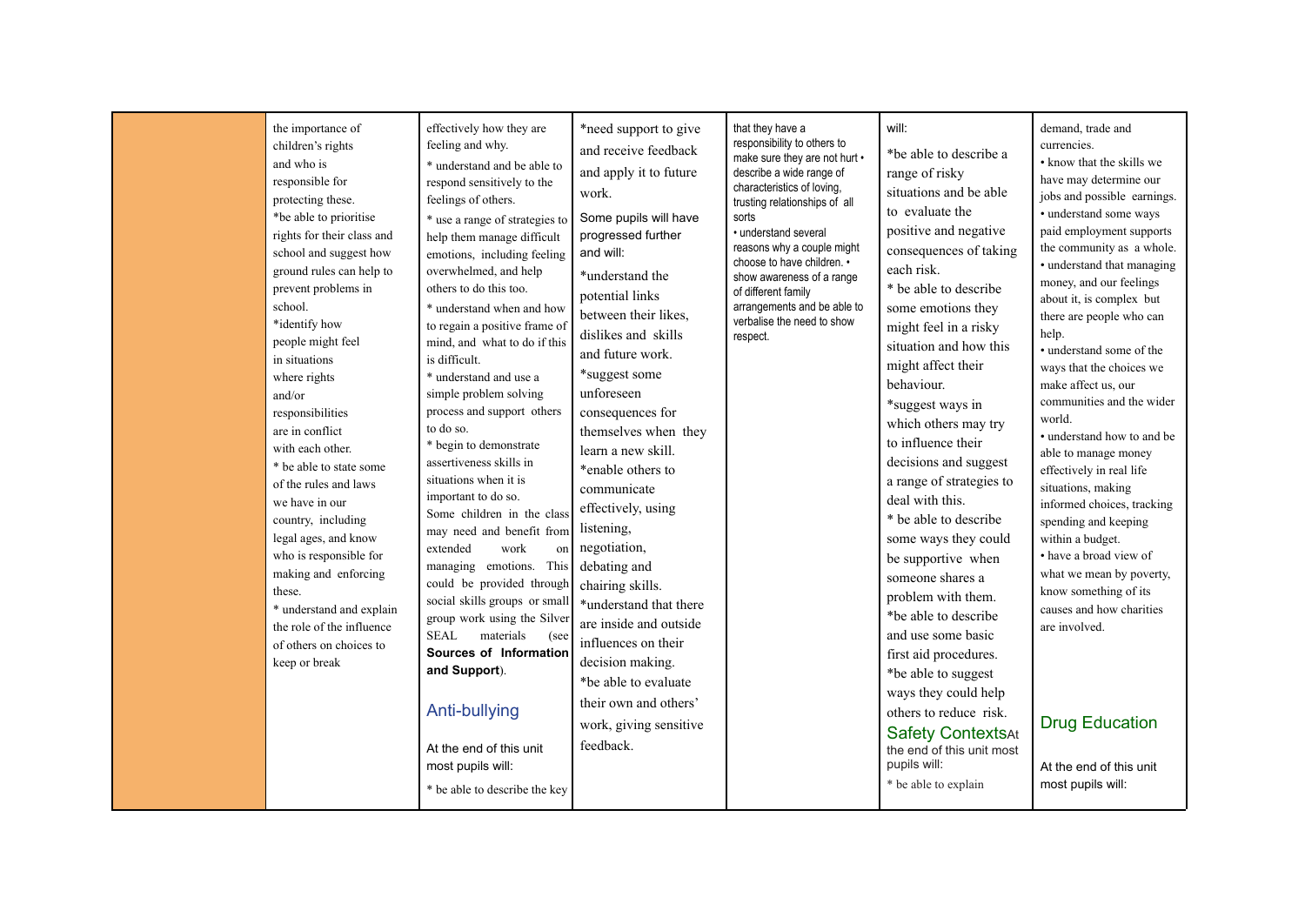|  | characteristics and forms of<br>bullying.<br>*be able to talk about<br>personal reasons why<br>someone may engage in<br>bullying.<br>*be beginning to identify<br>and describe specific types<br>of prejudice driven<br>bullying.<br>*be able to describe the<br>different roles of those<br>involved in a bullying<br>situation.<br>*be able to describe how<br>peer pressure affects a<br>situation, and demonstrate<br>simple strategies to<br>intervene in a bullying<br>situation and defend a<br>person who is being bullied.<br>*be able to describe<br>confidently and demonstrate<br>a number of assertiveness<br>techniques.<br>* be beginning to identify<br>places where bullying may<br>take place in the<br>community. |  | basic road safety rules,<br>e.g. Green Cross Code.<br>• know some hazards<br>associated with cycling<br>and describe<br>precautions they can<br>take.<br>*understand that sunburn<br>is bad for you and<br>suggest ways to reduce<br>the risk of sunburn.<br>* recognise that exposure<br>to electricity can be<br>dangerous and describe a<br>range of risks in the home<br>and how to avoid these.<br>*know some of the<br>reasons that trains<br>can be dangerous<br>and describe how<br>to behave safely<br>around trains.<br>* be able to describe rules<br>for maintaining safety at<br>school and suggest ways<br>in which the possibilities<br>of accidents can be<br>reduced | * be able to categorise<br>drugs as medical,<br>non-medical, legal and<br>illegal<br>* understand the possible<br>physical and<br>psychological effects of<br>some drugs<br>* understand the roles of<br>medicines and<br>immunisations<br>*recognise some reasons<br>why people use and<br>misuse drugs and be<br>able to suggest some<br>alternatives<br>*understand some of the<br>laws relating to drugs<br>*have begun to<br>recognise influence and<br>pressure and have<br>related this to peers and<br>the media<br>*be able to identify risk<br>and risk management<br>strategies, know where<br>they can get support and<br>be able to identify some<br>sources of reliable and<br>accurate information.<br>Some pupils will not |
|--|--------------------------------------------------------------------------------------------------------------------------------------------------------------------------------------------------------------------------------------------------------------------------------------------------------------------------------------------------------------------------------------------------------------------------------------------------------------------------------------------------------------------------------------------------------------------------------------------------------------------------------------------------------------------------------------------------------------------------------------|--|---------------------------------------------------------------------------------------------------------------------------------------------------------------------------------------------------------------------------------------------------------------------------------------------------------------------------------------------------------------------------------------------------------------------------------------------------------------------------------------------------------------------------------------------------------------------------------------------------------------------------------------------------------------------------------------|--------------------------------------------------------------------------------------------------------------------------------------------------------------------------------------------------------------------------------------------------------------------------------------------------------------------------------------------------------------------------------------------------------------------------------------------------------------------------------------------------------------------------------------------------------------------------------------------------------------------------------------------------------------------------------------------------------------------------------------------|
|  | Some pupils will not have<br>made so much progress<br>and will:<br>*be able to describe the<br>different forms of bullying<br>but will need support to<br>describe the key                                                                                                                                                                                                                                                                                                                                                                                                                                                                                                                                                           |  | Some pupils will not<br>have made so much<br>progress and will:<br>*be able to explain some<br>basic road safety rules,<br>such as Stop, Look and                                                                                                                                                                                                                                                                                                                                                                                                                                                                                                                                     | have made so much<br>progress and will:<br>*be able to categorise<br>key drugs as medical,<br>non-medical, legal and<br>illegal<br>* have a basic                                                                                                                                                                                                                                                                                                                                                                                                                                                                                                                                                                                          |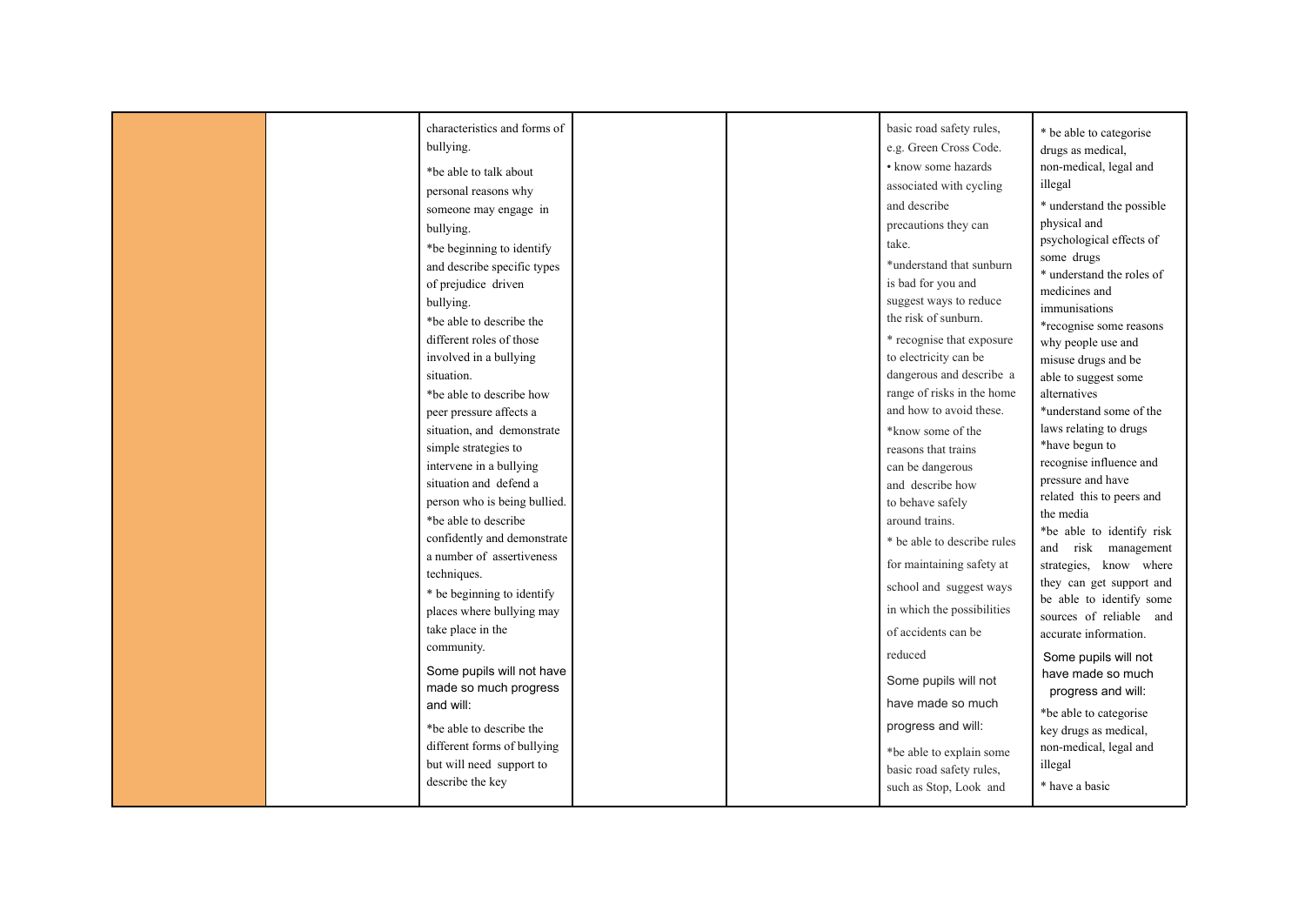|  | characteristics of bullying.<br>* need support to describe<br>the nature of specific types<br>of identity based or<br>prejudice driven bullying.<br>*need support to use more<br>advanced assertiveness<br>techniques. • be starting to<br>describe the different roles<br>of those involved in a<br>bullying situation.<br>*need support to understand<br>how peer pressure can affect<br>a bullying situation and<br>how to use simple strategies<br>to intervene and defend a<br>person who is being bullied.<br>Some pupils will have<br>progressed further and<br>will:<br>* be able to identify the<br>imbalance of power in a<br>bullying situation.<br>* be able to compare and<br>contrast the different ways<br>in which girls and boys<br>have a tendency to bully.<br>*be starting to understand<br>the role of stereotyping in<br>identity based / prejudice<br>driven bullying.<br>*be able to suggest simple<br>strategies to make the local<br>community a safer place |  | Listen.<br>*know that cycling<br>presents different<br>dangers to car<br>drivers and<br>pedestrians.<br>*know that sunburn is<br>painful in the short term,<br>but be uncertain about the<br>long term negative effects.<br>*recognise that electricity<br>is dangerous, but need<br>support in identifying risks<br>with electricity.<br>*understand<br>some of the<br>reasons why<br>playing near<br>trains is<br>dangerous.<br>*be able to describe<br>some rules for<br>maintaining safety at<br>school and know about<br>accident prevention.<br>Some pupils will have<br>progressed further and<br>will:<br>* be able to describe<br>the 5 elements of the<br>Green Cross Code, and<br>explain why it is<br>important to follow<br>these.<br>*know a variety of | understanding of the<br>possible physical and<br>psychological effects of<br>some drugs<br>*have a basic<br>understanding<br>of the roles of<br>medicines and<br>immunisations<br>* show a basic<br>understanding of some<br>of the laws relating to<br>drugs.<br>*with support, share a<br>couple of reasons why<br>some people use and<br>misuse drugs and<br>suggest alternatives<br>* have begun to<br>understand how<br>they can be<br>influenced and<br>persuaded by<br>others<br>* be able to identify<br>clear risks and choose<br>simple risk management<br>strategies knowing<br>where they can get<br>trusted support.<br>Some pupils will have<br>progressed further and<br>will:<br>*be able to categorise,<br>with confidence, a<br>wide variety of drugs<br>as medical,<br>non-medical, legal and |
|--|----------------------------------------------------------------------------------------------------------------------------------------------------------------------------------------------------------------------------------------------------------------------------------------------------------------------------------------------------------------------------------------------------------------------------------------------------------------------------------------------------------------------------------------------------------------------------------------------------------------------------------------------------------------------------------------------------------------------------------------------------------------------------------------------------------------------------------------------------------------------------------------------------------------------------------------------------------------------------------------|--|-----------------------------------------------------------------------------------------------------------------------------------------------------------------------------------------------------------------------------------------------------------------------------------------------------------------------------------------------------------------------------------------------------------------------------------------------------------------------------------------------------------------------------------------------------------------------------------------------------------------------------------------------------------------------------------------------------------------------------------------------------------------------|------------------------------------------------------------------------------------------------------------------------------------------------------------------------------------------------------------------------------------------------------------------------------------------------------------------------------------------------------------------------------------------------------------------------------------------------------------------------------------------------------------------------------------------------------------------------------------------------------------------------------------------------------------------------------------------------------------------------------------------------------------------------------------------------------------------|
|  |                                                                                                                                                                                                                                                                                                                                                                                                                                                                                                                                                                                                                                                                                                                                                                                                                                                                                                                                                                                        |  | hazards to cyclists and                                                                                                                                                                                                                                                                                                                                                                                                                                                                                                                                                                                                                                                                                                                                               | illegal                                                                                                                                                                                                                                                                                                                                                                                                                                                                                                                                                                                                                                                                                                                                                                                                          |